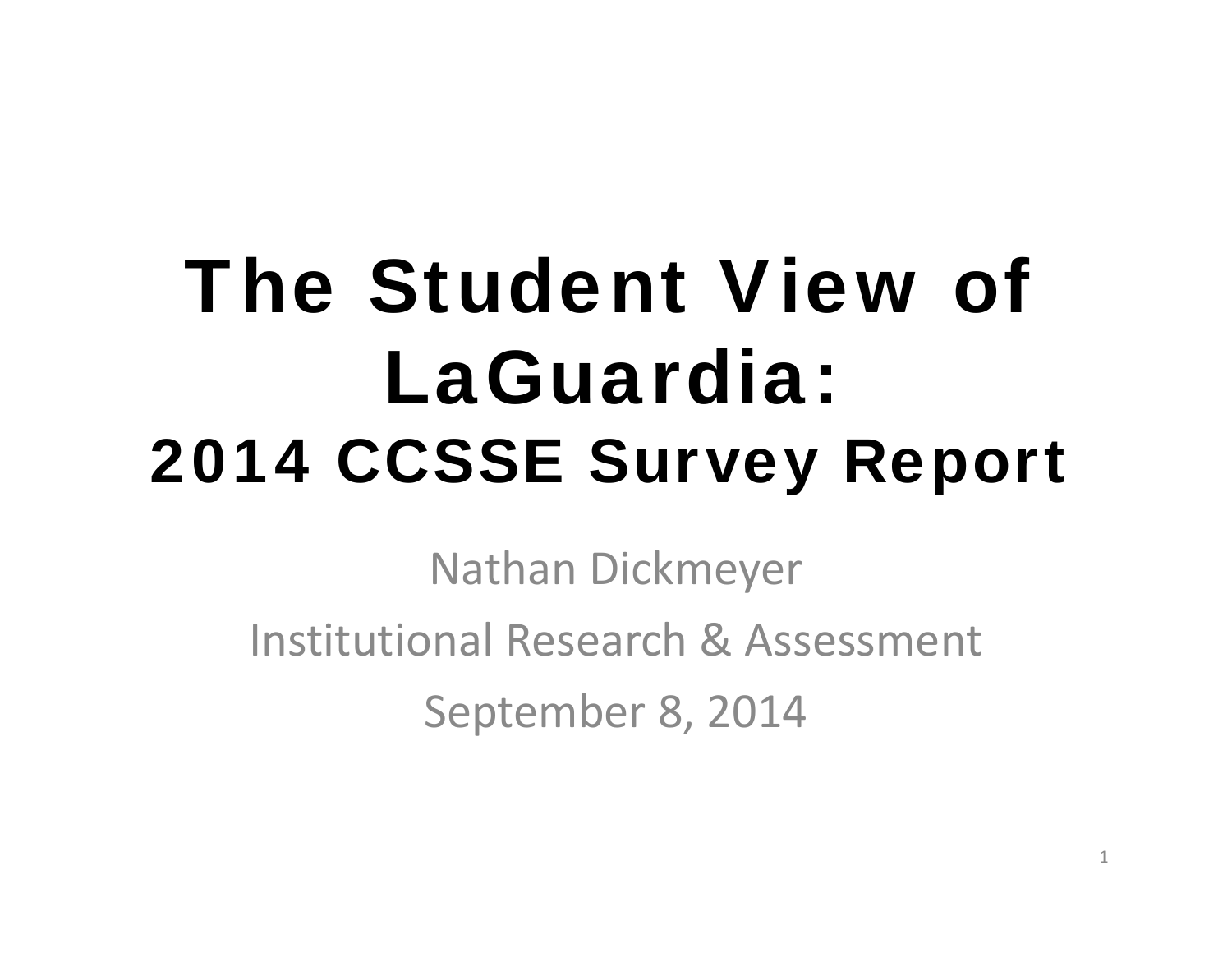## What is CCSSE?

#### Community College Survey of Student Engagement

- A survey of 1,171 students in a random sample of classes
- Compared with:
	- $\mathcal{L}_{\mathcal{A}}$  , where  $\mathcal{L}_{\mathcal{A}}$  is the set of the set of the set of the set of the set of the set of the set of the set of the set of the set of the set of the set of the set of the set of the set of the set of the 86,000 students in community colleges >15,000 enrollment (extra-large)
	- 437,000 students in all participating community colleges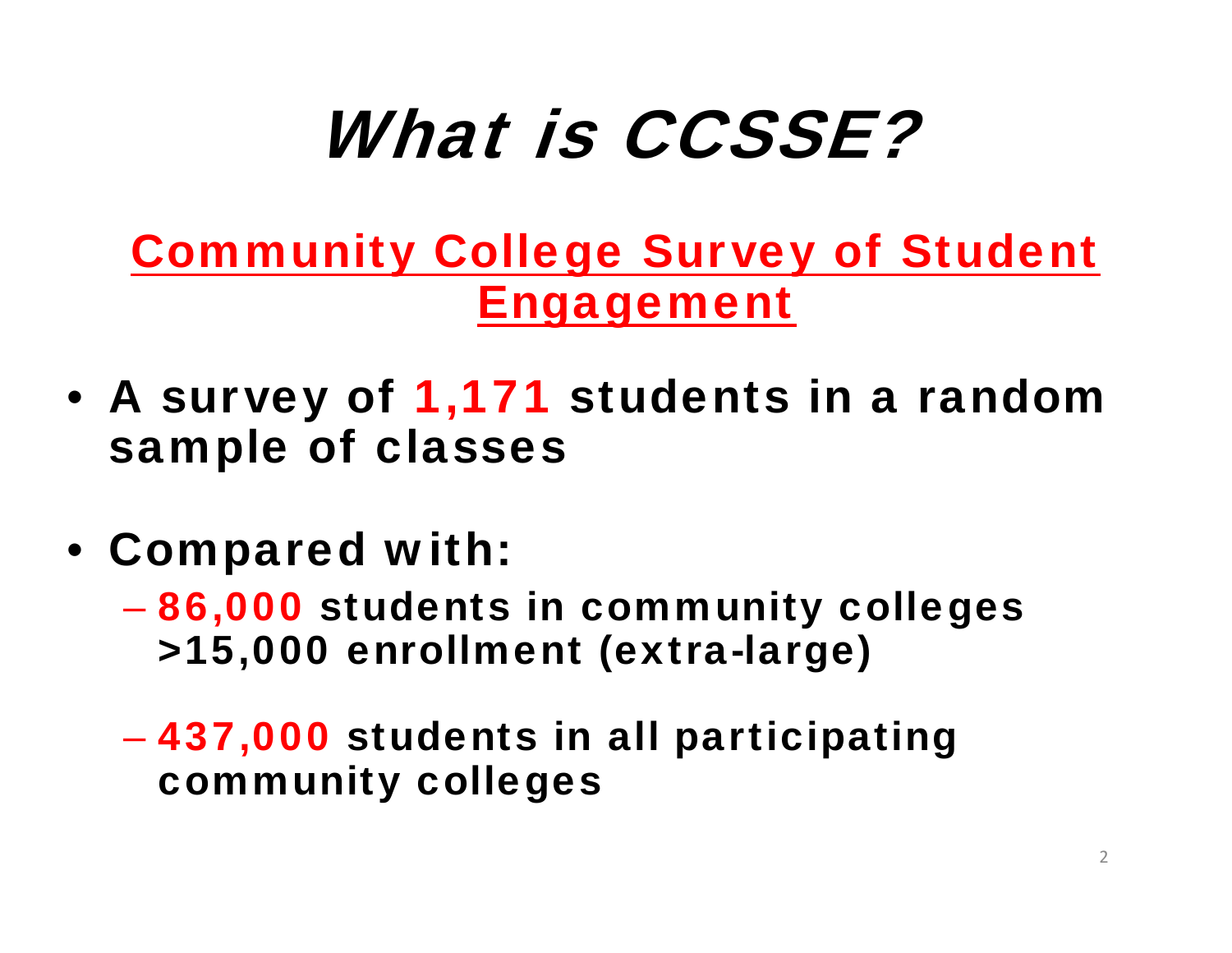# Summary of Student View

- LaGuardia is more challenging academically and teaches you better how understand others.
- LaGuardia students are significantly less satisfied than all other students with:
	- –– academic advising
	- transfer credit assistance
	- –– financial aid advising
	- –– career counseling
	- –– student organizations
	- services to students with disabilities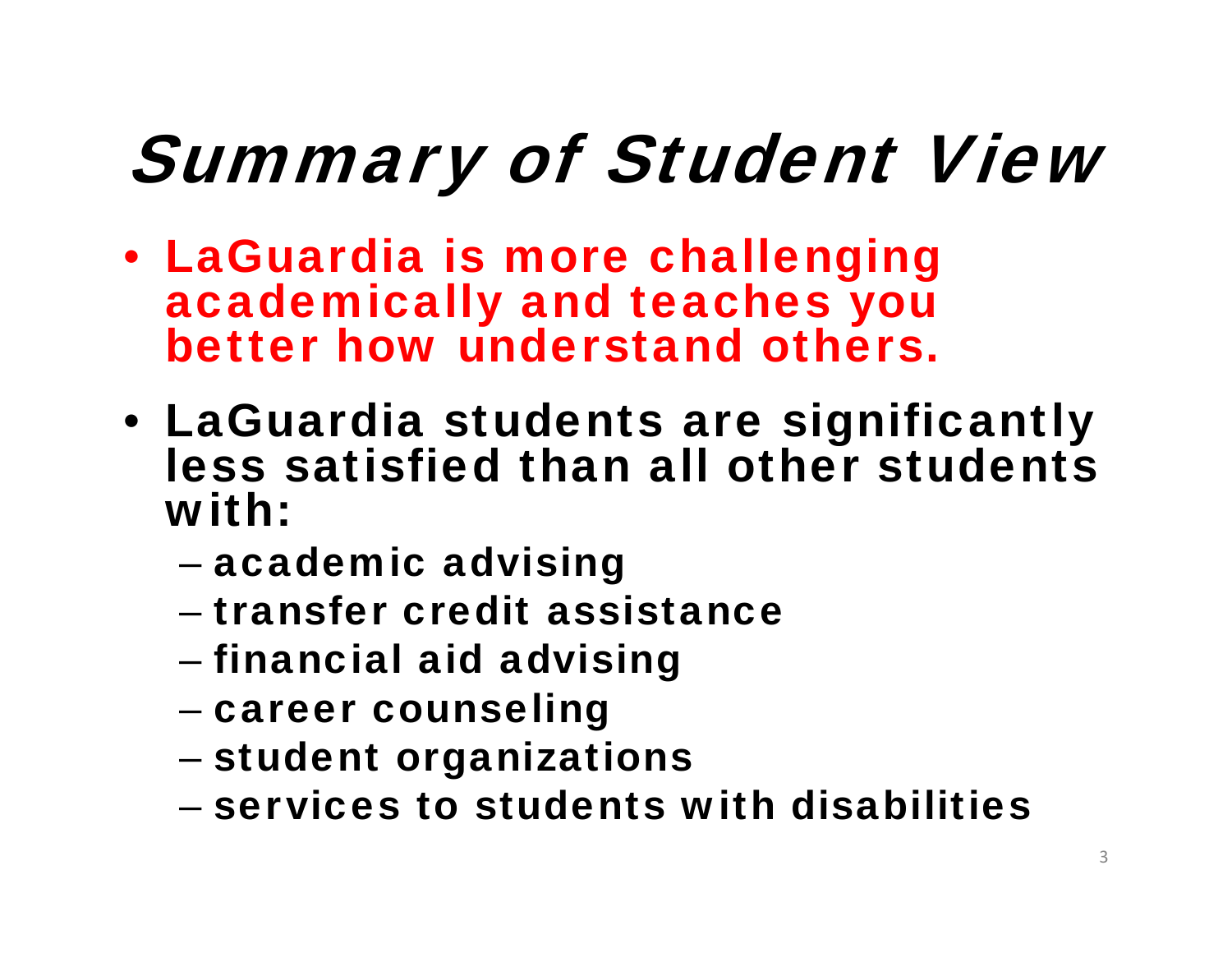### **BENCHMARKS How did we do?**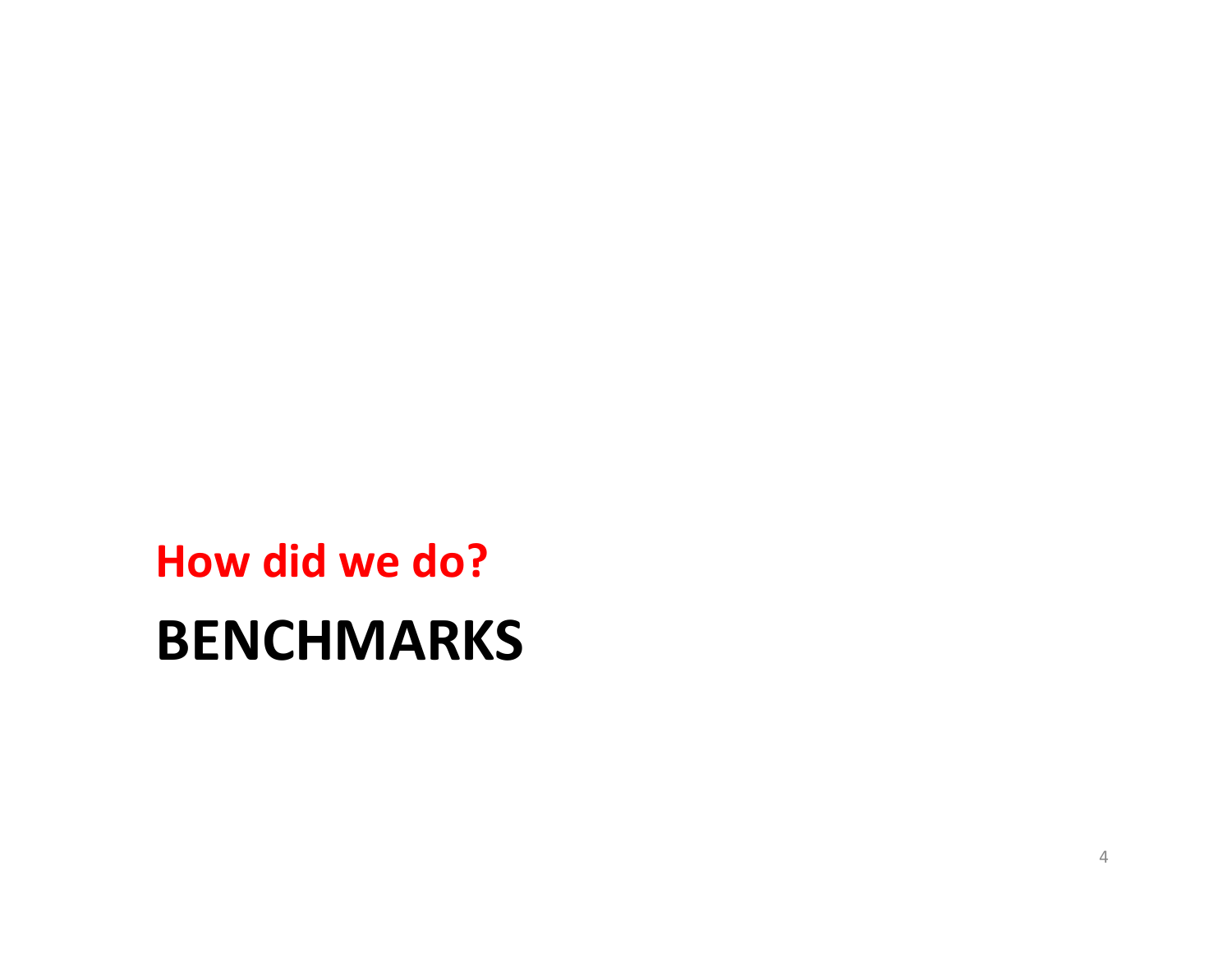## Five CCSSE Benchmarks

- Active & collaborative learning
- Student effort
- Academic challenge
- Student-faculty interaction
- Support for learners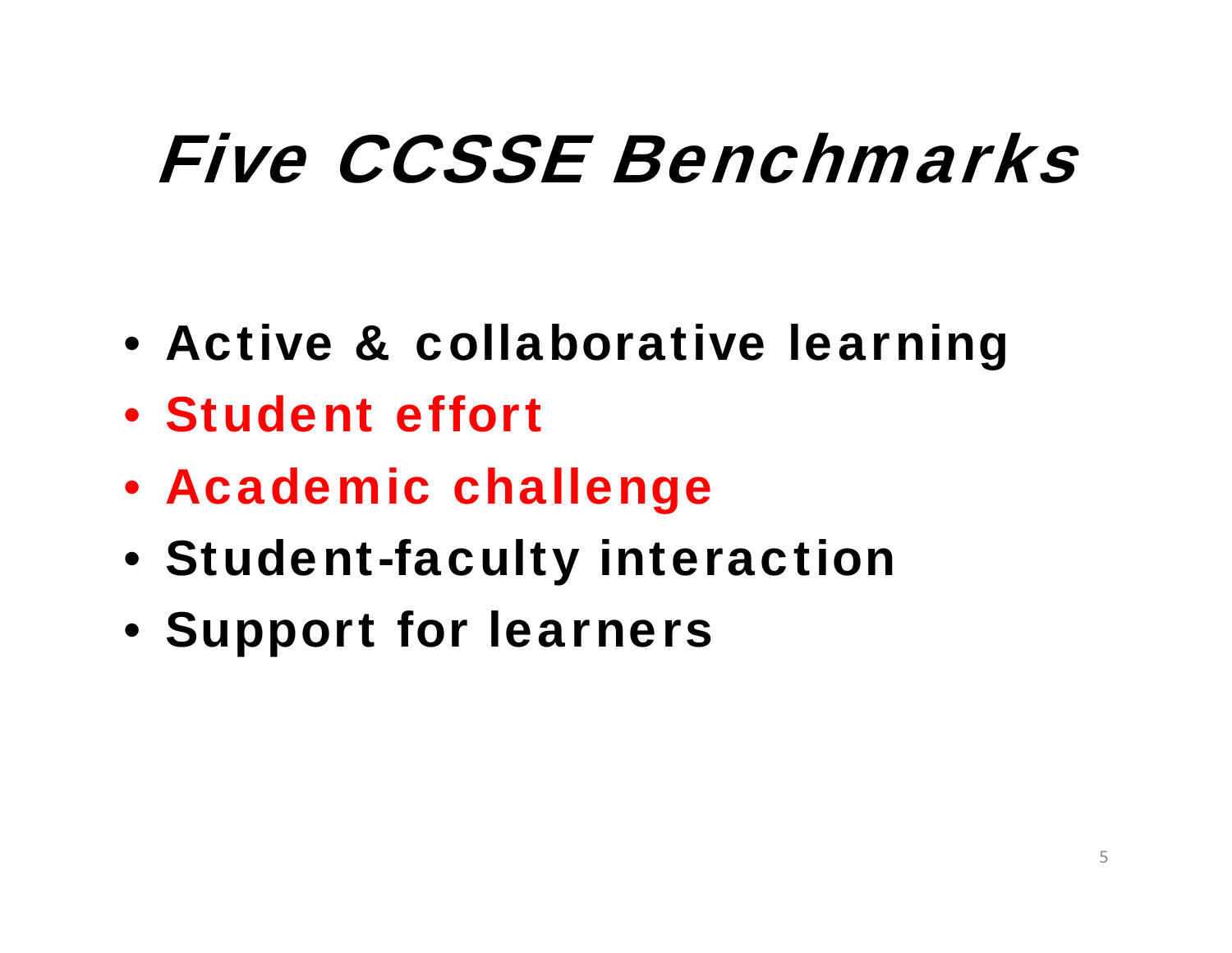## LaGuardia Excels on…

- Student effort
- Academic challenge (but LaGuardia has slipped since 2007, while regaining a little in 2012 over 2010)

(Also, LaGuardia was much better in 2007 in Support for learners)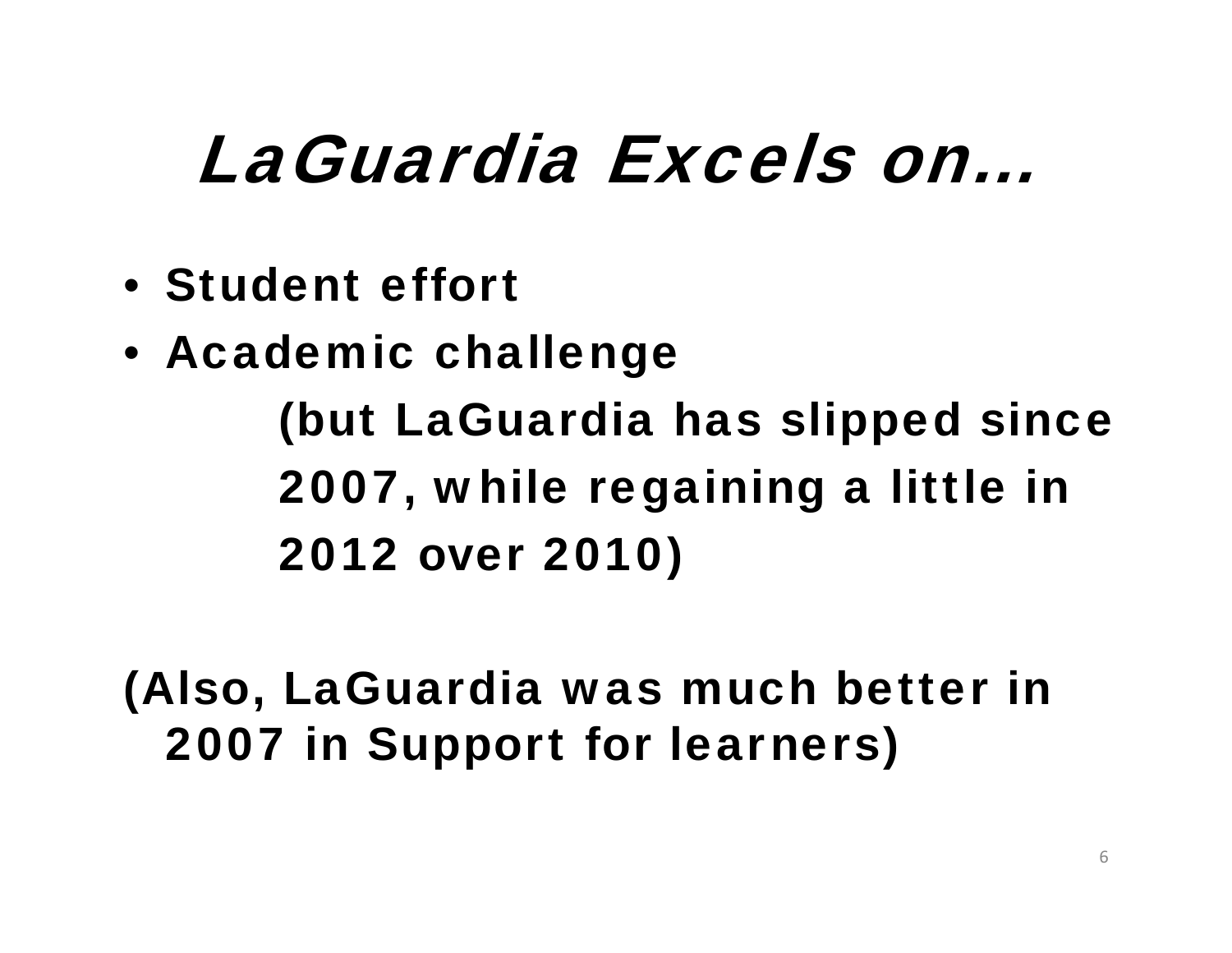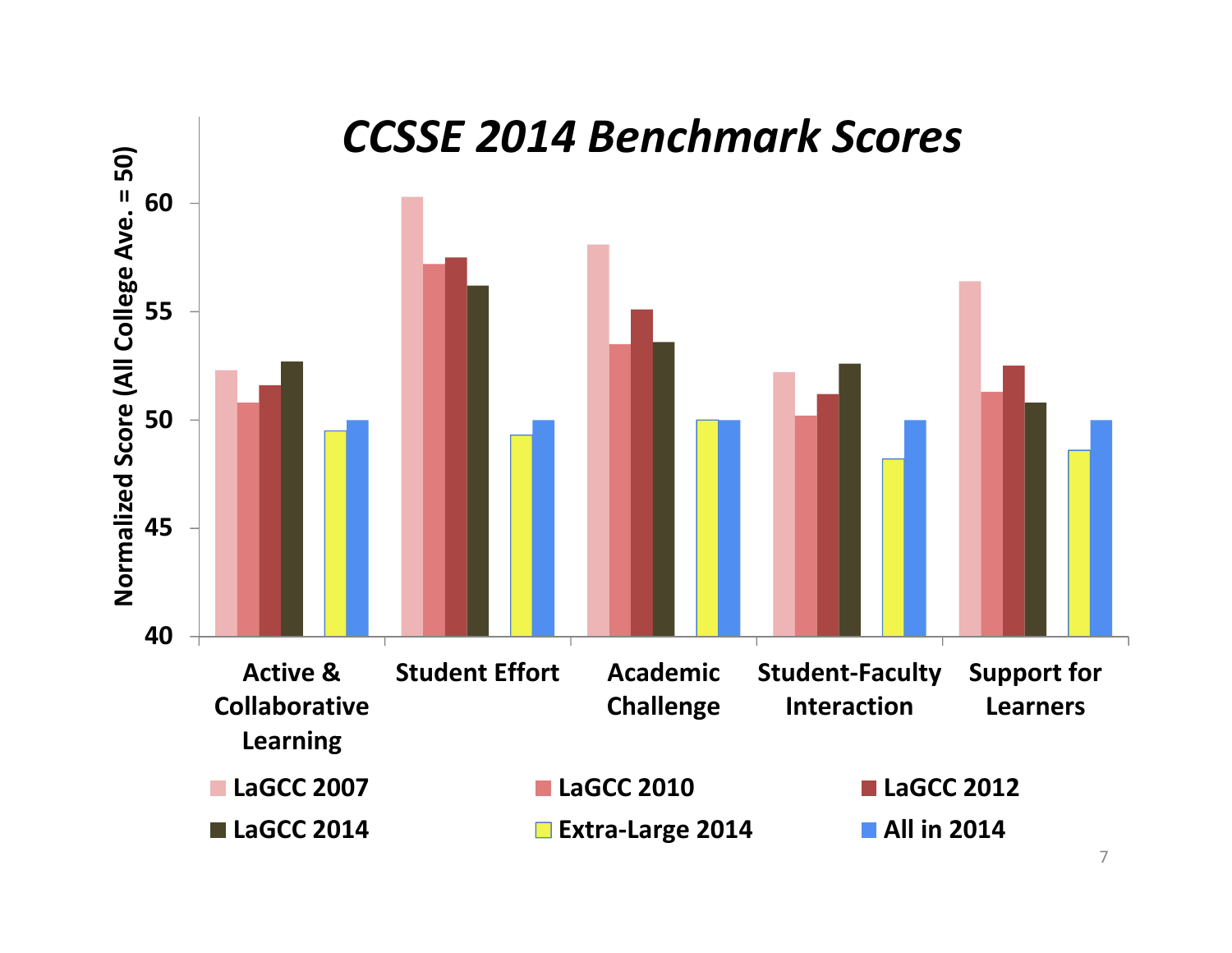## That is…

- LaGuardia is rated by its students as more academically rigorous than all extra-large colleges and 80% to 90% of all colleges in the survey.
- LaGuardia is rated higher than 70% of extra-large colleges in the other three benchmark measures…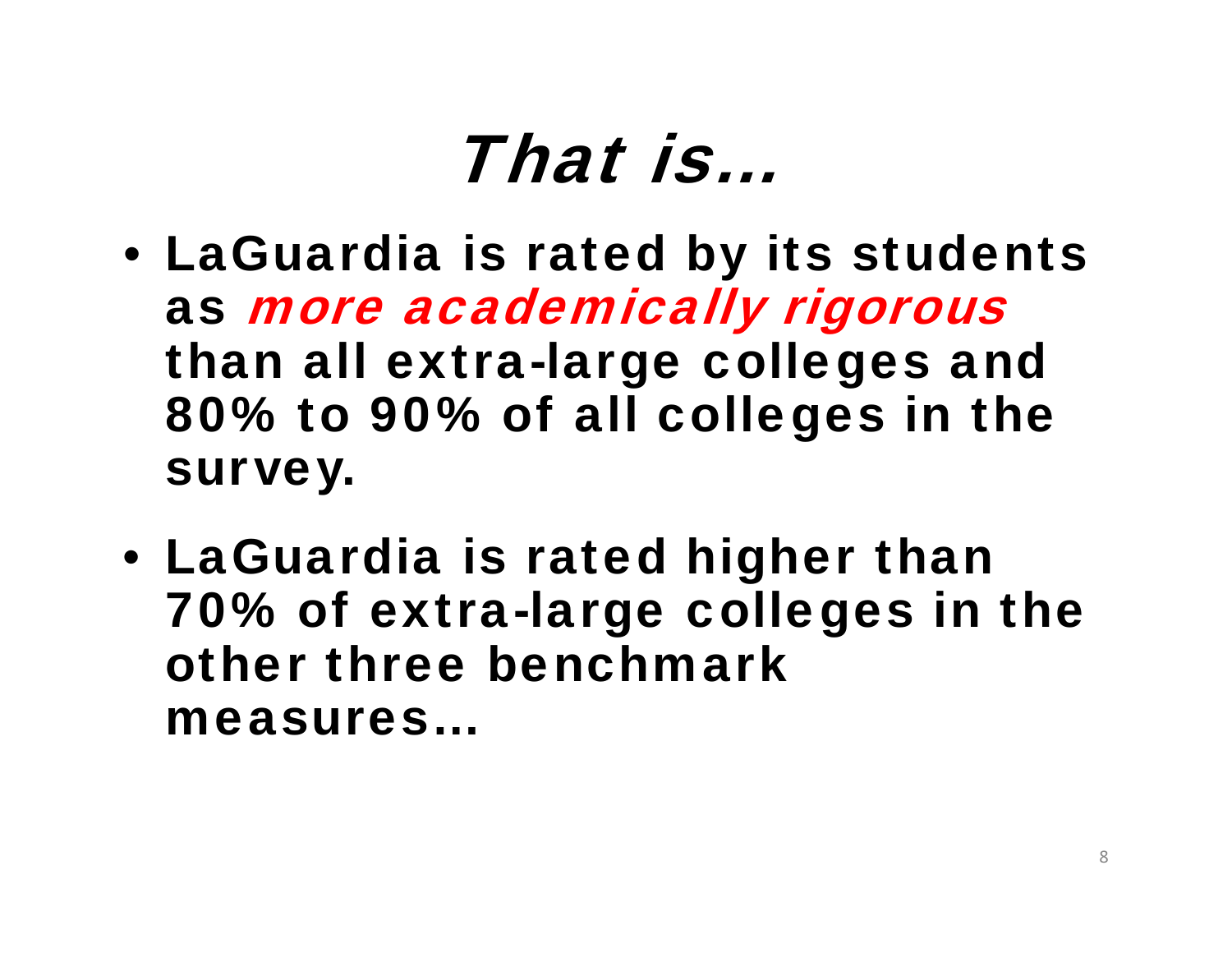#### *LaGCC Ranked Above Nearly Everyone*

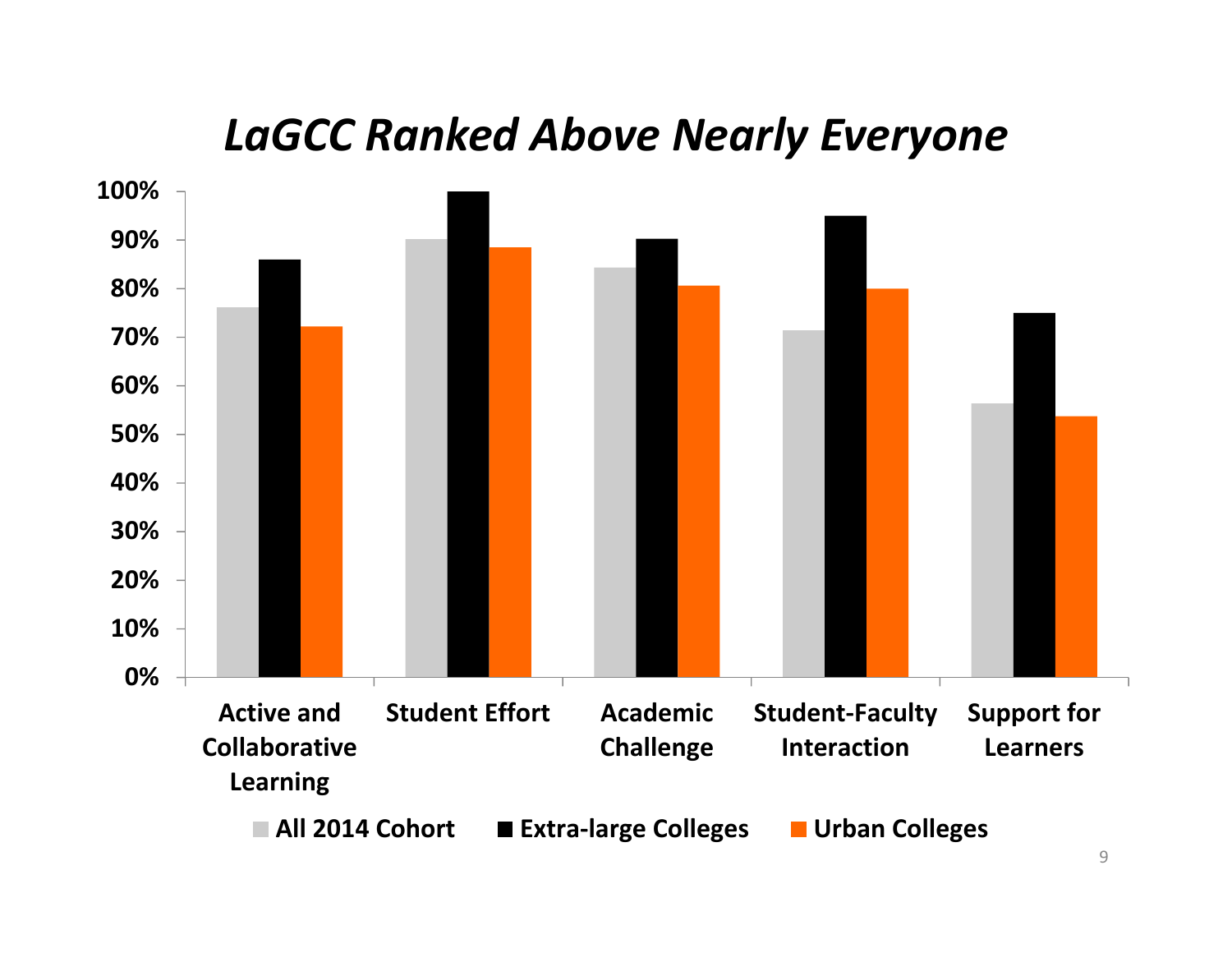### *Change on Benchmarks Since 2012*

#### *Active & Collaborative Learning* **Up**

#### *Student Effort* **Same**

*Academic Challenge*

**Down** slightly

*Student‐Faculty Interaction* **Up**

> *Support for Learners* **Down**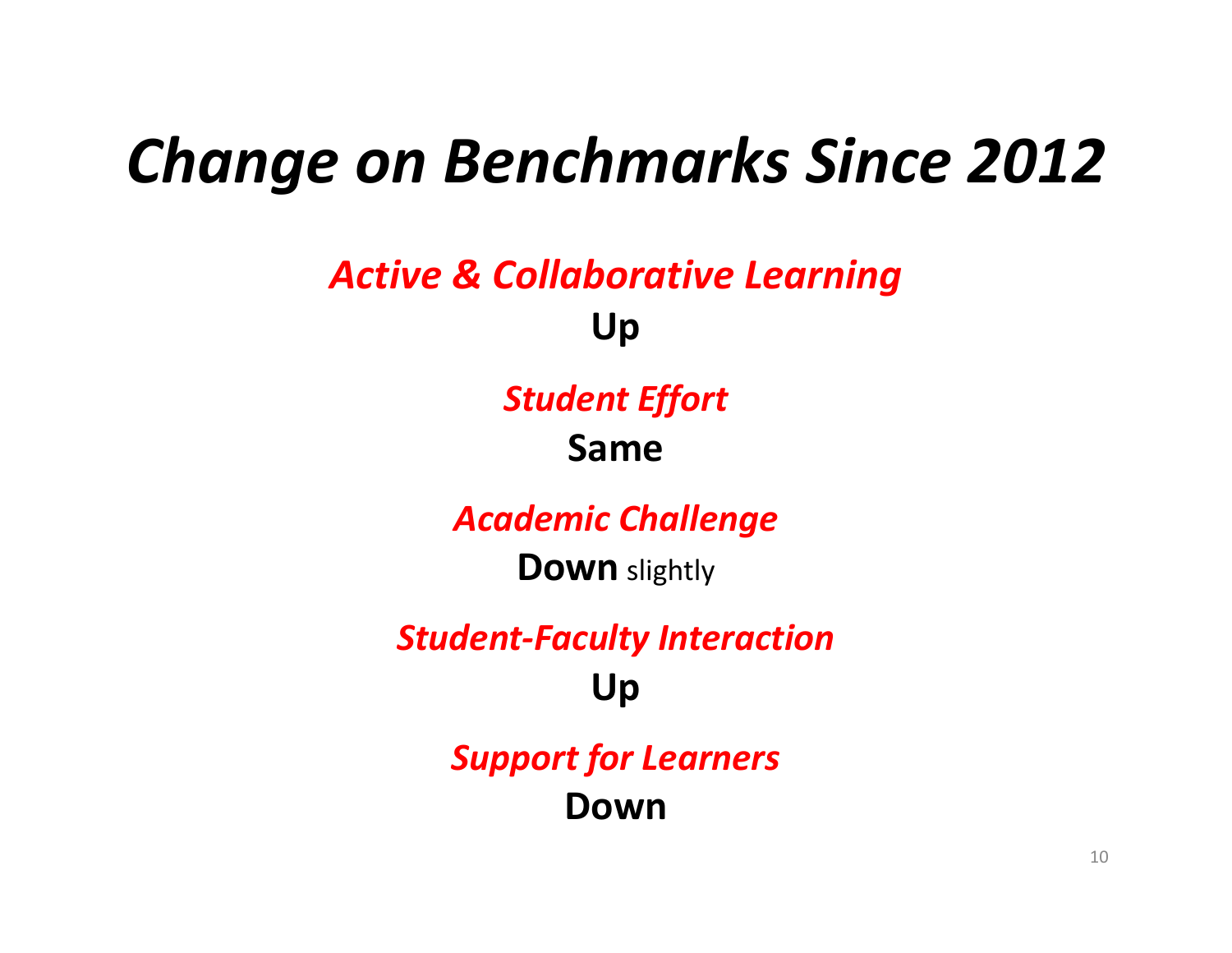

| <b>Active and</b>    | <b>Student</b> | <b>Academic</b>    | Student-       | <b>Support for</b> |
|----------------------|----------------|--------------------|----------------|--------------------|
| <b>Collaborative</b> | <b>Effort</b>  | <b>Challenge</b>   | <b>Faculty</b> | <b>Learners</b>    |
| <b>Learning</b>      |                | <b>Interaction</b> |                |                    |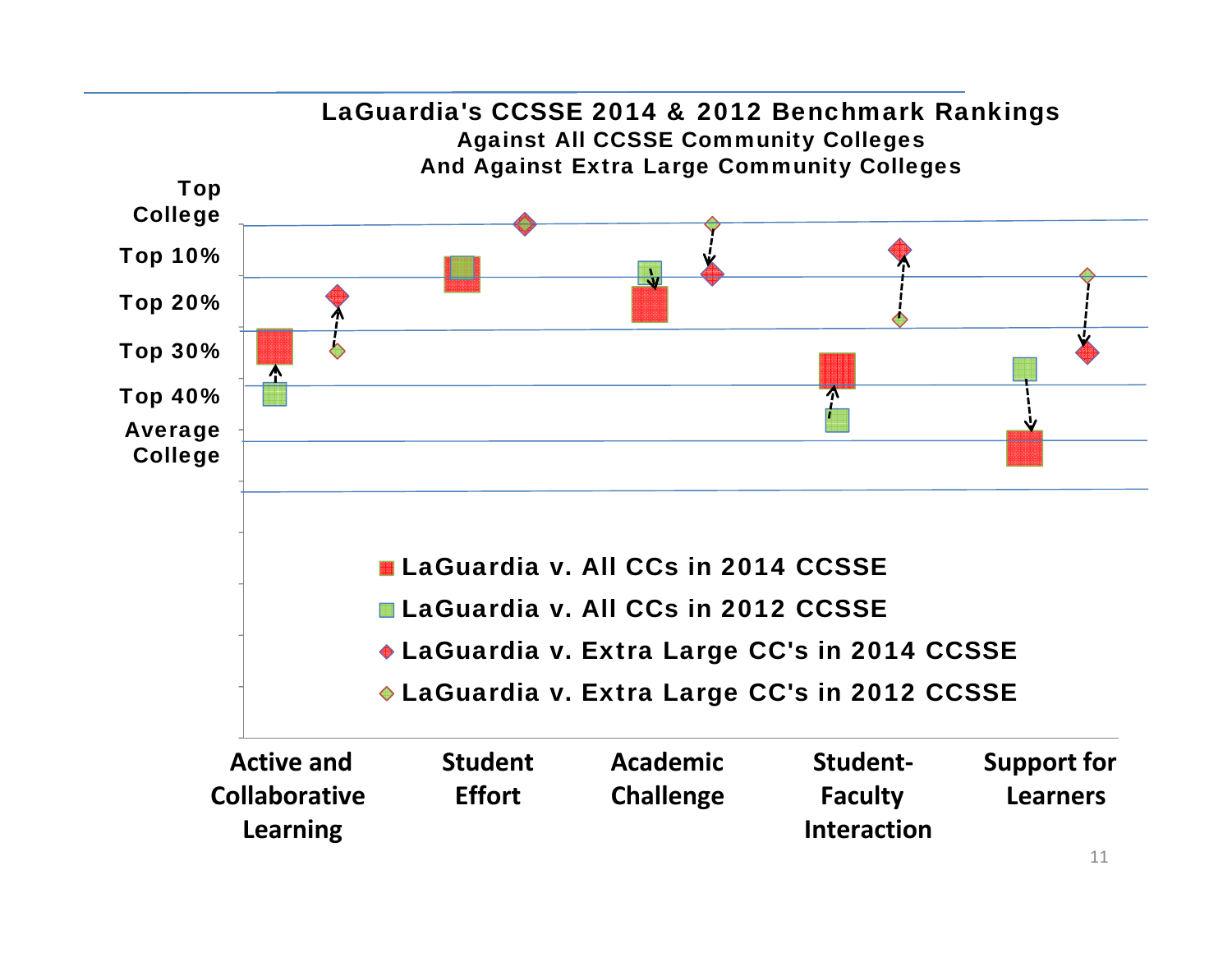### **BENCHMARK QUESTIONS How does LaGCC differ from other all other Community Colleges?**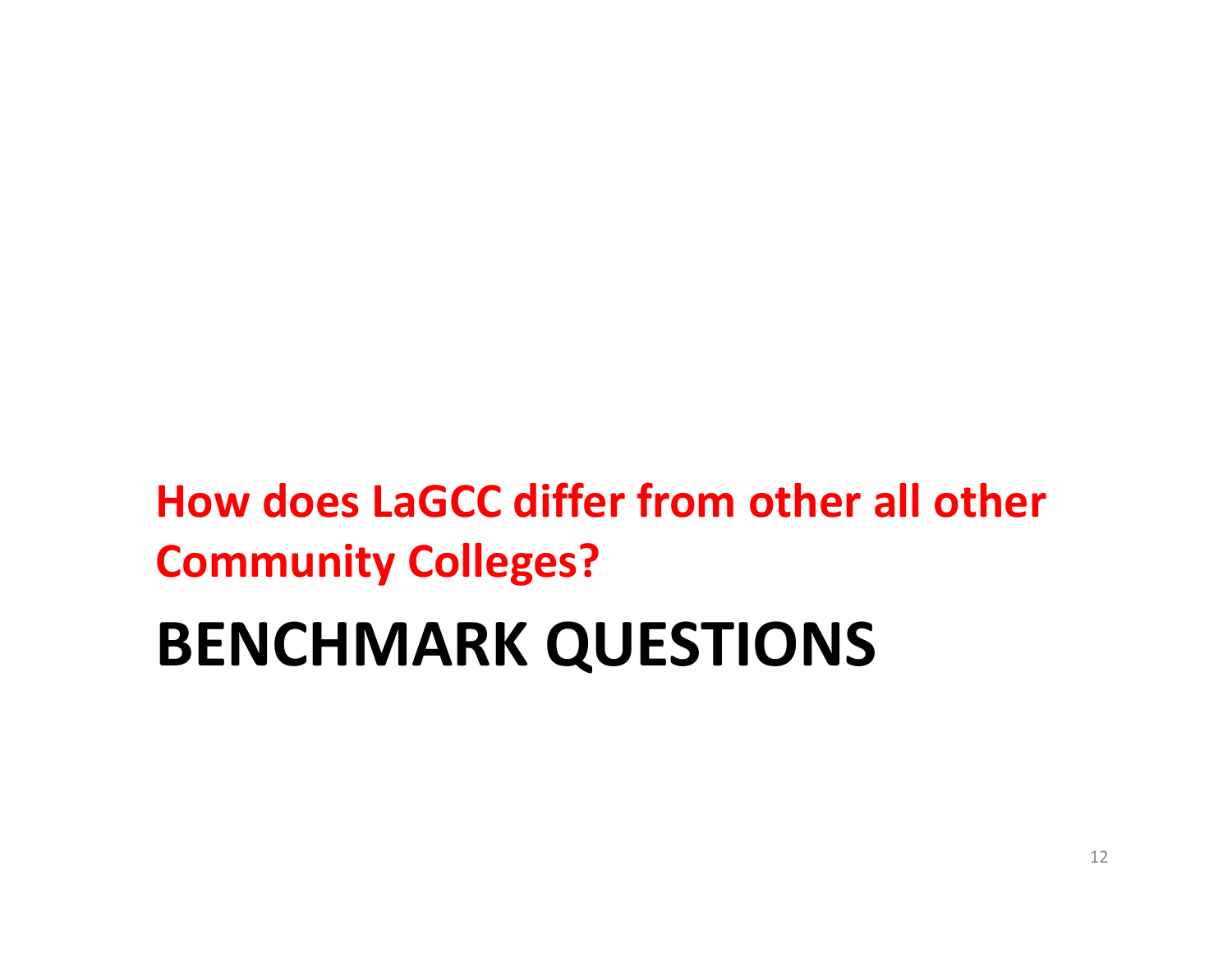### What Distinguishes LaGCC?

## Active & Collaborative Learning

- -High: How often have you made a class presentation?
	- (39% LaGCC v. 32% All CC's said Often or Very Often)
- –Low: No questions were significantly different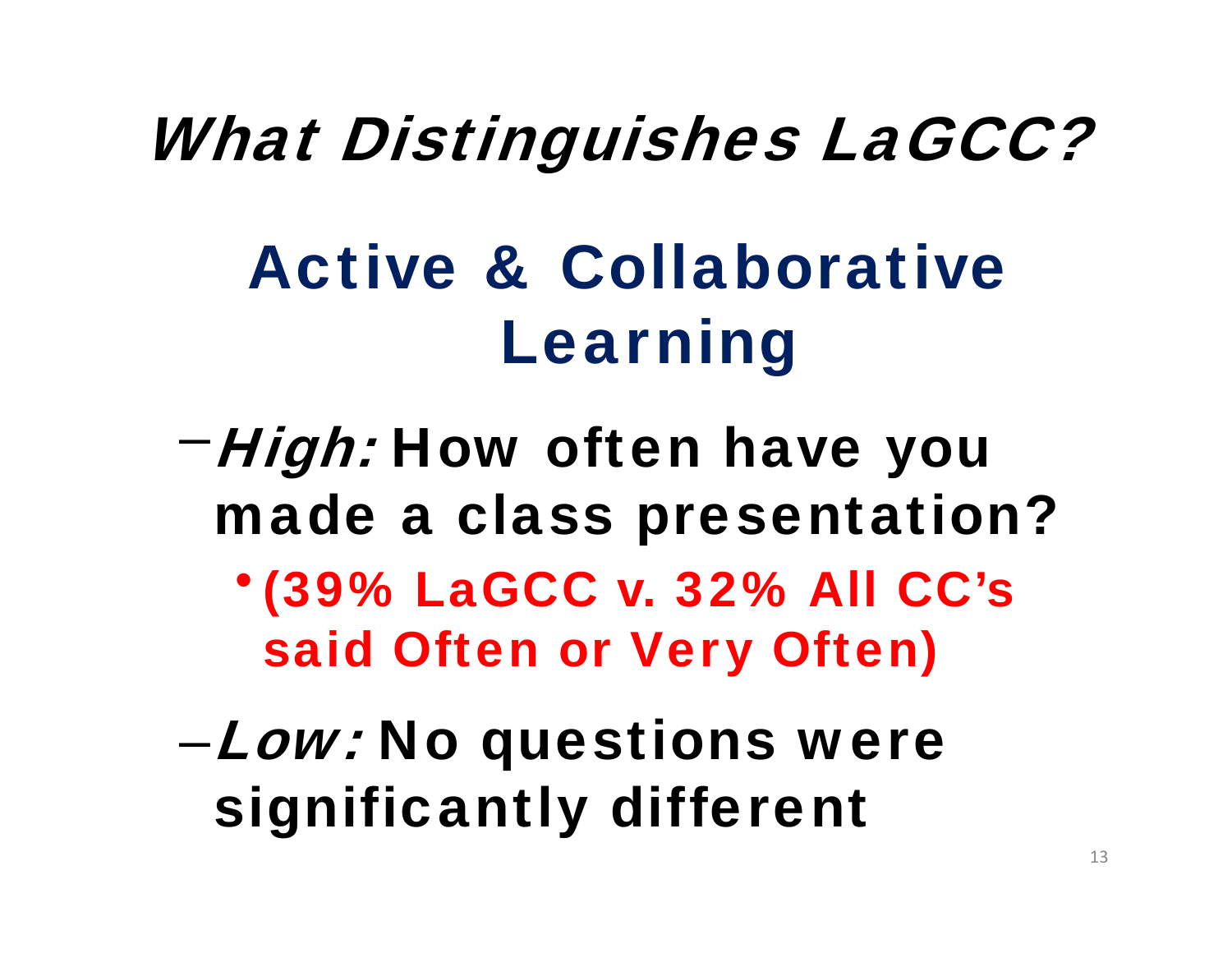### What Distinguishes LaGCC?

### Student Effort

- *High:* About how often have you prepared two or more drafts of a paper or assignment before turning it in?
	- (62% LaGCC v. 51% All CC's said Often or Very Often)
- –Low: Preparing for class
	- (26% LaGCC v. 29% All CC's said 11 or more hours)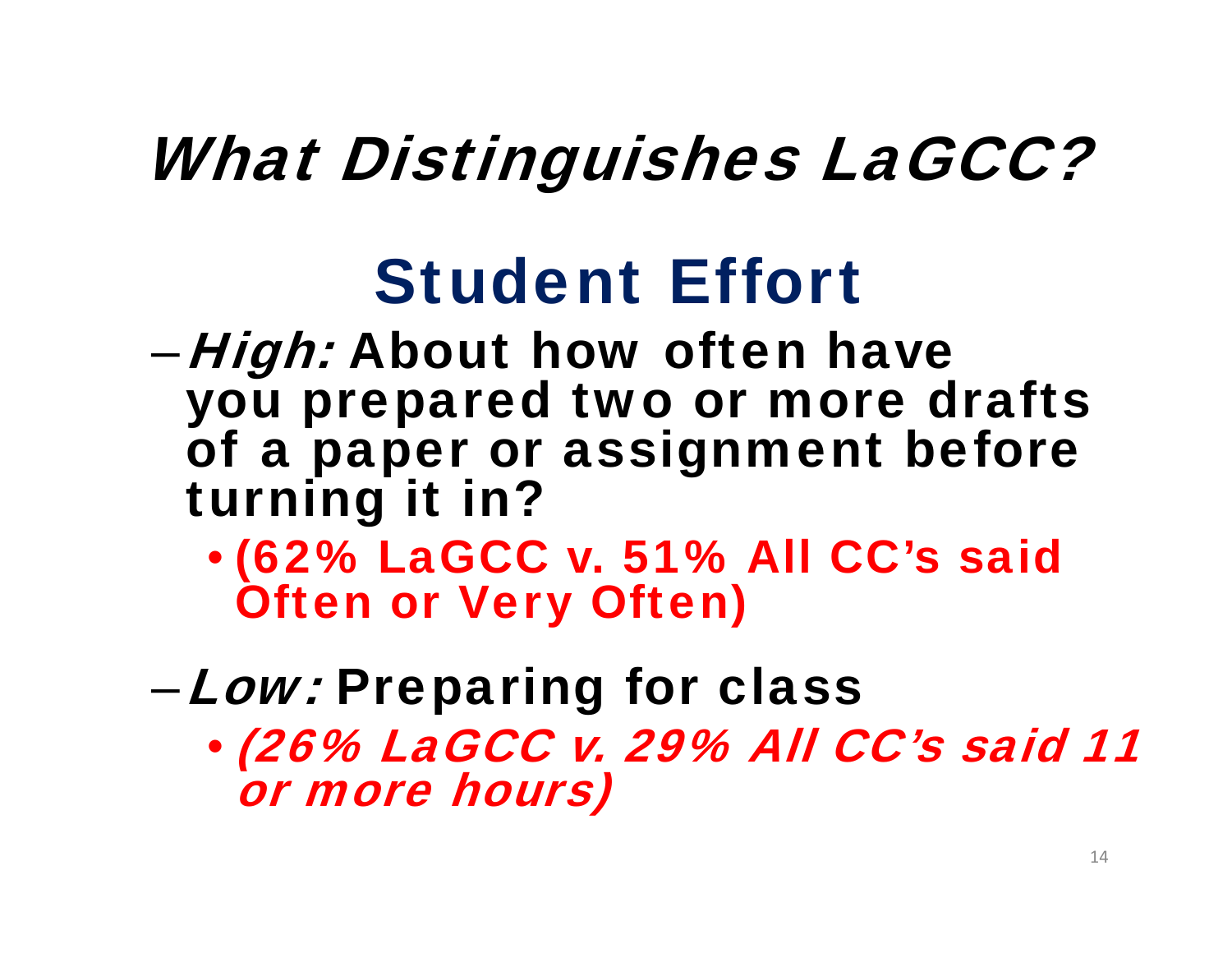# What Distinguishes LaGCC? Academic Challenge

- *High:* No questions were significantly different
- –Low: Exams have challenged you to do your best work…
	- (61% LaGCC v. 67% All CC's rated 5 to 7, where  $1 =$ extremely easy; 7 = extremely challenging)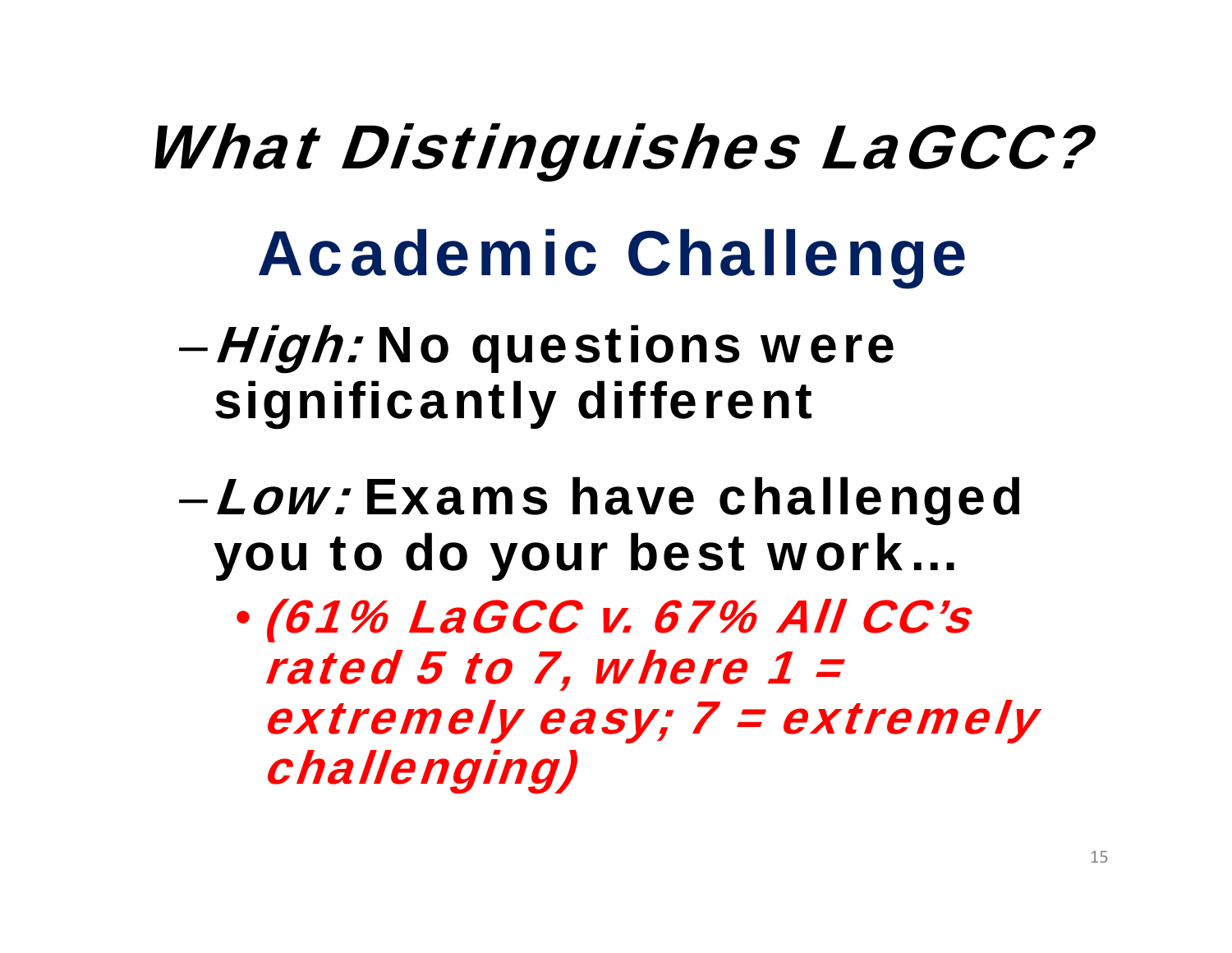## What Distinguishes LaGCC?

## Student Faculty Interaction

- *High:* Discussed ideas from your readings or classes with instructors outside of class
	- (24% LaGCC v. 18% All CC's said Often or Very Often)
- *High:* Worked with instructors on activities other than coursework
	- (15% LaGCC v. 11% All CC's said Often or Very Often)
- Low: Received prompt feedback (written or oral) from instructors on your performance
	- (58% LaGCC v. 60% All CC's said Often or Very Often) 16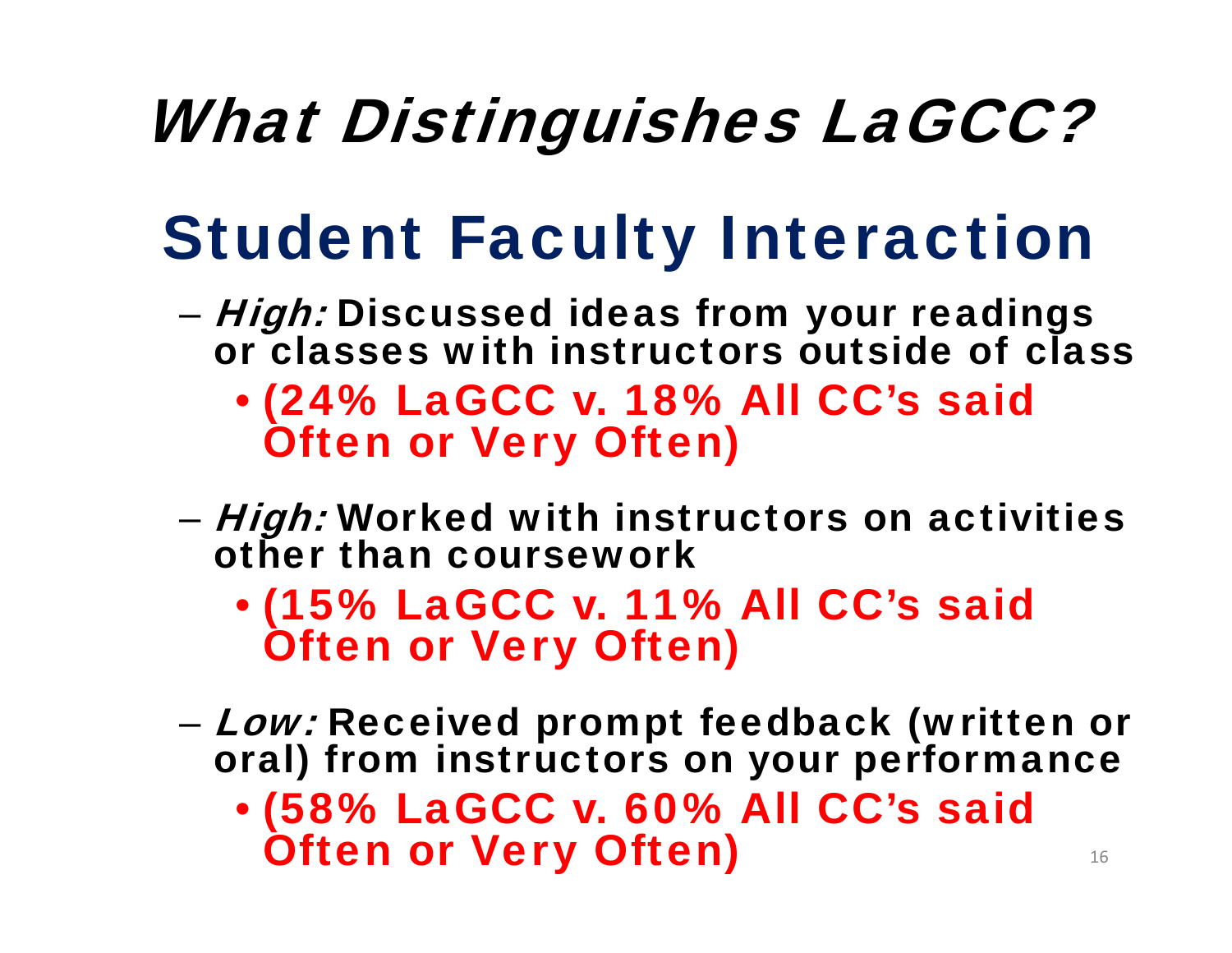## What Distinguishes LaGCC?

### Support for Learners

- –*– High:* No questions were significantly different
- *Low:* Providing the support you need to help you succeed at this college
	- (64% LaGCC v. 74% All CC's said Quite a bit or Very much)
- Low: Providing the financial support you need to afford your education
	- (46% LaGCC v. 54% All CC's said Quite a bit or Very much)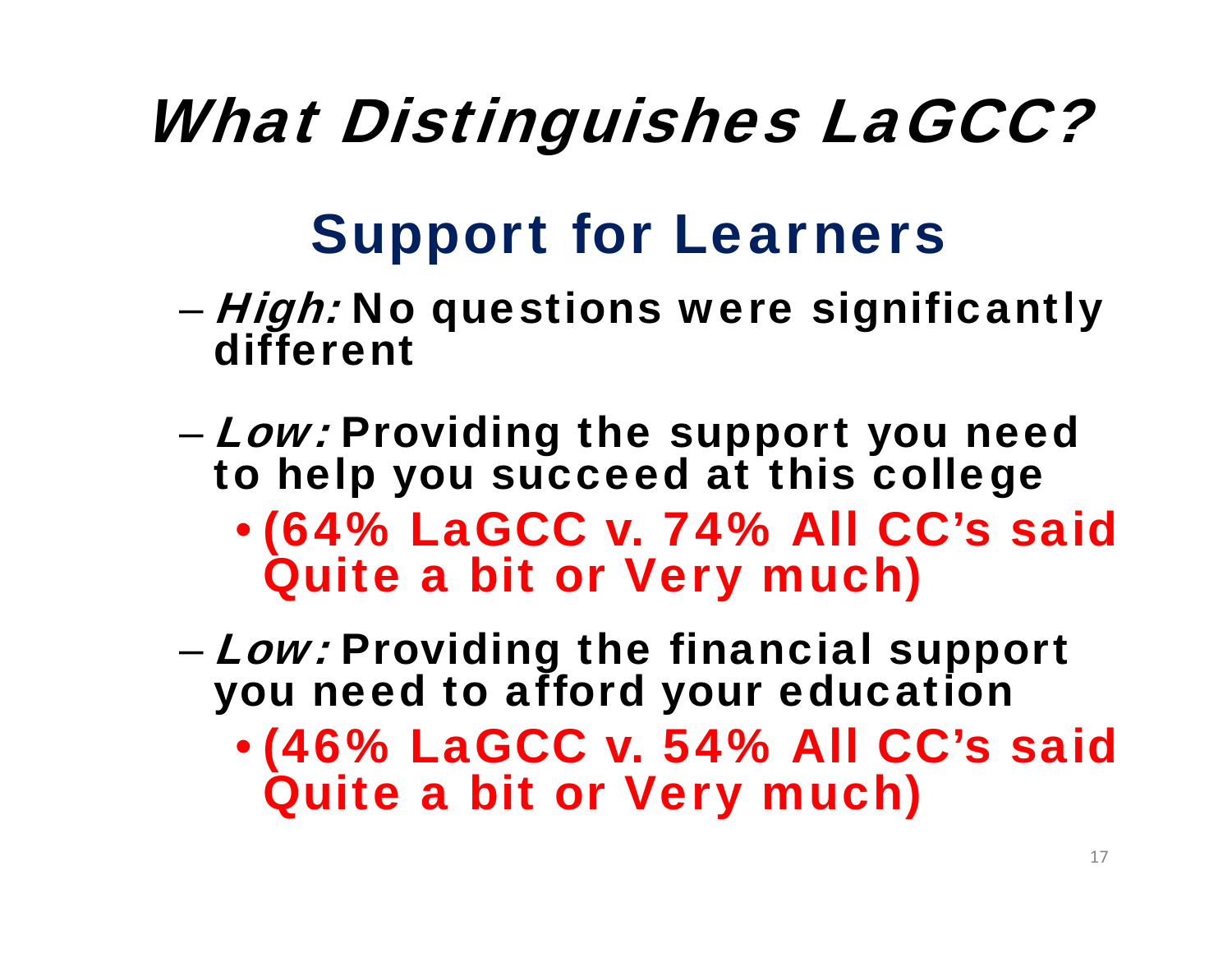#### **On which questions is LaGCC significantly different than all other Community Colleges in 2012 and 2014?**

### **SIGNIFICANT DIFFERENCES**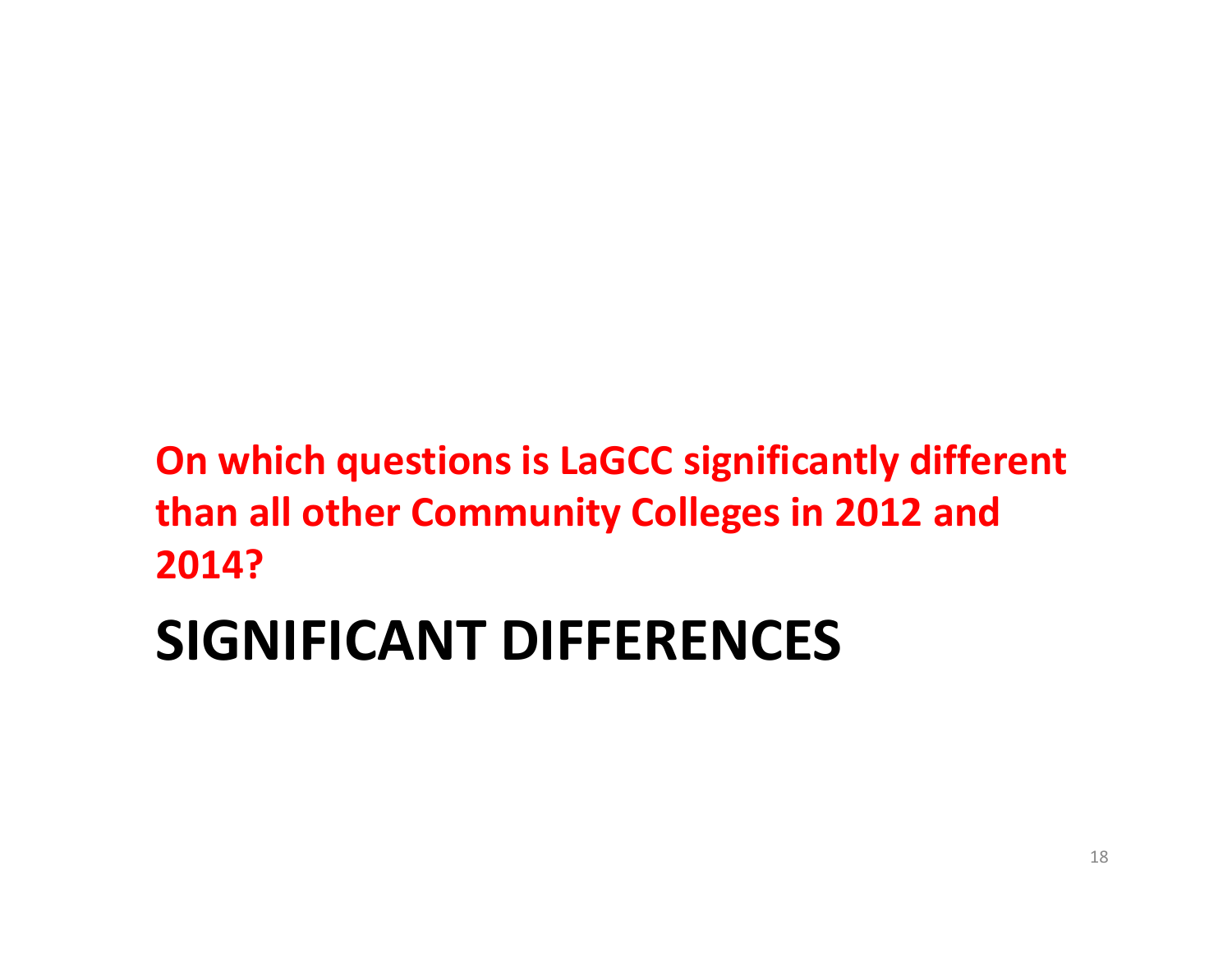### *Mental Activities*

- **We lost the edge over all CC's we had in 2012 on:**
	- –*Contact among students of different backgrounds*
	- –*Making judgments about arguments*
	- –*Analyzing basic elements of an idea*
- **We became significantly lower than all CC's in 2014 on:**
	- –*Providing support to succeed*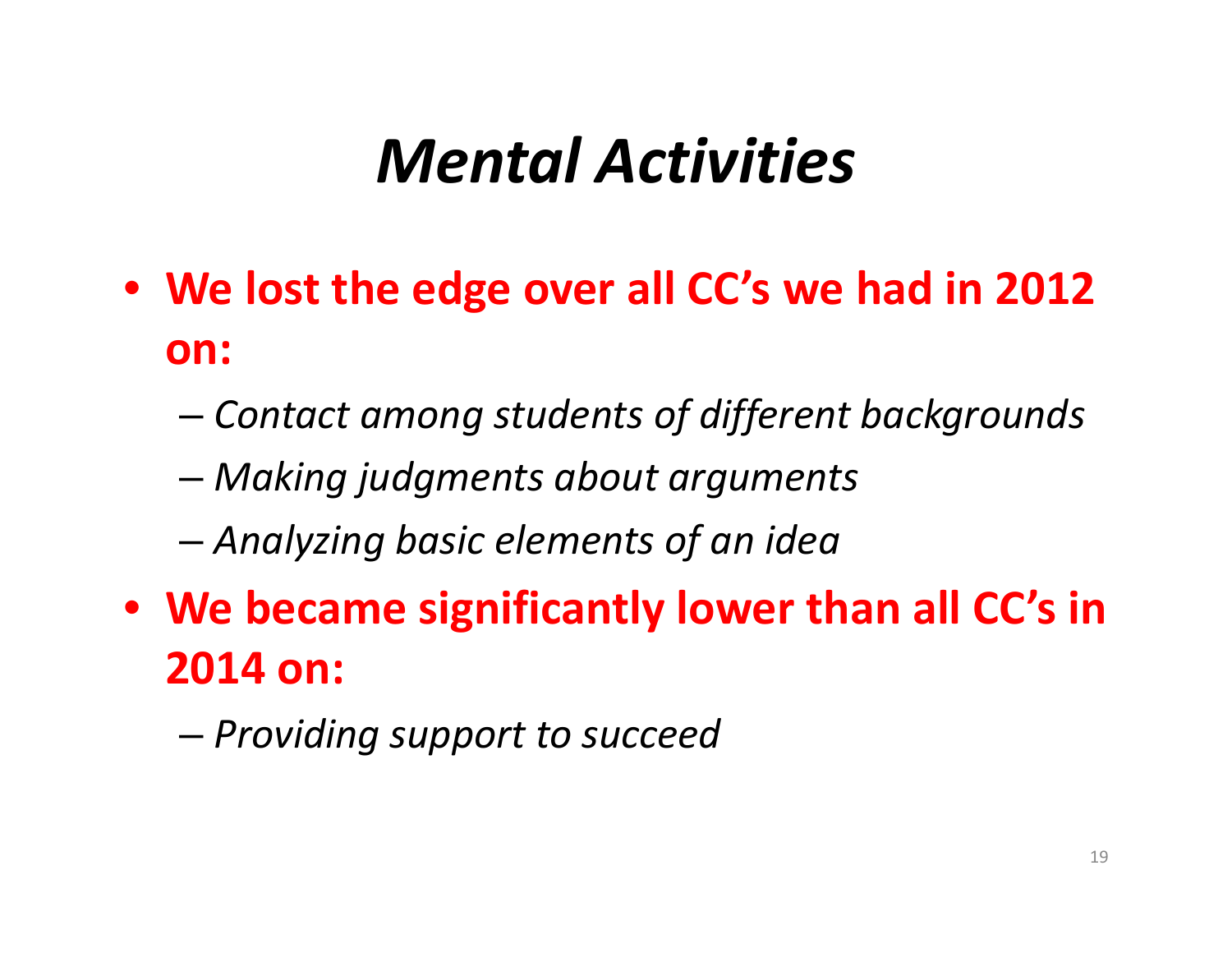#### **During the current school year, how much has your coursework at this college emphasized the following mental activities?**

 $1 = Very$  little,  $2 = Some$ ,  $3 = Quite$  a bit,  $4 = Very$  much

**% Deviation from All CC Mean 2012**

**% Deviation from All CC Mean 2014**

**0% (no bar) indicates no significant difference that year**



**Providing the support you need to help Encouraging contact among students from different economic, social, and racial or ethnic backgrounds**

**you succeed at this college**

**Making judgments about the value or soundness of information, arguments, or methods**

**Analyzing the basic elements of an idea, experience, or theory**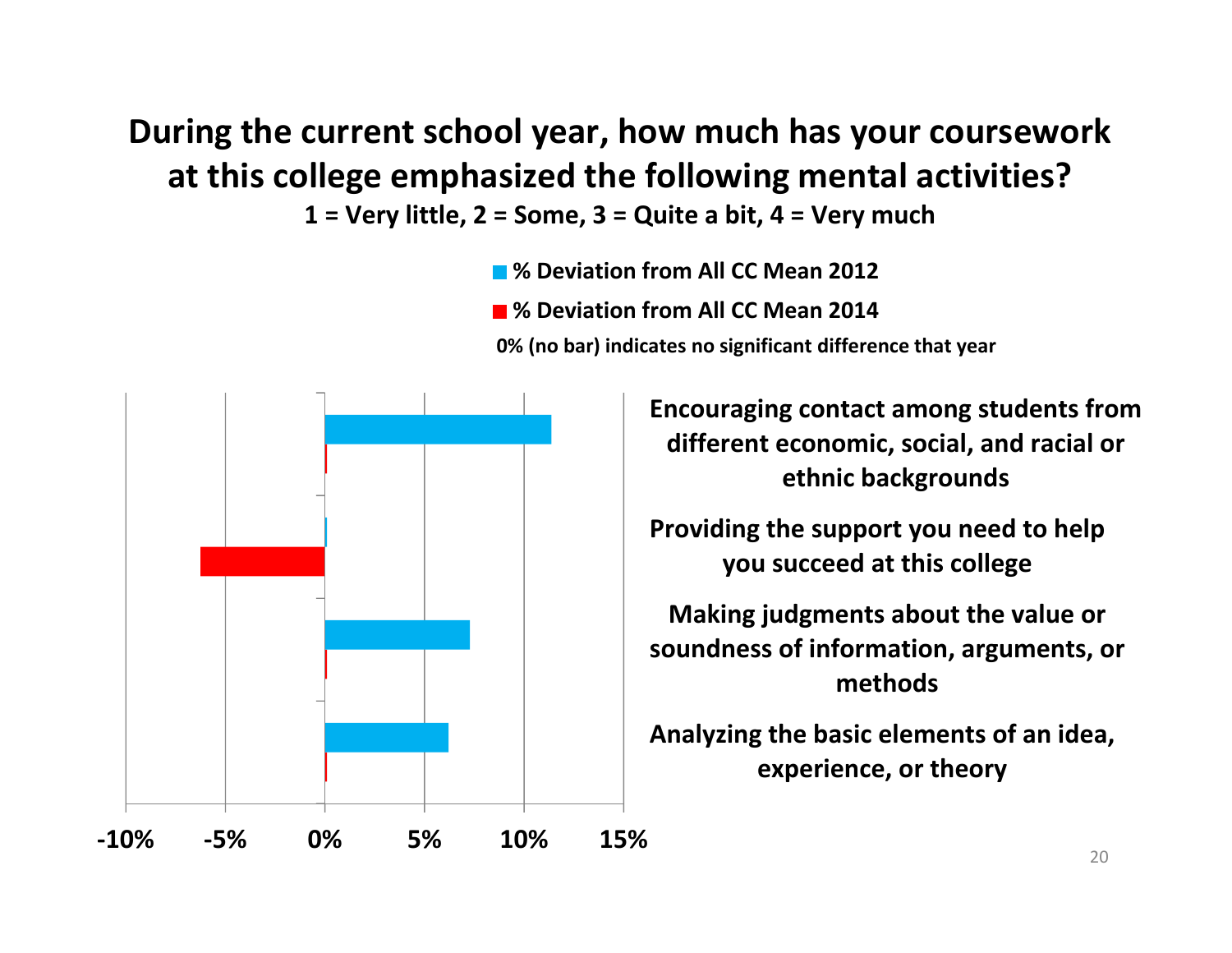### *Serious Scholars*

- **Compared to All CC Students in both 2012 and 2014 our students:**
	- *Skipped class less*
	- – *Talked with other students from different backgrounds more*
	- *Were more likely to prepare two or more drafts of a paper*
- **In 2014 we lost our edge in:**
	- *Making class presentations*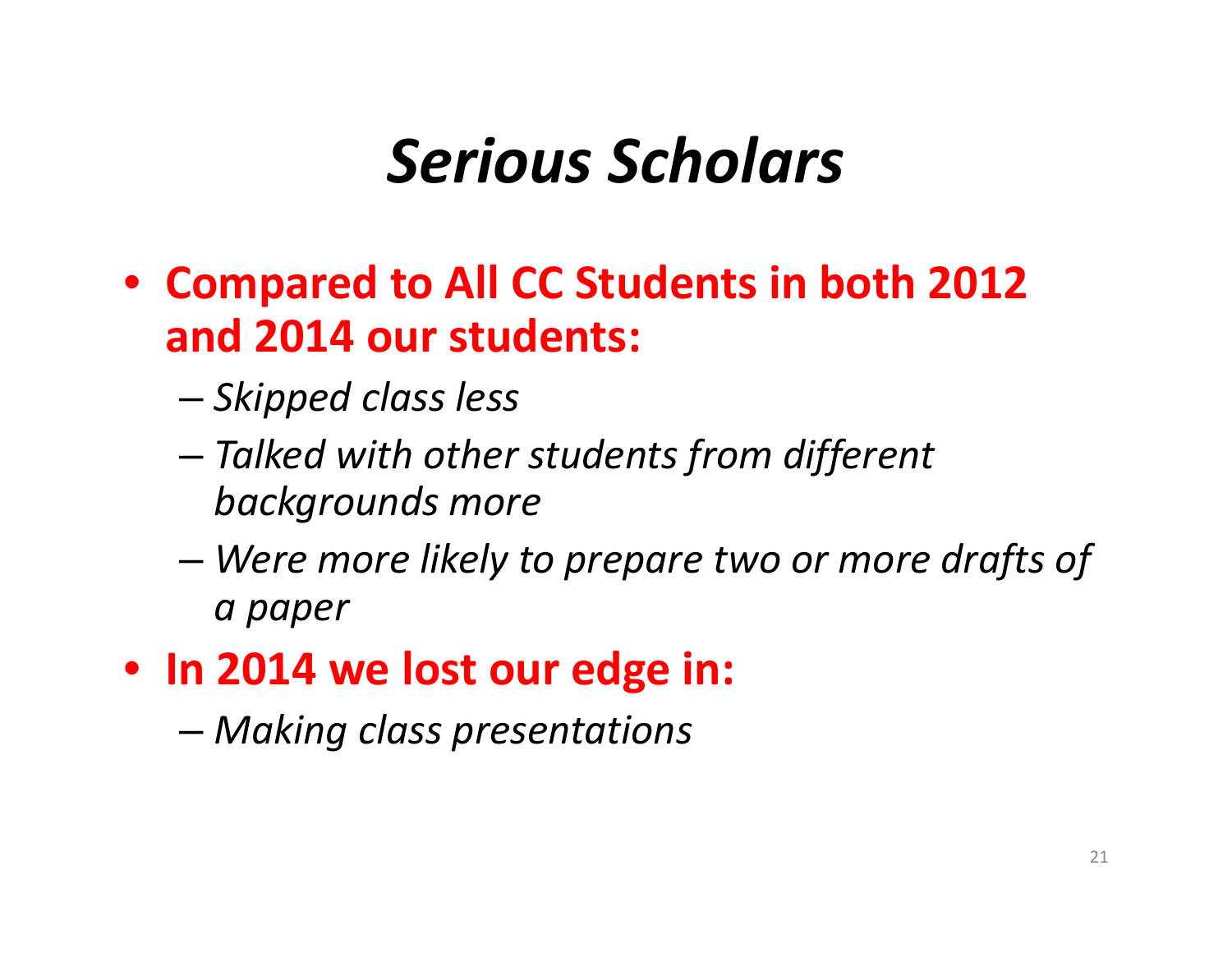#### **In your experiences at this college during the current school year, about how often have you done each of the following?**

 $1 =$  Never, 2 = Sometimes, 3 = Often, 4 = Very often

**% Deviation from All CC Mean 2012**

**% Deviation from All CC Mean 2014**

**0% (no bar) indicates no significant difference that year**

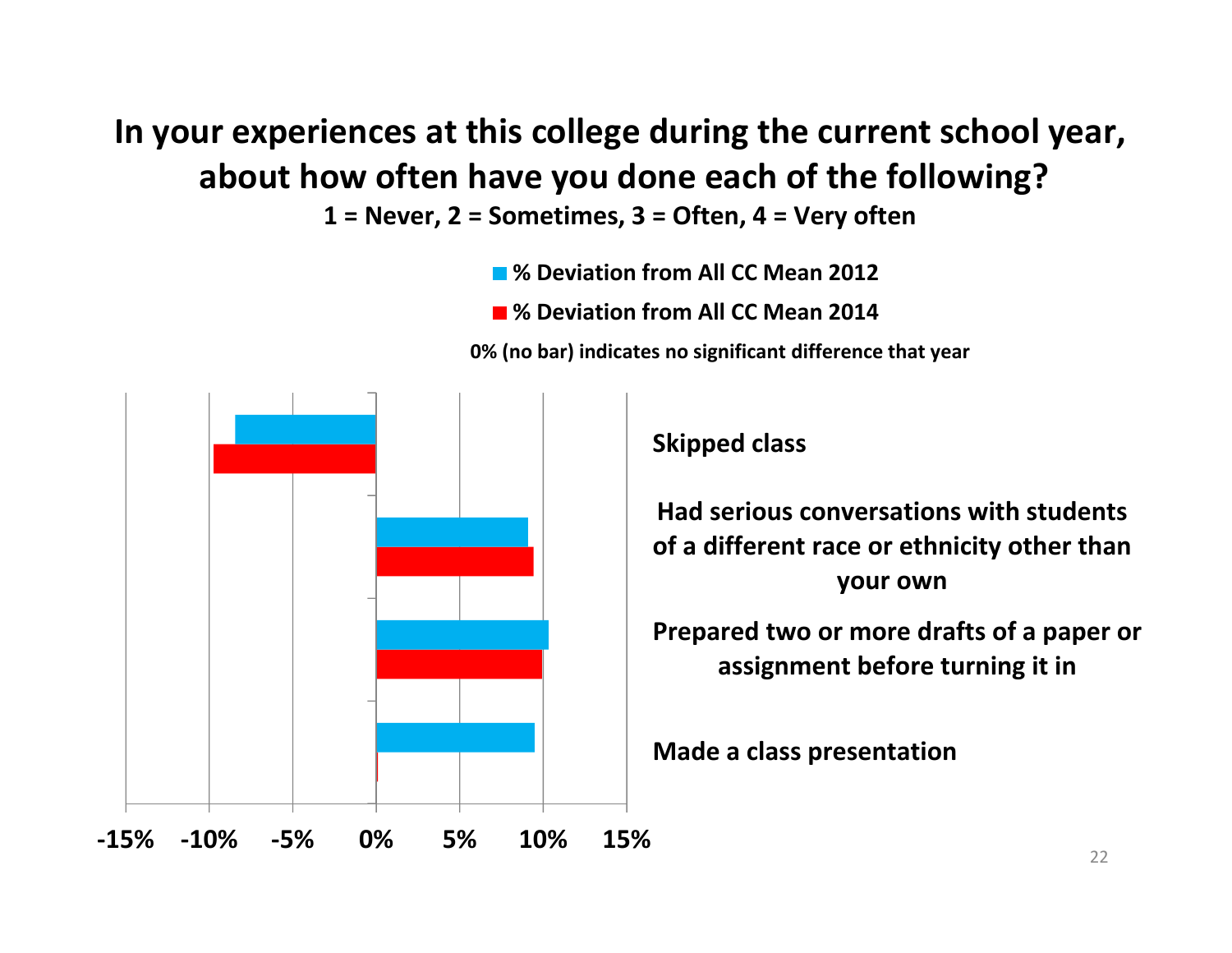#### *Reasons to Leave*

- **Compared to All CC Students in 2012,** *but not 2014* **our students:**
	- –*Were more likely to transfer to <sup>a</sup> 4‐year college*
- **Compared to All CC Students in 2014,** *but not 2012* **our students:**
	- –*Were more likely to leave because of finances*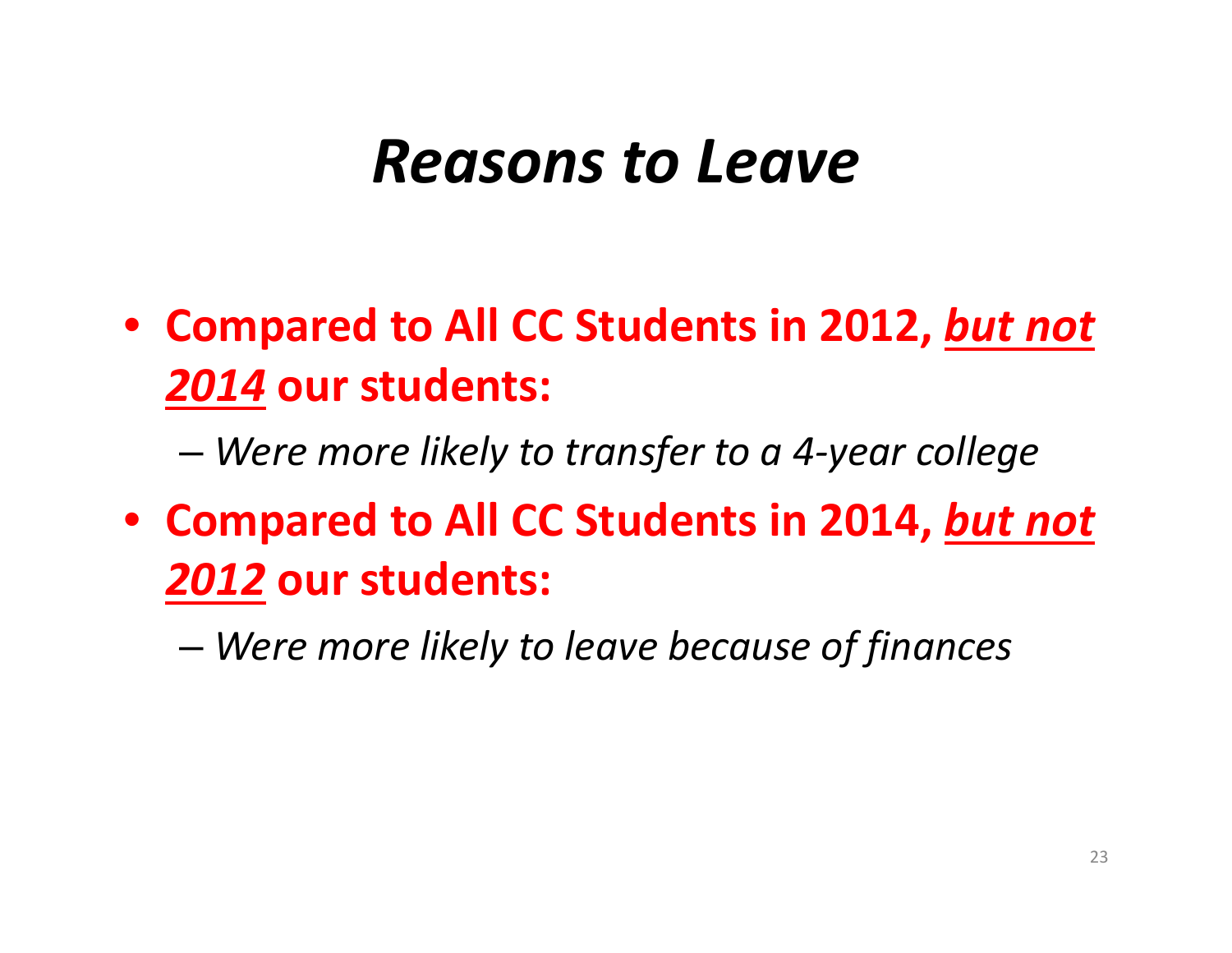#### **How likely is it that the following issues would cause you to withdraw from class or from this college?**

1 = Not likely, 2 = Somewhat likely, 3 = Likely, 4 = Very likely

**% Deviation from All CC Mean 2012**

**% Deviation from All CC Mean 2014**

**0% (no bar) indicates no significant difference that year**

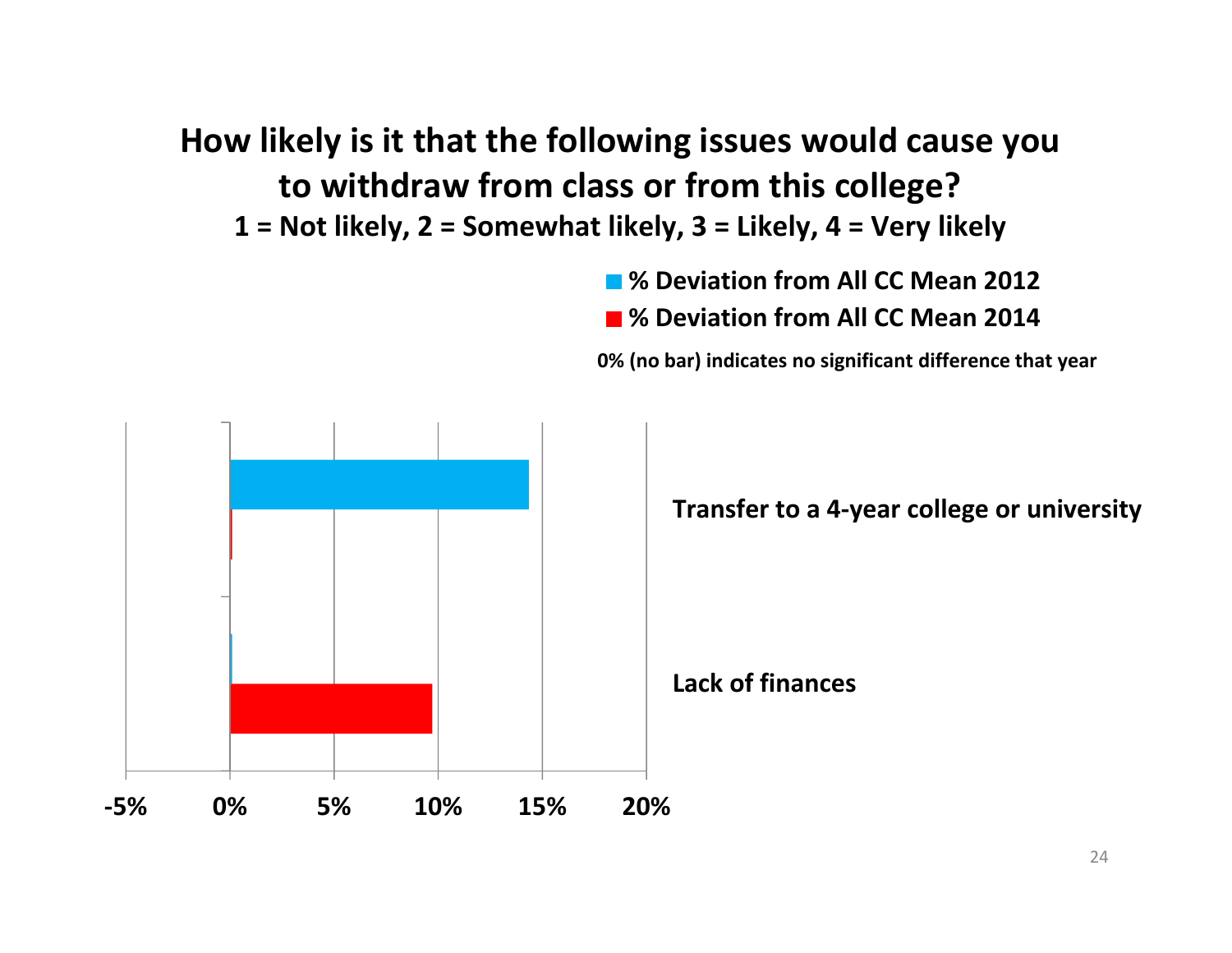### *External Support*

- **Compared to All CC Students in both 2012 and 2014 our students:**
	- – *Felt less support to attend college from their families*
	- – *Felt less support to attend college from their friends*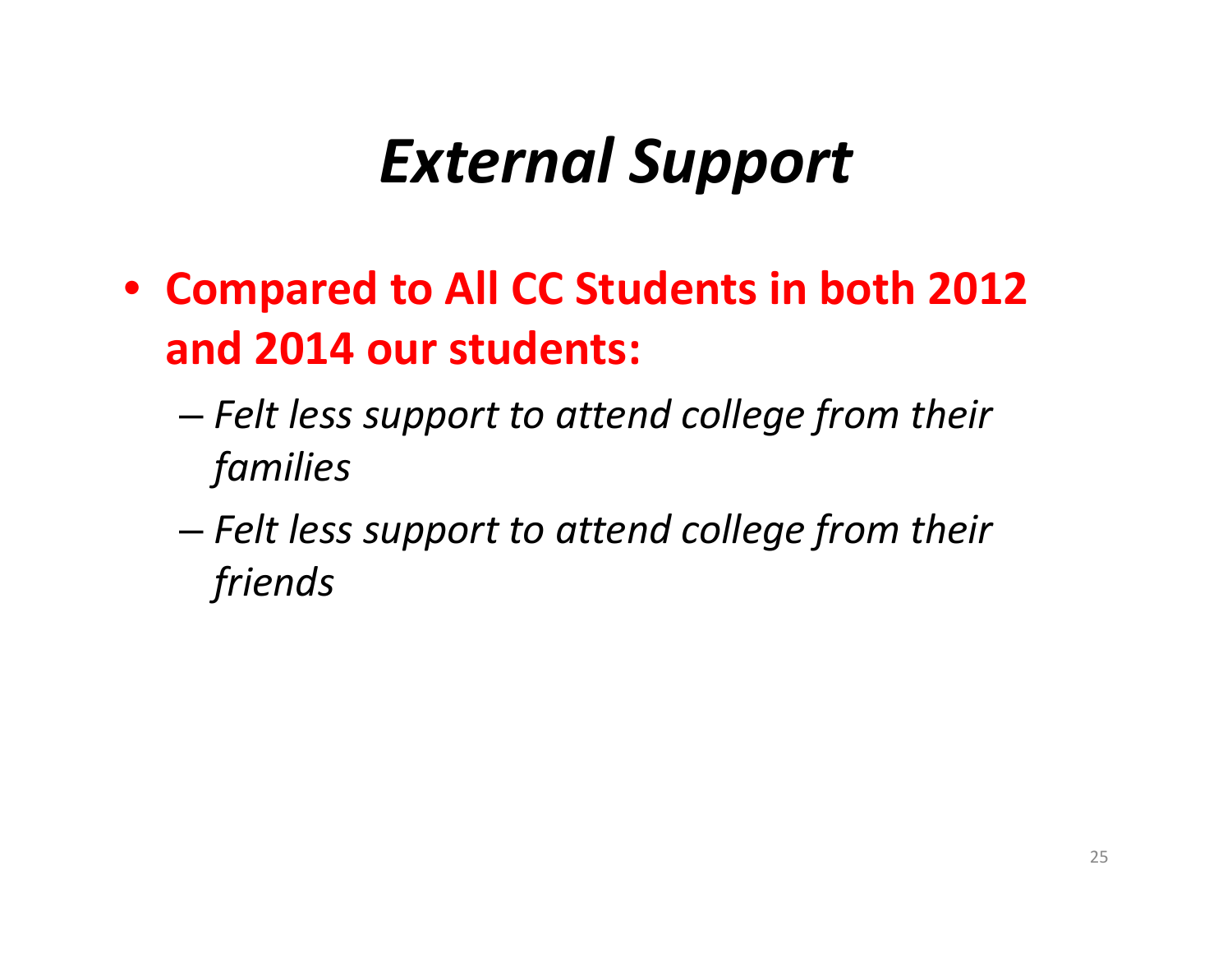#### **Outside Support**

#### $1 = Not very, 2 = Somewhat, 3 = Quite a bit, 4 = Extremely$

**% Deviation from All CC Mean 2012**

**% Deviation from All CC Mean 2014**

**0% (no bar) indicates no significant difference that year**



**How supportive is your immediate family of your attending this college?**

**How supportive are your friends of your attending this college?**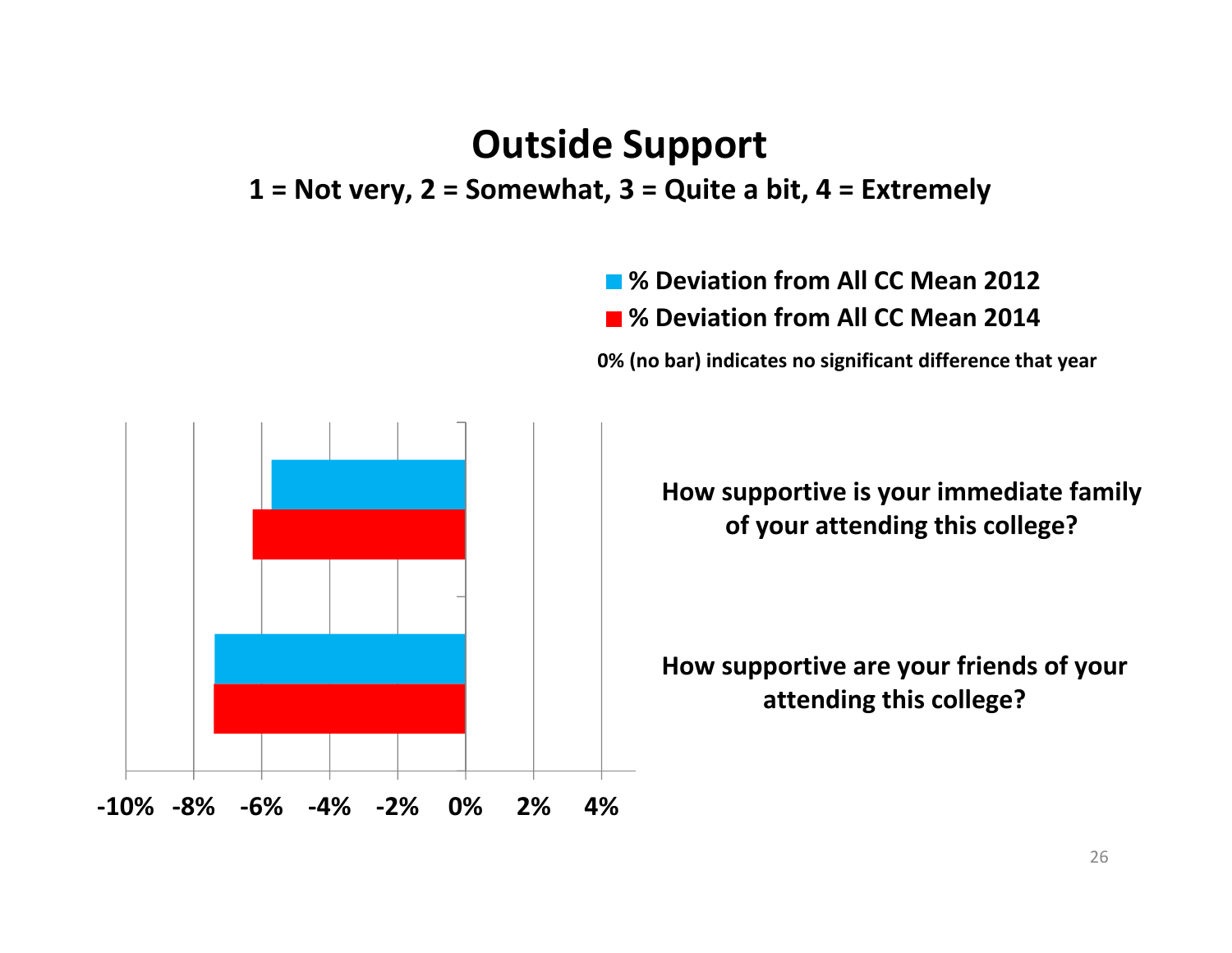### *Time Demands*

#### • **Compared to All CC Students:**

- – *Our students spent significantly more time commuting in both 2012 and 2014*
- – *Our students spent significantly less time caring for family members in 2014*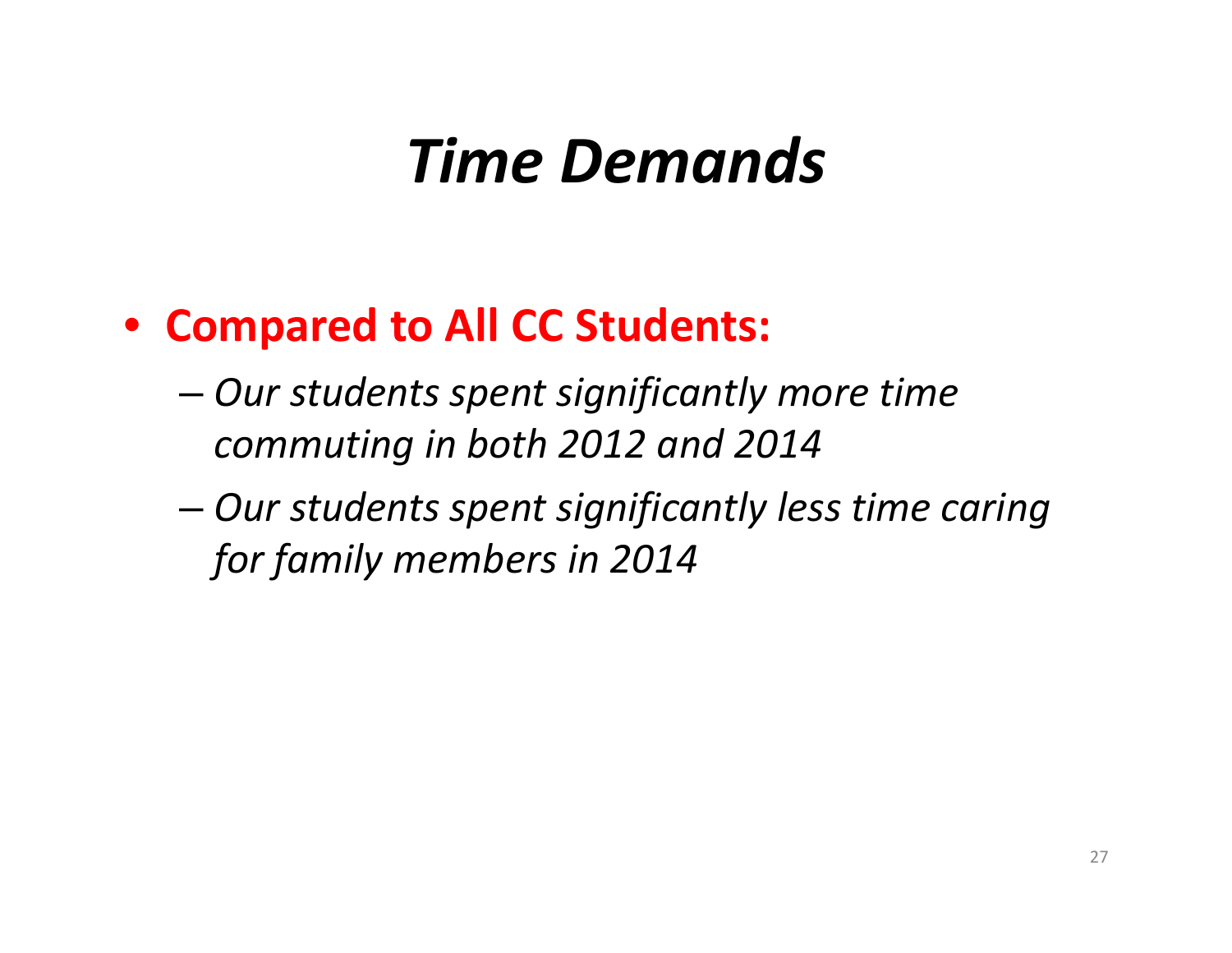#### **About how many hours do you spend in <sup>a</sup> typical 7‐day week doing each of the following?**  $0 =$  None, 1 = 1-5 hours, 2 = 6-10 hours, 3 = 11-20 hours, 4 = 21-**30 hours, 5 <sup>=</sup> More than 30 hours**

- **% Deviation from All CC Mean 2012**
- **% Deviation from All CC Mean 2014**

**0% (no bar) indicates no significant difference that year**



**Commuting to and from classes**

**Providing care for dependents living with you (parents, children, spouse, etc.)**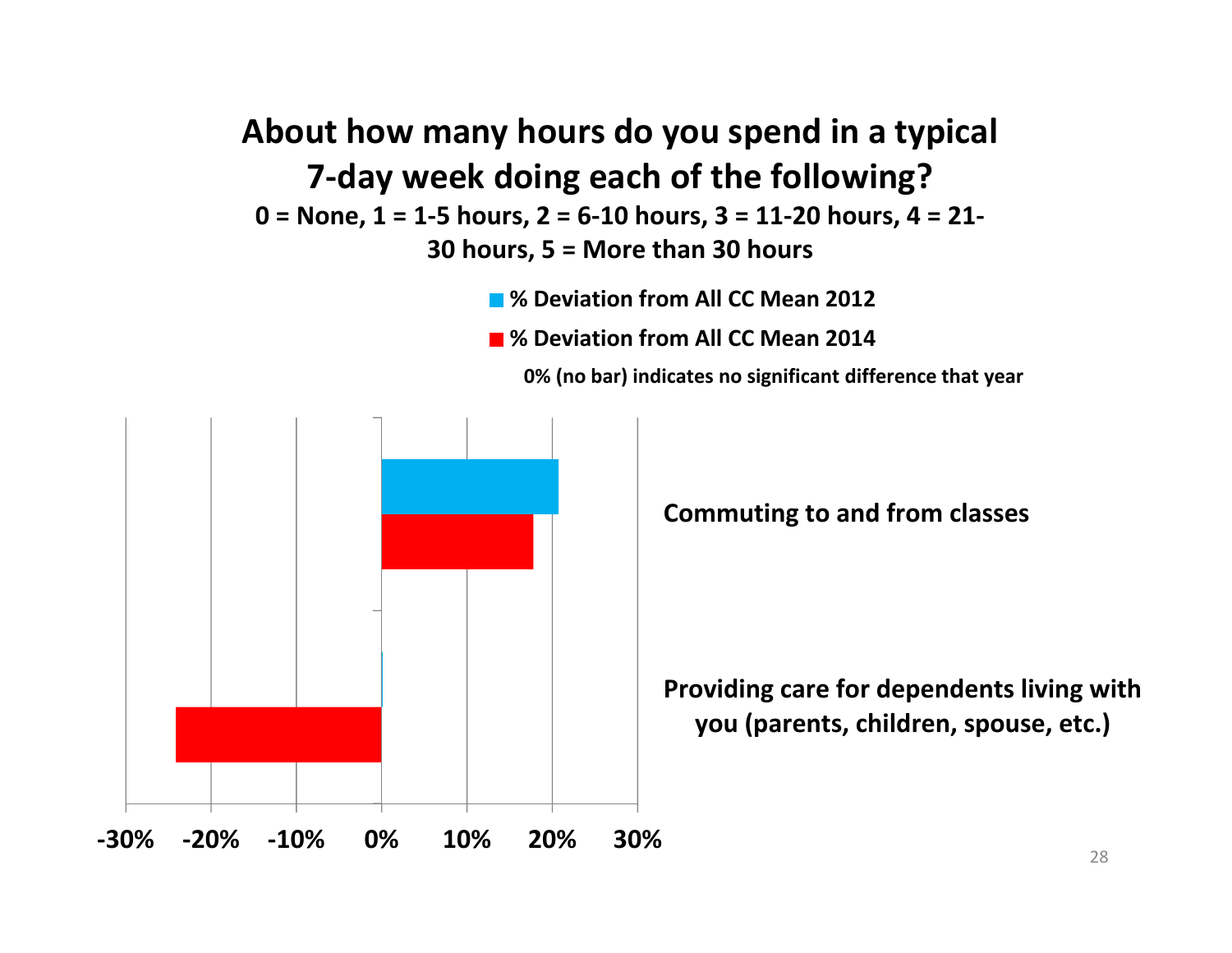## *Quality of Relationships*

- **Compared to All CC Students our students were significantly more likely to rate as unfriendly and unsupportive:**
	- *Administrative personnel and offices in both 2012 and worse in 2014*
	- *Instructors in both 2012 and worse in 2014*
	- – *Other students, significant for the first time in 2014*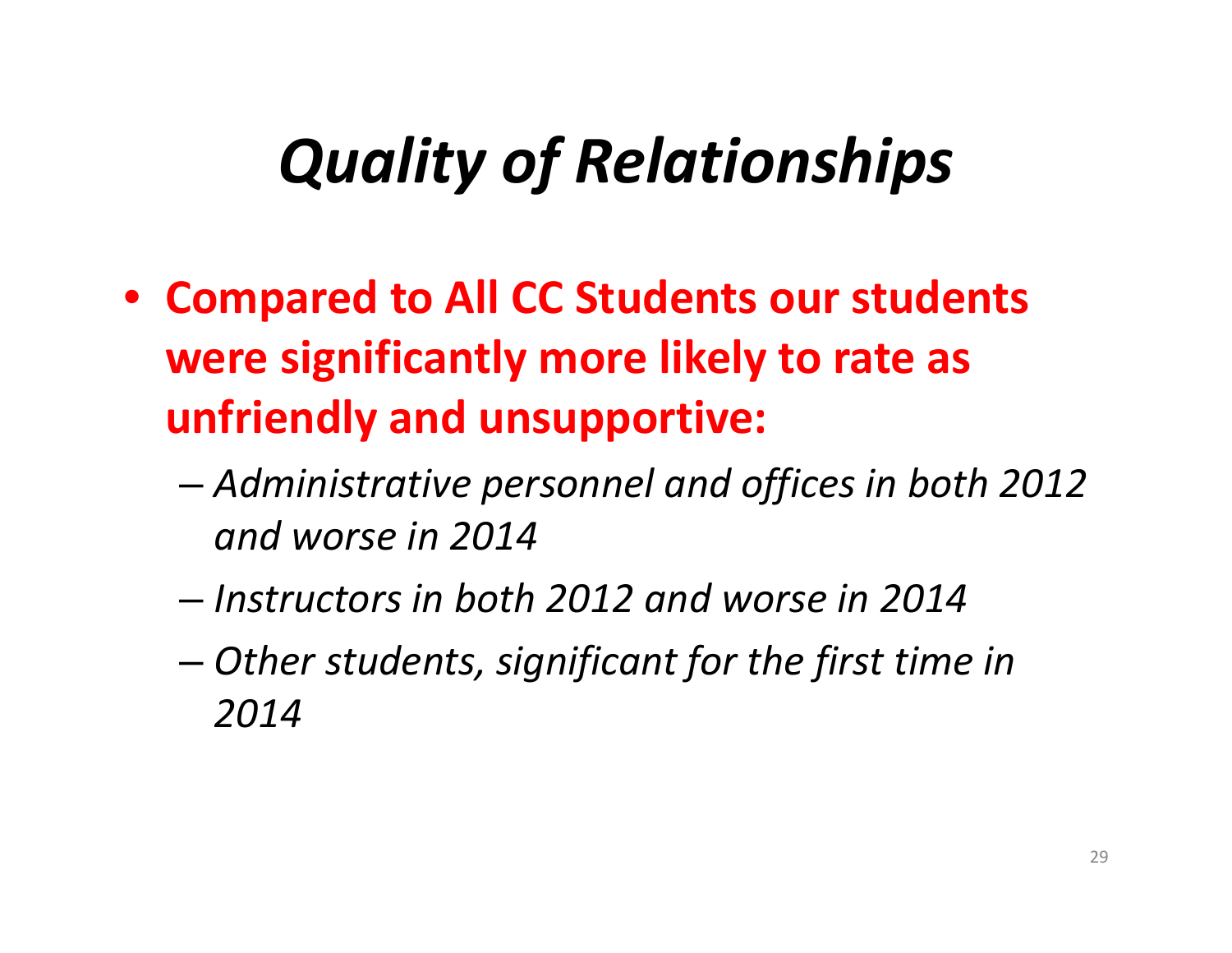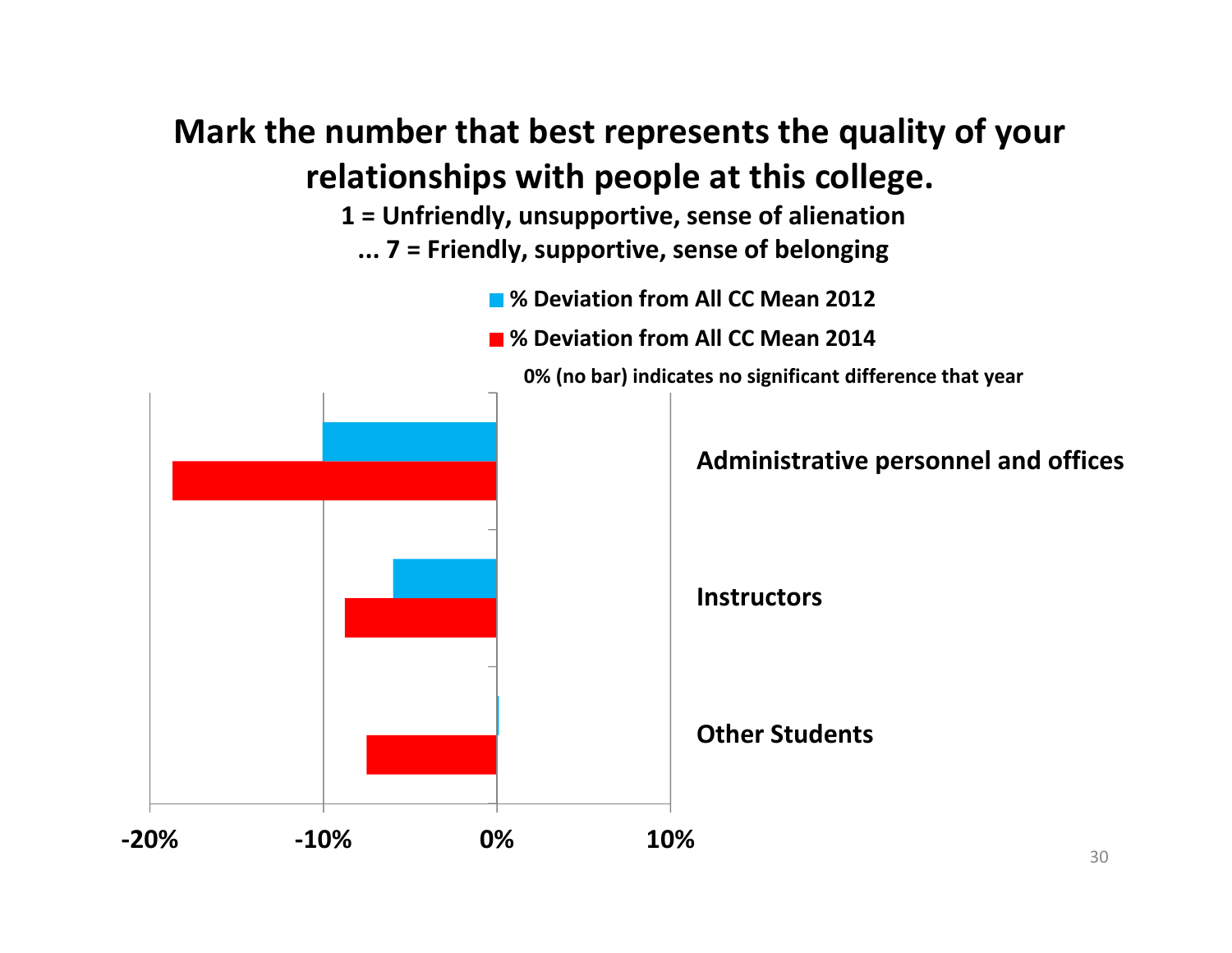## *Satisfaction with Offices*

- **Compared to All CC Students our students were significantly more likely to be less satisfied in both 2012 and worse in 2014 with:**
	- –*Transfer Credit Assistance*
	- –*Financial Aid Advising*
	- –*Academic Advising/Planning*
- *Compared to All CC Students our students were significantly more likely to be less satisfied for the first time in 2014 with:*
	- *Services to Students with Disabilities*
	- –*Student Organizations*
	- –*Career Counseling*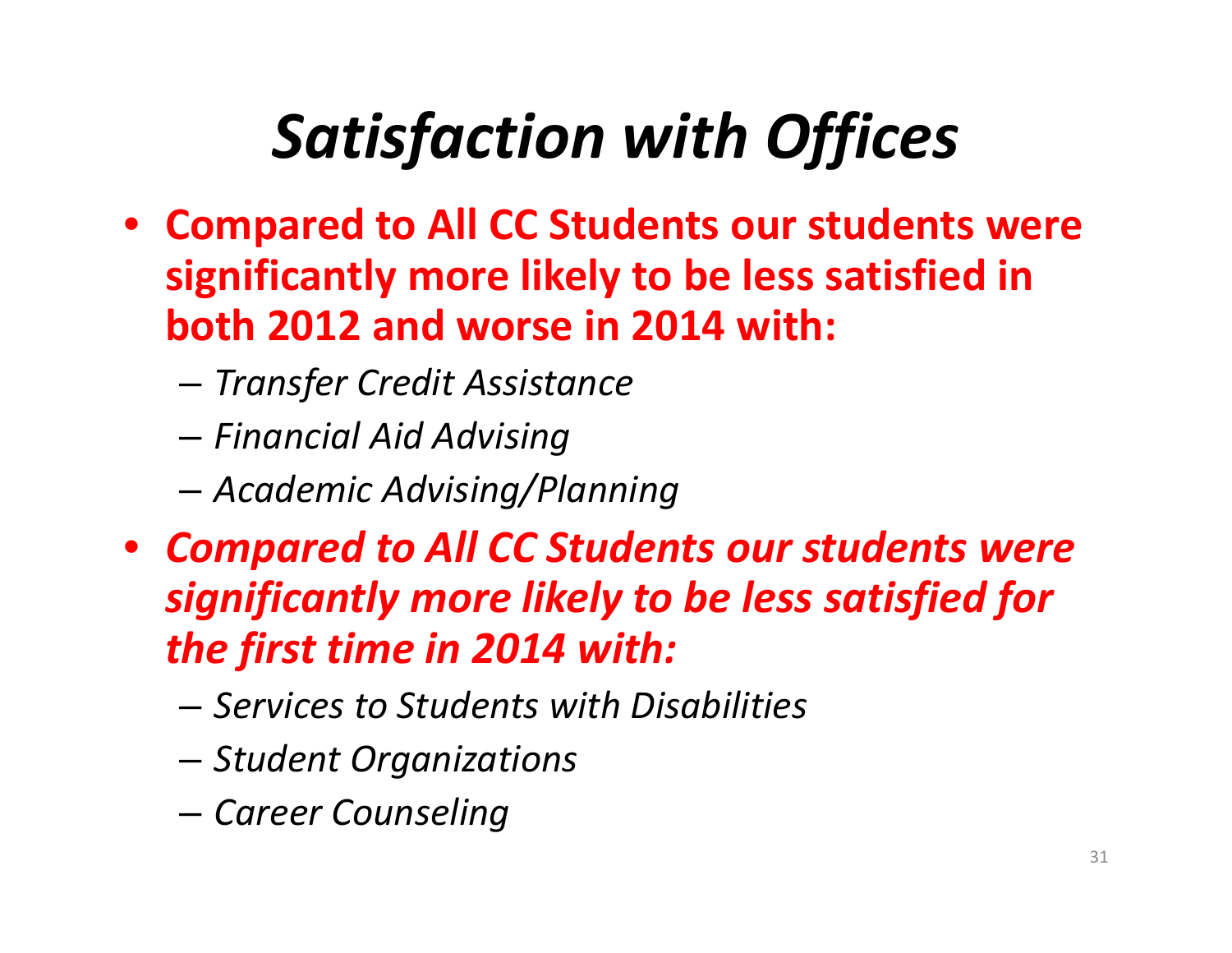#### **How satisfied are you with the following services at this college? 1 <sup>=</sup> Not at all, 2 <sup>=</sup> Somewhat, 3 <sup>=</sup> Very**



**% Deviation from All CC Mean 2012**

**% Deviation from All CC Mean 2014 0% (no bar) indicates no significant difference that year**

**Services to students with disabilities**

**Transfer credit assistance**

**Student organizations**

**Financial aid advising**

**Career counseling**

**Academic advising/planning**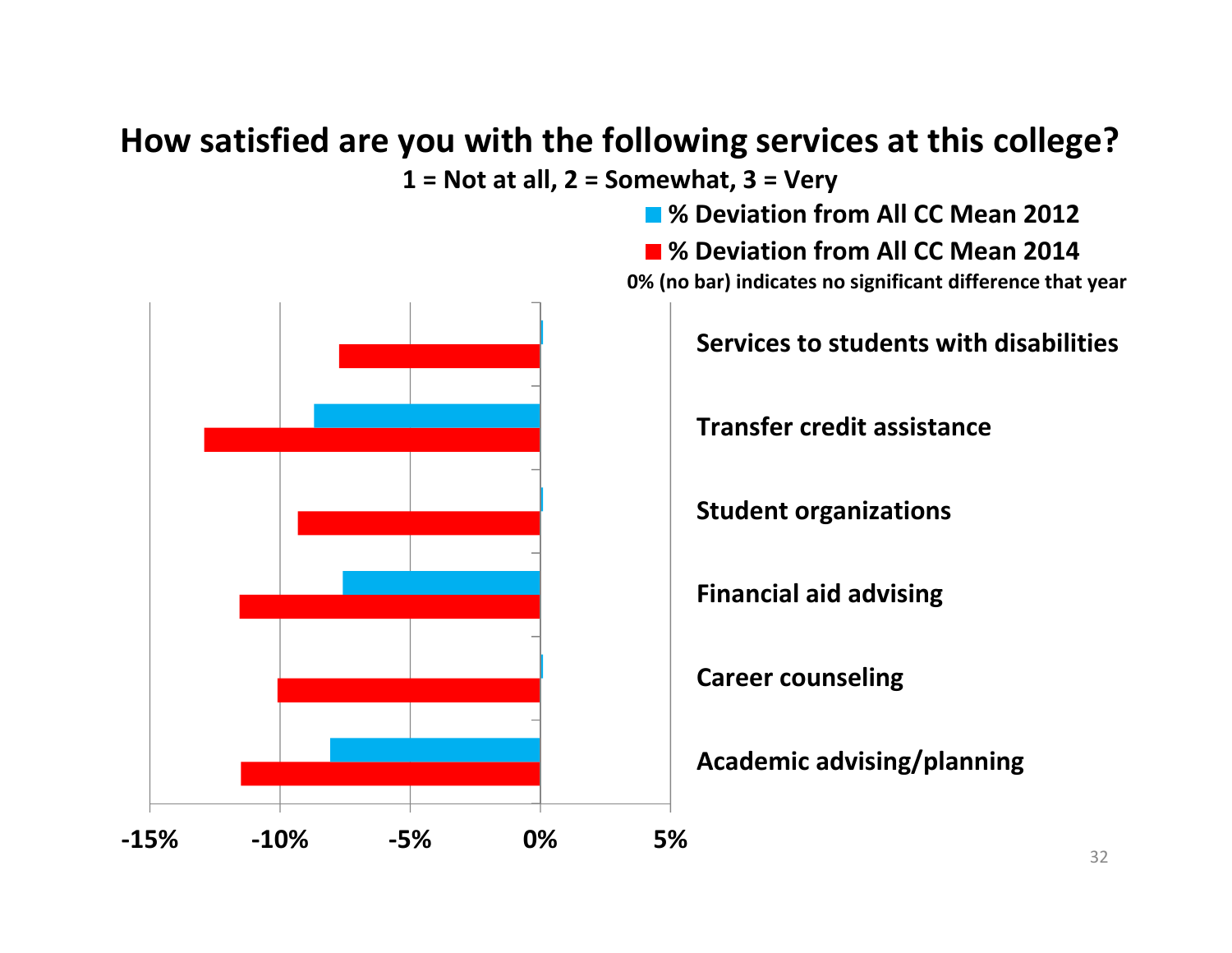### *Entire Educational Experience*

• **Compared to All CC Students our students rated their overall educational experience significantly lower in both 2012 and 2014 with <sup>a</sup> larger negative deviation in 2014.**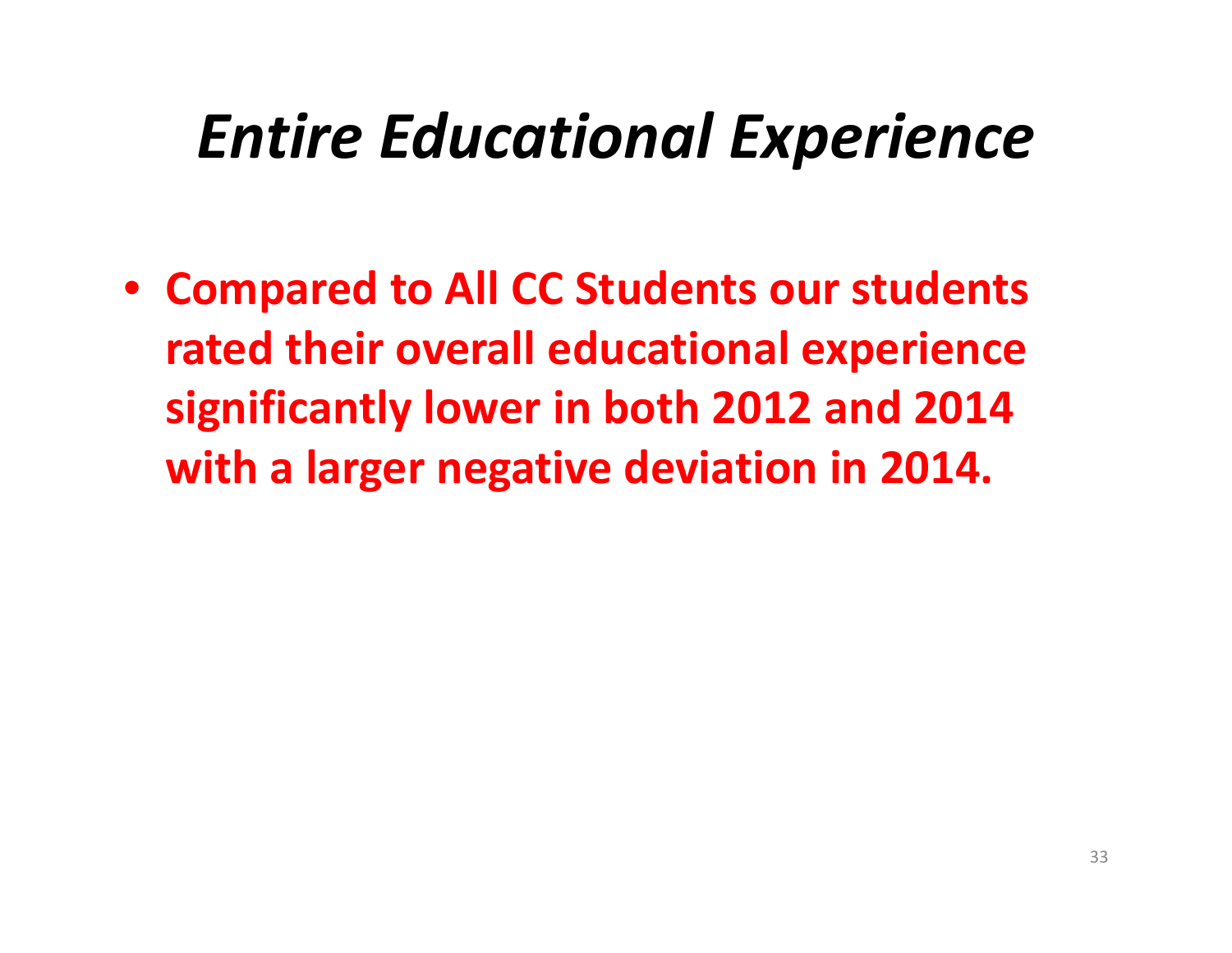#### **Entire Educational Experience**

- **% Deviation from All CC Mean 2012**
- **% Deviation from All CC Mean 2014**

**0% (no bar) indicates no significant difference that year**



**How would you evaluate your entire educational experience at this college? 1 <sup>=</sup> Poor, 2 <sup>=</sup> Fair, 3 <sup>=</sup> Good, 4 <sup>=</sup> Excellent**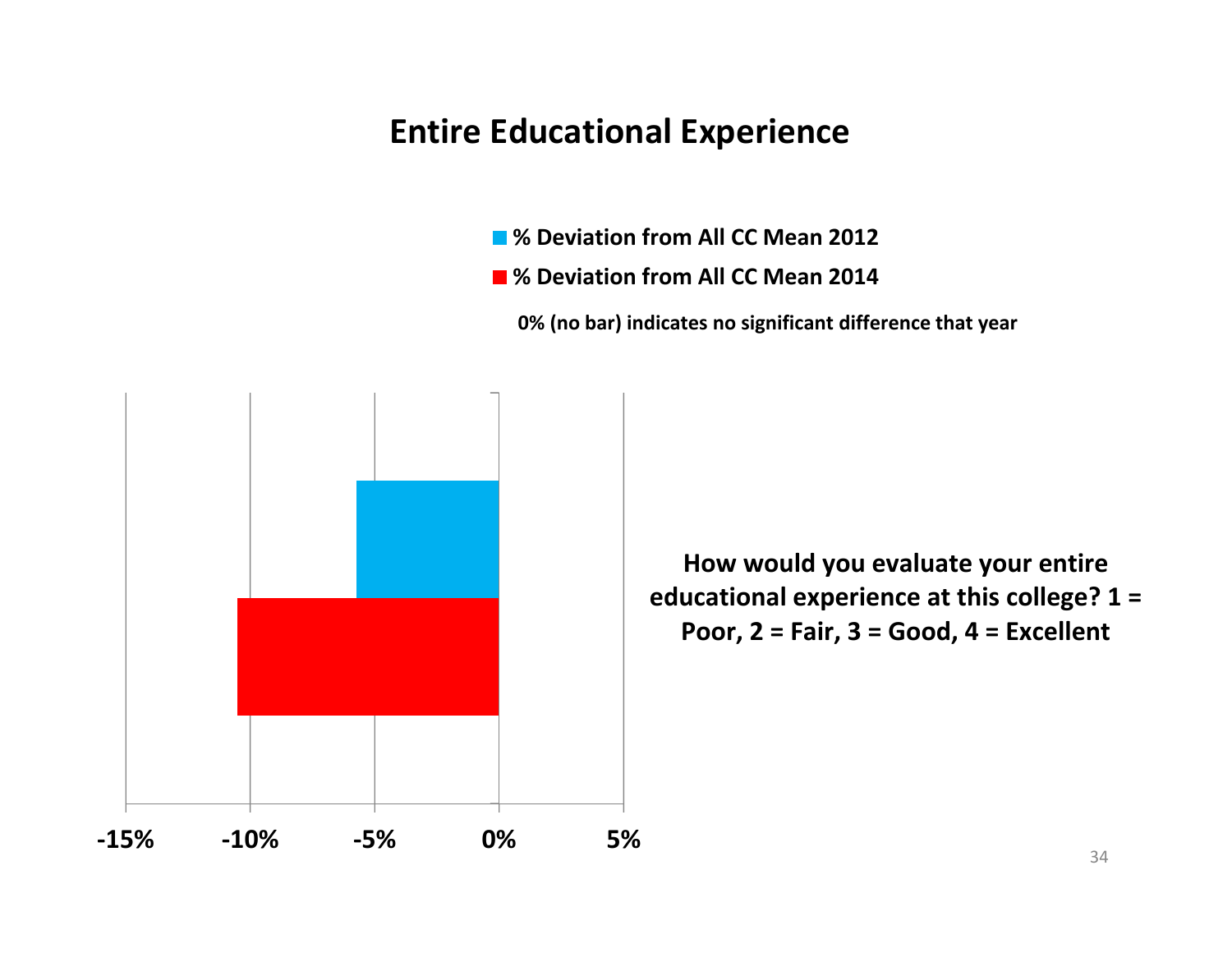### **INDIVIDUAL QUESTIONS** What shows up on the individual questions?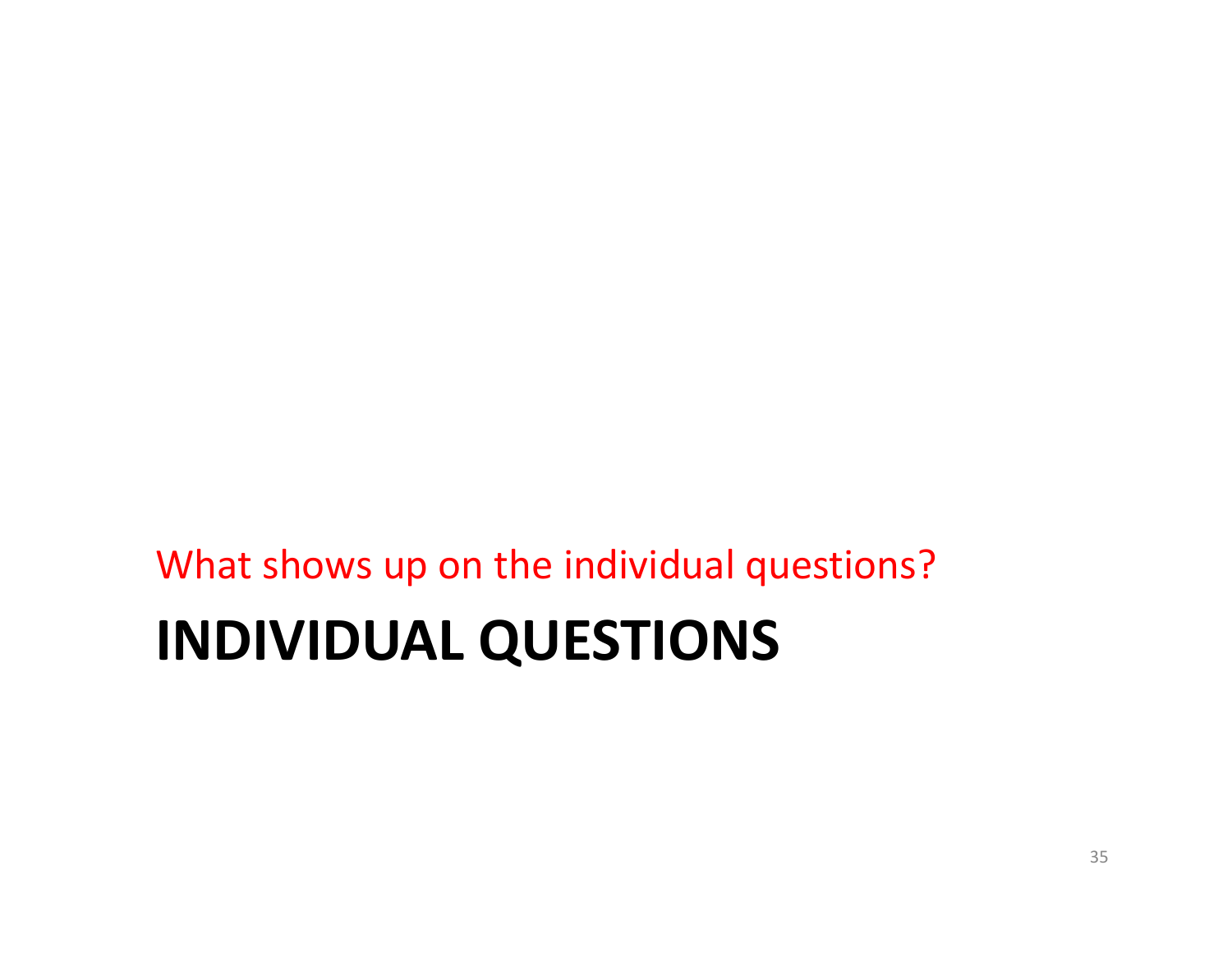#### **THE ACADEMIC EXPERIENCE**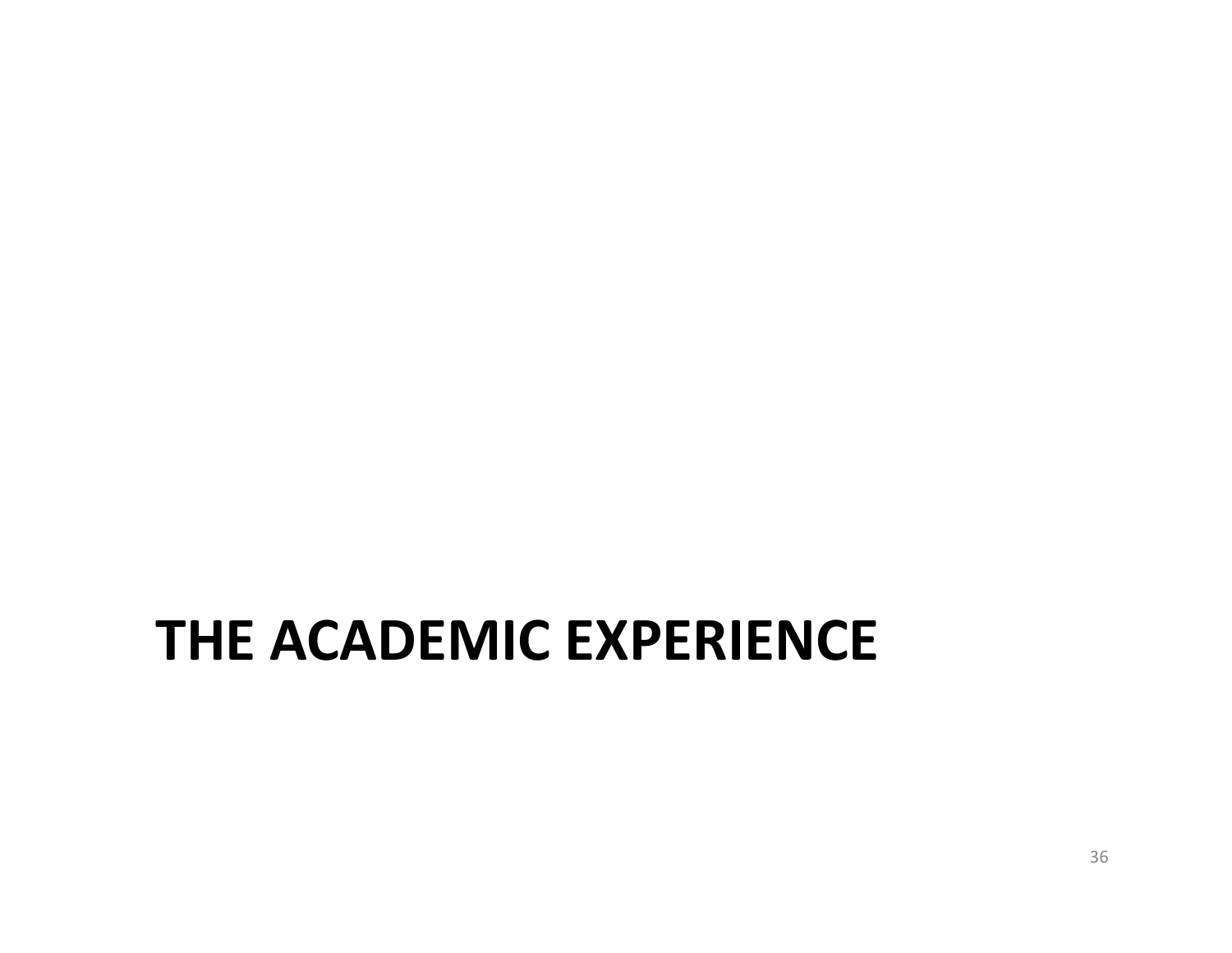## *The Academic Experience*

- **More likely to prepare two or more drafts**
- **More likely to integrate ideas from several sources**
- **Less likely to work with classmates outside of class**
- **More likely to work with instructors on stuff not part of class**
- **More writing development**
- **More speaking development**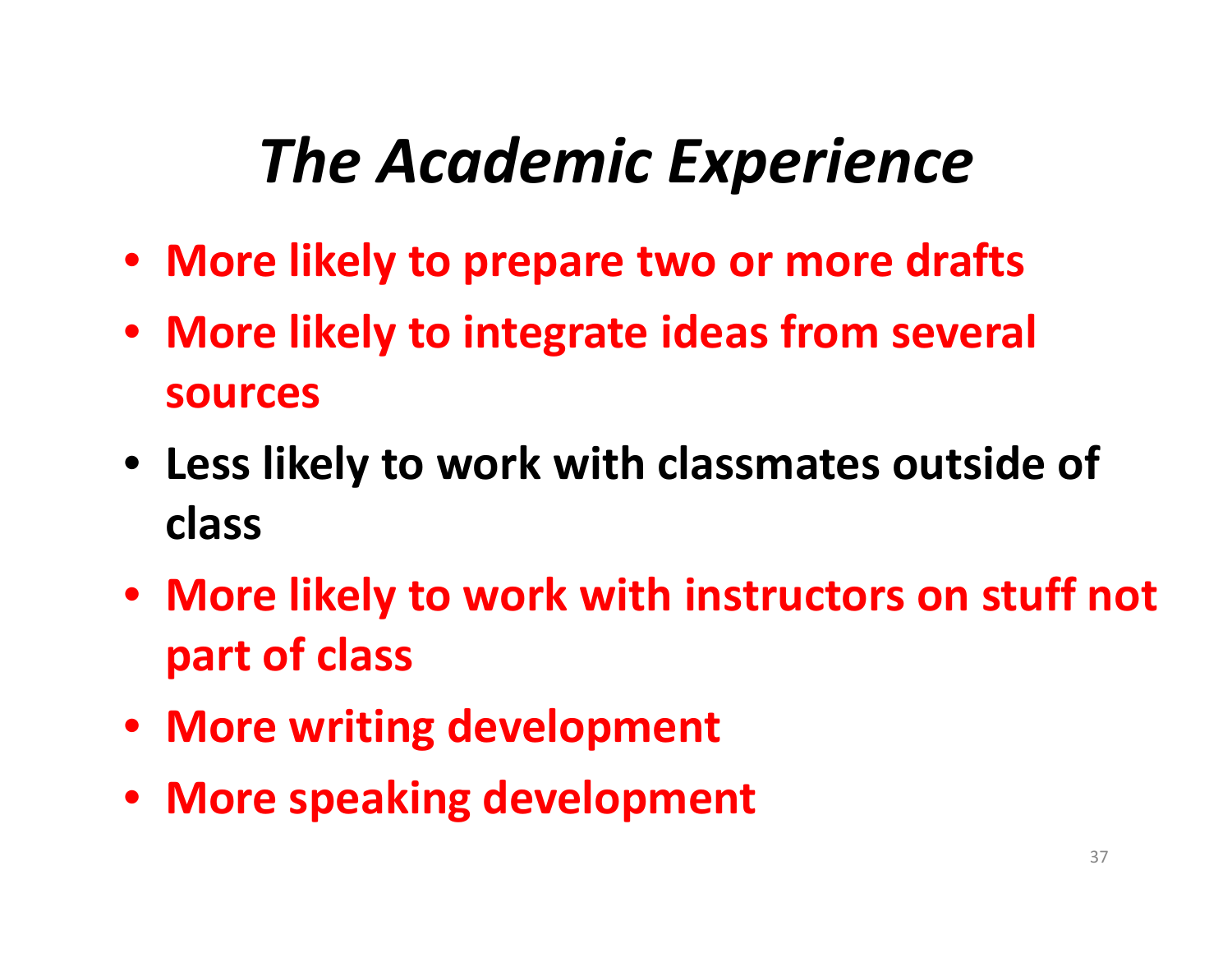#### *The Academic Experience*

- **Worked more on understanding others**
- **Worked more on developing <sup>a</sup> code of values**
- **More likely to have had <sup>a</sup> diverse conversation**
- **Less likely to have skipped class**
- **Worked more on understanding self**
- **Read more books on own**
- **Tests were easier**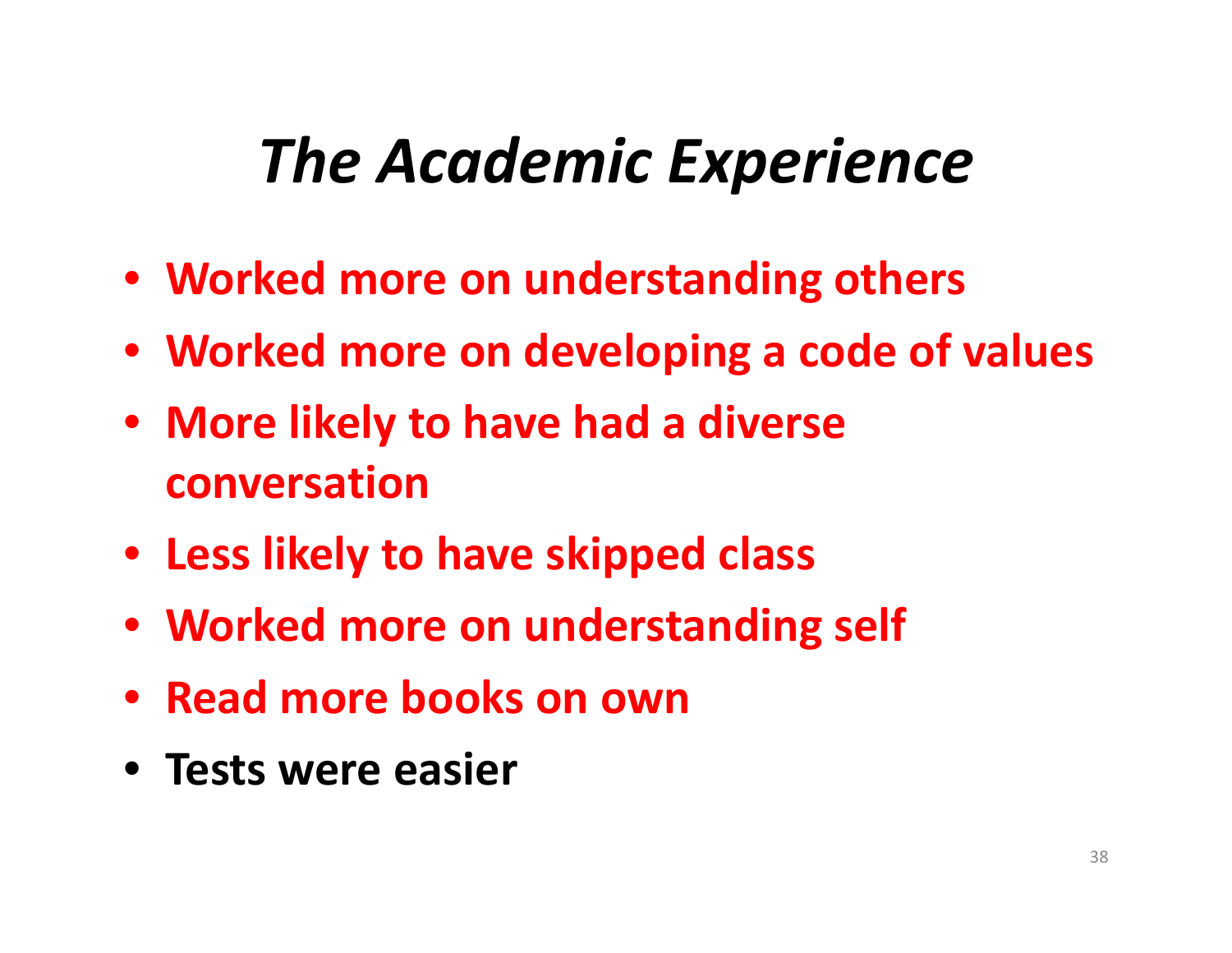|                                           |                                                                                                                                  |                  | <b>LaGCC</b>  | <b>Ex-Large</b> | 2014            |
|-------------------------------------------|----------------------------------------------------------------------------------------------------------------------------------|------------------|---------------|-----------------|-----------------|
| <b>Item</b>                               |                                                                                                                                  | <b>Responses</b> | $\frac{9}{6}$ | %               | <b>Cohort %</b> |
|                                           | Item 4: In your experiences at this college during the current school year, about how often have you done each of the following? |                  |               |                 |                 |
| 4a. Asked questions in class or           | <b>Never</b>                                                                                                                     | <b>Never</b>     | 3%            | 3%              | 3%              |
| contributed to class discussions          | <b>Sometimes</b>                                                                                                                 | <b>Sometimes</b> | 33%           | 34%             | 32%             |
| [ACTCOLL]                                 | Often                                                                                                                            | Often            | 33%           | 34%             | 35%             |
|                                           | Very often                                                                                                                       | Very often       | 31%           | 28%             | 30%             |
|                                           | 10%<br>20%<br>30%<br>40%<br>0%                                                                                                   | <b>Total</b>     | 100%          | 100%            | 100%            |
|                                           | <b>LaGCC</b><br>2014 Cohort<br><b>Ex-Large Colleges</b>                                                                          |                  |               |                 |                 |
| 4b. Made a class presentation [ACTCOLL]   | <b>Never</b>                                                                                                                     | <b>Never</b>     | 19%           | 26%             | 27%             |
|                                           | <b>Sometimes</b>                                                                                                                 | <b>Sometimes</b> | 42%           | 41%             | 41%             |
|                                           | Often                                                                                                                            | Often            | 27%           | 24%             | 23%             |
|                                           | Very often                                                                                                                       | Very often       | 13%           | 10%             | 10%             |
|                                           | 50%<br>10%<br>30%<br>40%<br>0%<br>20%                                                                                            | <b>Total</b>     | 100%          | 100%            | 100%            |
|                                           | <b>LaGCC</b><br><b>Ex-Large Colleges</b><br>2014 Cohort                                                                          |                  |               |                 |                 |
| 4c. Prepared two or more drafts of a      | <b>Never</b>                                                                                                                     | <b>Never</b>     | 10%           | 20%             | 20%             |
| paper or assignment before turning it in  | <b>Sometimes</b>                                                                                                                 | <b>Sometimes</b> | 28%           | 29%             | 29%             |
| [STUEFF]                                  | Often                                                                                                                            | Often            | 37%           | 30%             | 30%             |
|                                           | Very often                                                                                                                       | Very often       | 25%           | 21%             | 21%             |
| <b>More Often!</b>                        | 40%<br>10%<br>20%<br>30%<br>0%                                                                                                   | <b>Total</b>     | 100%          | 100%            | 100%            |
|                                           | <b>LaGCC</b><br>Ex-Large Colleges<br>2014 Cohort                                                                                 |                  |               |                 |                 |
| 4d. Worked on a paper or project that     | <b>Never</b>                                                                                                                     | <b>Never</b>     | 7%            | 9%              | 10%             |
| required integrating ideas or information | <b>Sometimes</b>                                                                                                                 | <b>Sometimes</b> | 21%           | 25%             | 26%             |
| from various sources [STUEFF]             | Often                                                                                                                            | Often            | 39%           | 38%             | 38%             |
|                                           | Very often                                                                                                                       | Very often       | 34%           | 28%             | 27%             |
| <b>More Very Often!</b>                   | 30%<br>40%<br>50%<br>0%<br>10%<br>20%                                                                                            | <b>Total</b>     | 100%          | 100%            | 100%            |
|                                           | <b>LaGCC</b><br><b>Ex-Large Colleges</b><br>2014 Cohort                                                                          |                  |               |                 |                 |
| 4e. Came to class without completing      | <b>Never</b>                                                                                                                     | <b>Never</b>     | 35%           | 31%             | 34%             |
| readings or assignments [STUEFF]          | <b>Sometimes</b>                                                                                                                 | <b>Sometimes</b> | 51%           | 54%             | 53%             |
|                                           | Often                                                                                                                            | Often            | 11%           | 10%             | 9%              |
|                                           | Very often                                                                                                                       | Very often       | 3%            | 4%              | 4%              |
|                                           | 30%<br>50%<br>60%<br>0%<br>10%<br>20%<br>40%                                                                                     | <b>Total</b>     | 100%          | 100%            | 100%            |
|                                           | <b>LaGCC</b><br><b>Ex-Large Colleges</b><br>■2014 Cohort                                                                         |                  |               |                 |                 |
| 4f. Worked with other students on         | <b>Never</b>                                                                                                                     | <b>Never</b>     | 9%            | 12%             | 12%             |
| projects during class [ACTCOLL]           | <b>Sometimes</b>                                                                                                                 | <b>Sometimes</b> | 40%           | 39%             | 38%             |
|                                           | Often                                                                                                                            | Often            | 37%           | 34%             | 34%             |
|                                           | Very often                                                                                                                       | Very often       | 14%           | 15%             | 16%             |
|                                           | 10% 20%<br>50% 60%<br>0%<br>30%<br>40%                                                                                           | <b>Total</b>     | 100%          | 100%            | 100%            |
|                                           | <b>Ex-Large Colleges</b><br><b>LaGCC</b><br>2014 Cohort                                                                          |                  |               |                 |                 |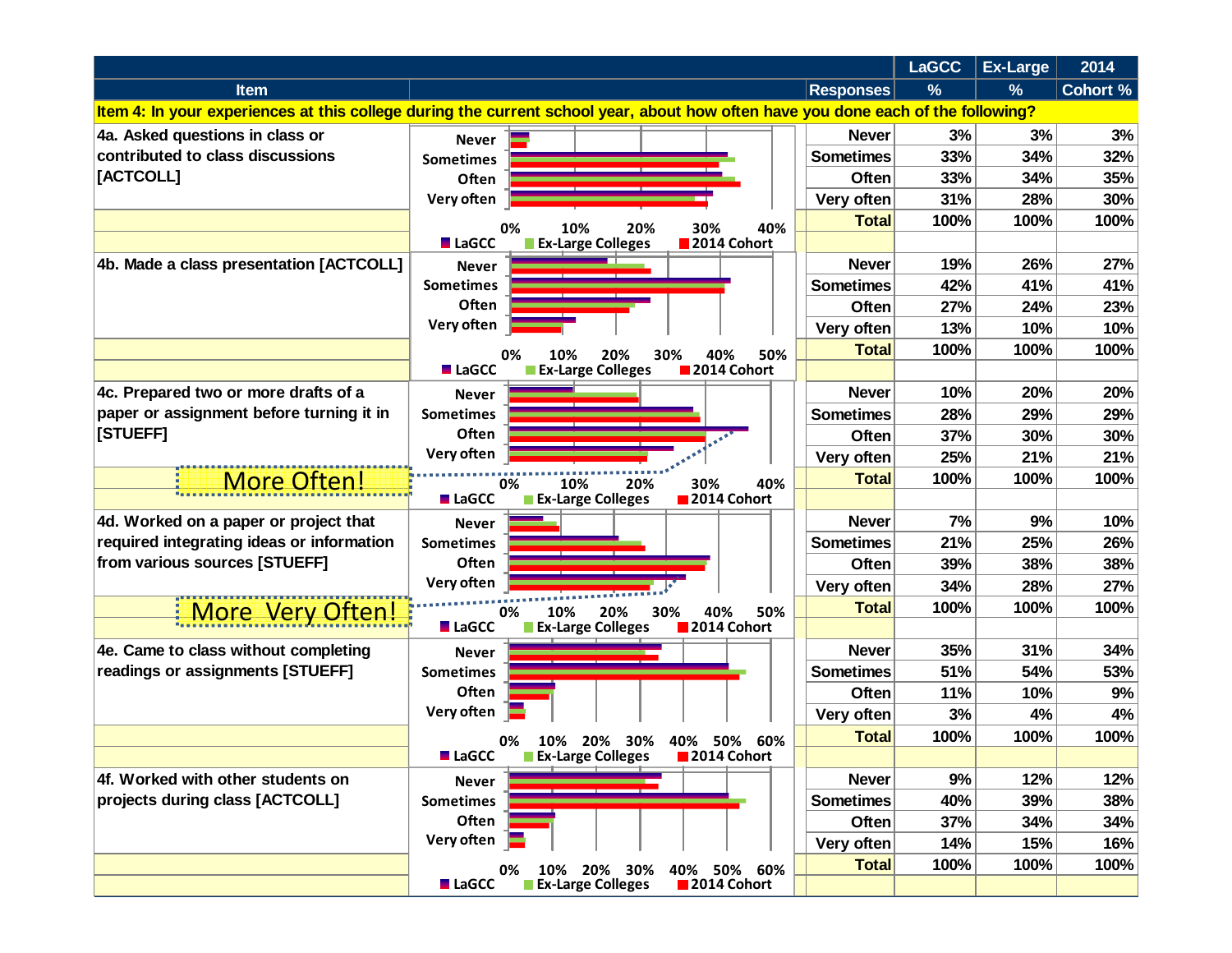|                                            |                                                                                                                                  |                  | <b>LaGCC</b> | <b>Ex-Large</b> | 2014     |
|--------------------------------------------|----------------------------------------------------------------------------------------------------------------------------------|------------------|--------------|-----------------|----------|
| <b>Item</b>                                |                                                                                                                                  | <b>Responses</b> | $\%$         | $\%$            | Cohort % |
|                                            | Item 4: In your experiences at this college during the current school year, about how often have you done each of the following? |                  |              |                 |          |
| 4g. Worked with classmates outside of      | <b>Never</b>                                                                                                                     | <b>Never</b>     | 30%          | 37%             | 37%      |
| class to prepare class assignments         | <b>Sometimes</b>                                                                                                                 | <b>Sometimes</b> | 48%          | 39%             | 38%      |
| [ACTCOLL]                                  | Often                                                                                                                            | Often            | 15%          | 17%             | 17%      |
|                                            | Very often                                                                                                                       | Very often       | 7%           | 7%              | 8%       |
| <b>Less Often!</b>                         | 30%<br>50%<br>20%<br>40%<br>60%<br>0%<br>10%                                                                                     | <b>Total</b>     | 100%         | 100%            | 100%     |
|                                            | <b>LaGCC</b><br><b>Ex-Large Colleges</b><br>2014 Cohort                                                                          |                  |              |                 |          |
| 4h. Tutored or taught other students       | <b>Never</b>                                                                                                                     | <b>Never</b>     | 71%          | 73%             | 72%      |
| (paid or voluntary) [ACTCOLL]              | <b>Sometimes</b>                                                                                                                 | <b>Sometimes</b> | 20%          | 19%             | 19%      |
|                                            | Often                                                                                                                            | Often            | 7%           | 5%              | 6%       |
|                                            | Very often $\Box$                                                                                                                | Very often       | 3%           | 3%              | 3%       |
|                                            | 40%<br>60%<br>80%<br>0%<br>20%                                                                                                   | <b>Total</b>     | 100%         | 100%            | 100%     |
|                                            | <b>LaGCC</b><br><b>Ex-Large Colleges</b><br>2014 Cohort                                                                          |                  |              |                 |          |
| 4i. Participated in a community-based      | <b>Never</b>                                                                                                                     | <b>Never</b>     | 71%          | 76%             | 75%      |
| project as a part of a regular course      | <b>Sometimes</b>                                                                                                                 | <b>Sometimes</b> | 19%          | 17%             | 17%      |
| [ACTCOLL]                                  | Often                                                                                                                            | Often            | 8%           | 5%              | 5%       |
|                                            | Very often $\Box$                                                                                                                | Very often       | 2%           | 2%              | 2%       |
|                                            | 20%<br>40%<br>60%<br>80%<br>0%                                                                                                   | <b>Total</b>     | 100%         | 100%            | 100%     |
|                                            | <b>LaGCC</b><br><b>Ex-Large Colleges</b><br>2014 Cohort                                                                          |                  |              |                 |          |
| 4j. Used the Internet or instant messaging | <b>Never</b>                                                                                                                     | <b>Never</b>     | 6%           | 7%              | 7%       |
| to work on an assignment                   | <b>Sometimes</b>                                                                                                                 | <b>Sometimes</b> | 22%          | 22%             | 21%      |
|                                            | Often                                                                                                                            | Often            | 32%          | 30%             | 30%      |
|                                            | Very often                                                                                                                       | Very often       | 39%          | 41%             | 42%      |
|                                            | 20%<br>50%<br>0%<br>10%<br>30%<br>40%                                                                                            | <b>Total</b>     | 100%         | 100%            | 100%     |
|                                            | <b>LaGCC</b><br>Ex-Large Colleges<br>2014 Cohort                                                                                 |                  |              |                 |          |
| 4k. Used e-mail to communicate with an     | <b>Never</b>                                                                                                                     | <b>Never</b>     | 5%           | 7%              | 7%       |
| instructor [STUFAC]                        | <b>Sometimes</b>                                                                                                                 | <b>Sometimes</b> | 26%          | 31%             | 29%      |
|                                            | Often                                                                                                                            | Often            | 34%          | 32%             | 32%      |
|                                            | Very often                                                                                                                       | Very often       | 34%          | 31%             | 32%      |
|                                            | 0%<br>10%<br>20%<br>30%<br>40%                                                                                                   | <b>Total</b>     | 100%         | 100%            | 100%     |
|                                            | <b>■</b> LaGCC<br><b>Ex-Large Colleges</b><br>■ 2014 Cohort                                                                      |                  |              |                 |          |
| 4I. Discussed grades or assignments with   | <b>Never</b>                                                                                                                     | <b>Never</b>     | 9%           | 10%             | 9%       |
| an instructor [STUFAC]                     | <b>Sometimes</b>                                                                                                                 | <b>Sometimes</b> | 39%          | 42%             | 41%      |
|                                            | Often                                                                                                                            | Often            | 32%          | 30%             | 31%      |
|                                            | Very often                                                                                                                       | Very often       | 21%          | 18%             | 20%      |
|                                            | 0%<br>10%<br>20%<br>30%<br>40%<br>50%                                                                                            | <b>Total</b>     | 100%         | 100%            | 100%     |
|                                            | <b>LaGCC</b><br><b>Ex-Large Colleges</b><br>2014 Cohort                                                                          |                  |              |                 |          |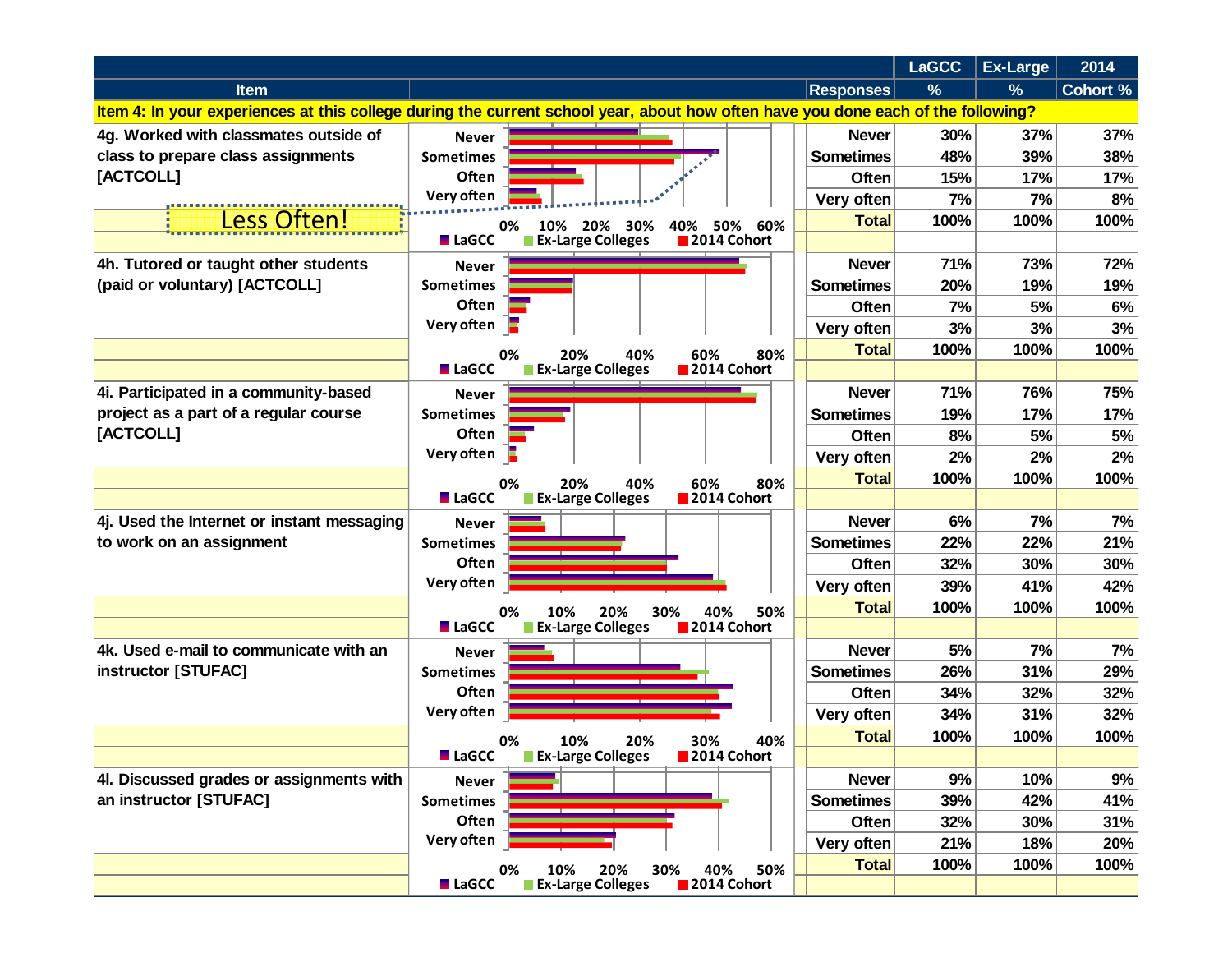|                                           |                                                                                                                                  |                  | <b>LaGCC</b>  | Ex-Large | 2014     |
|-------------------------------------------|----------------------------------------------------------------------------------------------------------------------------------|------------------|---------------|----------|----------|
| <b>Item</b>                               |                                                                                                                                  | <b>Responses</b> | $\frac{9}{6}$ | $\%$     | Cohort % |
|                                           | Item 4: In your experiences at this college during the current school year, about how often have you done each of the following? |                  |               |          |          |
| 4m. Talked about career plans with an     | <b>Never</b>                                                                                                                     | <b>Never</b>     | 28%           | 30%      | 27%      |
| instructor or advisor [STUFAC]            | <b>Sometimes</b>                                                                                                                 | <b>Sometimes</b> | 39%           | 44%      | 44%      |
|                                           | Often                                                                                                                            | Often            | 22%           | 17%      | 20%      |
|                                           | Very often                                                                                                                       | Very often       | 11%           | 9%       | 10%      |
|                                           | 30%<br>50%<br>0%<br>10%<br>20%<br>40%                                                                                            | <b>Total</b>     | 100%          | 100%     | 100%     |
|                                           | <b>LaGCC</b><br><b>Ex-Large Colleges</b><br>2014 Cohort                                                                          |                  |               |          |          |
| 4n. Discussed ideas from your readings    | <b>Never</b>                                                                                                                     | <b>Never</b>     | 38%           | 47%      | 45%      |
| or classes with instructors outside of    | <b>Sometimes</b>                                                                                                                 | <b>Sometimes</b> | 38%           | 36%      | 37%      |
| class [STUFAC]                            | Often                                                                                                                            | Often            | 17%           | 12%      | 13%      |
|                                           | Very often                                                                                                                       | Very often       | 8%            | 5%       | 6%       |
|                                           | 50%<br>20%<br>30%<br>40%<br>0%<br>10%                                                                                            | <b>Total</b>     | 100%          | 100%     | 100%     |
|                                           | <b>LaGCC</b><br><b>Ex-Large Colleges</b><br>2014 Cohort                                                                          |                  |               |          |          |
| 4o. Received prompt feedback (written or  | <b>Never</b>                                                                                                                     | <b>Never</b>     | 9%            | 8%       | 7%       |
| oral) from instructors on your            | <b>Sometimes</b>                                                                                                                 | <b>Sometimes</b> | 33%           | 34%      | 33%      |
| performance [STUFAC]                      | Often                                                                                                                            | Often            | 38%           | 38%      | 39%      |
|                                           | Very often                                                                                                                       | Very often       | 20%           | 20%      | 21%      |
|                                           | 20%<br>30%<br>50%<br>0%<br>10%<br>40%                                                                                            | <b>Total</b>     | 100%          | 100%     | 100%     |
|                                           | <b>LaGCC</b><br><b>Ex-Large Colleges</b><br>2014 Cohort                                                                          |                  |               |          |          |
| 4p. Worked harder than you thought you    | <b>Never</b>                                                                                                                     | <b>Never</b>     | 7%            | 10%      | 9%       |
| could to meet an instructor's standards   | <b>Sometimes</b>                                                                                                                 | <b>Sometimes</b> | 31%           | 37%      | 37%      |
| or expectations [ACCHALL]                 | Often                                                                                                                            | Often            | 41%           | 36%      | 36%      |
|                                           | Very often                                                                                                                       | Very often       | 22%           | 17%      | 18%      |
|                                           | 20%<br>30%<br>40%<br>50%<br>0%<br>10%                                                                                            | <b>Total</b>     | 100%          | 100%     | 100%     |
|                                           | <b>LaGCC</b><br><b>Ex-Large Colleges</b><br>2014 Cohort                                                                          |                  |               |          |          |
| 4q. Worked with instructors on activities | <b>Never</b>                                                                                                                     | <b>Never</b>     | 60%           | 70%      | 67%      |
| other than coursework [STUFAC]            | <b>Sometimes</b>                                                                                                                 | <b>Sometimes</b> | 25%           | 20%      | 22%      |
|                                           | Often                                                                                                                            | Often            | 11%           | 7%       | 8%       |
|                                           | Very often                                                                                                                       | Very often       | 5%            | 3%       | 3%       |
| <u>ess Never!</u>                         | 20%<br>80%<br>0%<br>40%<br>60%                                                                                                   | <b>Total</b>     | 100%          | 100%     | 100%     |
|                                           | <b>■</b> LaGCC<br><b>Ex-Large Colleges</b><br>$\blacksquare$ 2014 Cohort                                                         |                  |               |          |          |
| 4r. Discussed ideas from your readings or | <b>Never</b>                                                                                                                     | <b>Never</b>     | 11%           | 14%      | 14%      |
| classes with others outside of class      | <b>Sometimes</b>                                                                                                                 | <b>Sometimes</b> | 38%           | 38%      | 38%      |
| (students, family members, co-workers,    | Often                                                                                                                            | Often            | 30%           | 29%      | 30%      |
| etc.) [ACTCOLL]                           | Very often                                                                                                                       | Very often       | 21%           | 19%      | 19%      |
|                                           | 40%<br>50%<br>0%<br>30%<br>10%<br>20%                                                                                            | <b>Total</b>     | 100%          | 100%     | 100%     |
|                                           | <b>Ex-Large Colleges</b><br>2014 Cohort<br><b>LaGCC</b>                                                                          |                  |               |          |          |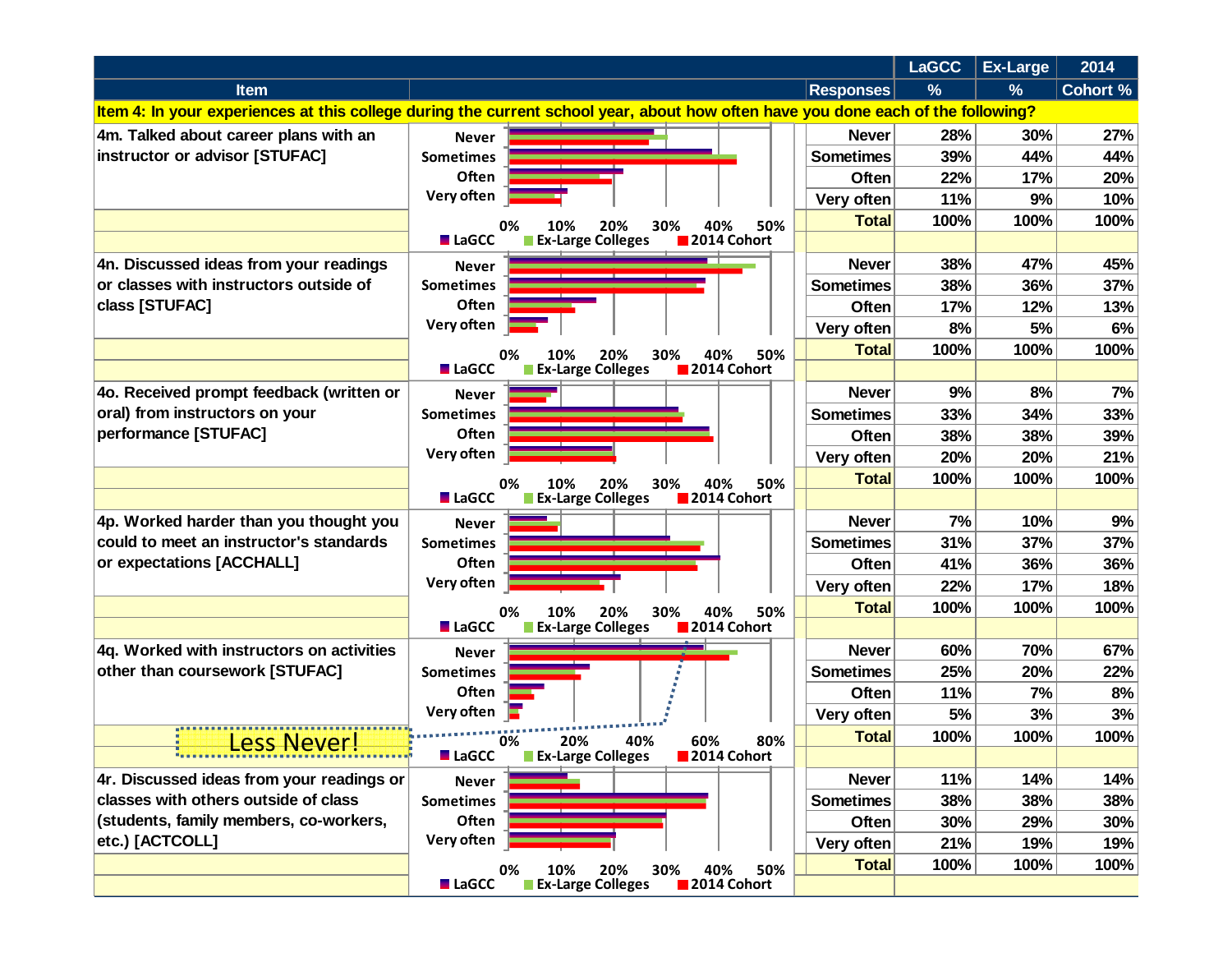|                                           |                                                                                                                                               |     |                    | <b>LaGCC</b>  | <b>Ex-Large</b><br><b>Colleges</b> | 2014<br><b>Cohort</b> |
|-------------------------------------------|-----------------------------------------------------------------------------------------------------------------------------------------------|-----|--------------------|---------------|------------------------------------|-----------------------|
| <b>Item</b>                               |                                                                                                                                               |     | <b>Responses</b>   | $\frac{9}{6}$ | $\%$                               | $\%$                  |
|                                           | Item 12: How much has your experience at this college contributed to your knowledge, skills, and personal development in the following areas? |     |                    |               |                                    |                       |
| 12a. Acquiring a broad general education  | <b>Very little</b>                                                                                                                            |     | Very little        | 5%            | 5%                                 | 5%                    |
|                                           | Some                                                                                                                                          |     | Some               | 20%           | 21%                                | 22%                   |
|                                           | Quite a bit                                                                                                                                   |     | Quite a bit        | 44%           | 41%                                | 41%                   |
|                                           | Very much                                                                                                                                     |     | Very much          | 32%           | 33%                                | 32%                   |
|                                           | 0%<br>20%<br>40%<br>10%<br>30%                                                                                                                | 50% | <b>Total</b>       | 100%          | 100%                               | 100%                  |
|                                           | <b>Ex-Large Colleges</b><br>2014 Cohort<br><b>LaGCC</b>                                                                                       |     |                    |               |                                    |                       |
| 12b. Acquiring job or work-related        | <b>Very little</b>                                                                                                                            |     | <b>Very little</b> | 24%           | 21%                                | 17%                   |
| knowledge and skills                      | Some                                                                                                                                          |     | <b>Some</b>        | 29%           | 31%                                | 29%                   |
|                                           | Quite a bit                                                                                                                                   |     | Quite a bit        | 30%           | 28%                                | 30%                   |
|                                           | Very much                                                                                                                                     |     | Very much          | 18%           | 20%                                | 24%                   |
|                                           | 10%<br>0%<br>20%<br>30%                                                                                                                       | 40% | <b>Total</b>       | 100%          | 100%                               | 100%                  |
|                                           | <b>LaGCC</b><br>2014 Cohort<br><b>Ex-Large Colleges</b>                                                                                       |     |                    |               |                                    |                       |
| 12c. Writing clearly and effectively      | <b>Very little</b>                                                                                                                            |     | Very little        | 5%            | 10%                                | 10%                   |
|                                           | Some                                                                                                                                          |     | Some               | 23%           | 27%                                | 27%                   |
|                                           | Quite a bit                                                                                                                                   |     | Quite a bit        | 41%           | 38%                                | 38%                   |
|                                           | <b>Very much</b>                                                                                                                              |     | Very much          | 31%           | 26%                                | 26%                   |
| <b>More writing!</b>                      | 20%<br>40%<br>0%<br>10%<br>30%                                                                                                                | 50% | <b>Total</b>       | 100%          | 100%                               | 100%                  |
|                                           | <b>Ex-Large Colleges</b><br>2014 Cohort<br><b>LaGCC</b>                                                                                       |     |                    |               |                                    |                       |
| 12d. Speaking clearly and effectively     | <b>Very little</b>                                                                                                                            |     | Very little        | 10%           | 12%                                | 12%                   |
|                                           | Some                                                                                                                                          |     | Some               | 22%           | 28%                                | 28%                   |
|                                           | Quite a bit                                                                                                                                   |     | Quite a bit        | 39%           | 35%                                | 36%                   |
|                                           | Very much                                                                                                                                     |     | Very much          | 29%           | 24%                                | 24%                   |
| <b>More speaking!</b>                     | 10%<br>20%<br>0%<br>30%<br>40%                                                                                                                | 50% | <b>Total</b>       | 100%          | 100%                               | 100%                  |
|                                           | <b>LaGCC</b><br><b>Ex-Large Colleges</b><br>2014 Cohort                                                                                       |     |                    |               |                                    |                       |
| 12e. Thinking critically and analytically | <b>Very little</b>                                                                                                                            |     | <b>Very little</b> | 5%            | 6%                                 | 6%                    |
|                                           | Some                                                                                                                                          |     | Some               | 22%           | 23%                                | 23%                   |
|                                           | Quite a bit                                                                                                                                   |     | Quite a bit        | 40%           | 41%                                | 41%                   |
|                                           | Very much                                                                                                                                     |     | Very much          | 33%           | 30%                                | 31%                   |
|                                           | 10%<br>20%<br>30%<br>40%<br>0%                                                                                                                | 50% | <b>Total</b>       | 100%          | 100%                               | 100%                  |
|                                           | <b>LaGCC</b><br><b>Ex-Large Colleges</b><br>2014 Cohort                                                                                       |     |                    |               |                                    |                       |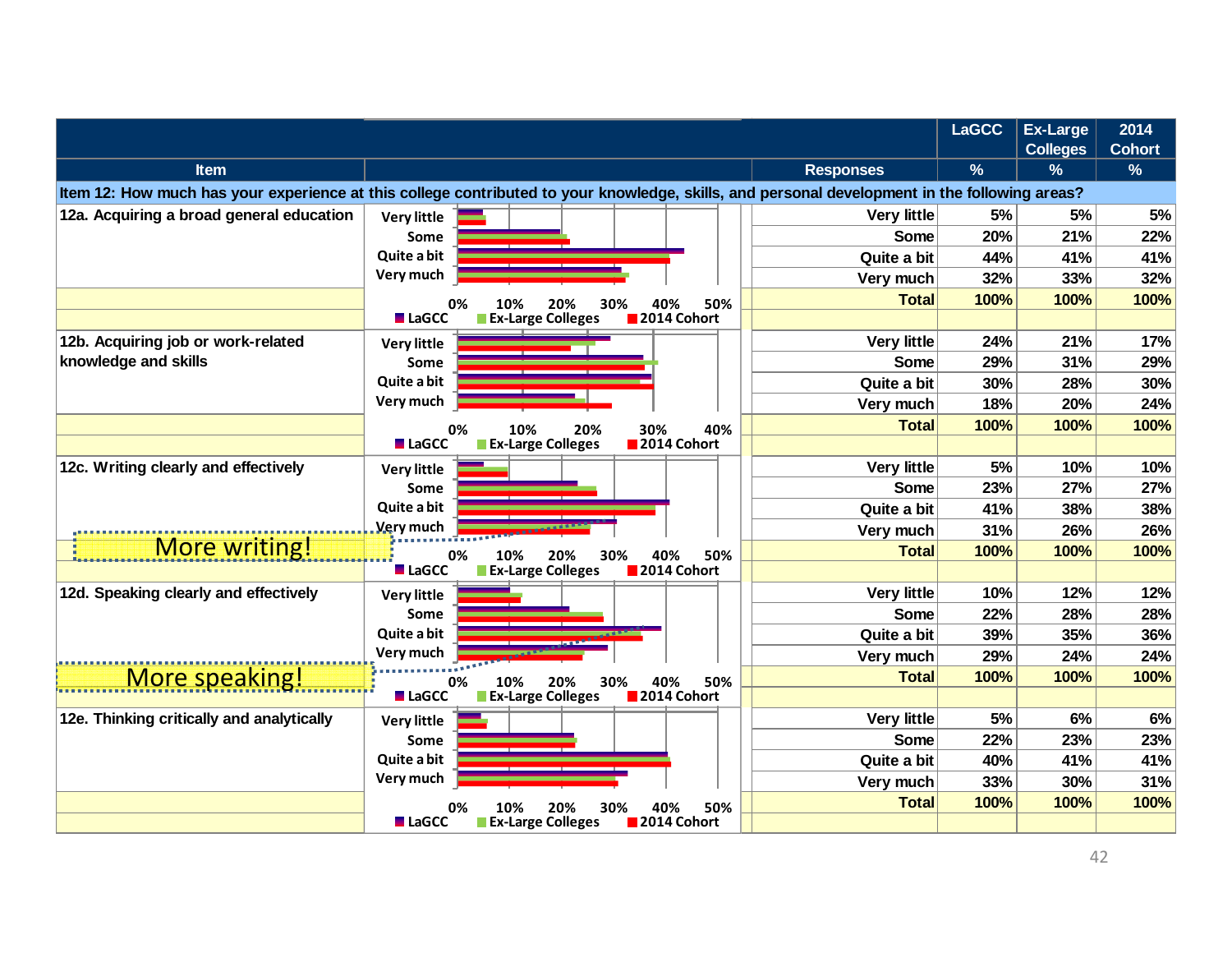|                                                                                                                                               |                    |                          |             |                    | <b>LaGCC</b> | <b>Ex-Large</b><br><b>Colleges</b> | 2014<br><b>Cohort</b> |
|-----------------------------------------------------------------------------------------------------------------------------------------------|--------------------|--------------------------|-------------|--------------------|--------------|------------------------------------|-----------------------|
| <b>Item</b>                                                                                                                                   |                    |                          |             | <b>Responses</b>   | $\%$         | $\%$                               | $\frac{9}{6}$         |
| Item 12: How much has your experience at this college contributed to your knowledge, skills, and personal development in the following areas? |                    |                          |             |                    |              |                                    |                       |
| 12k. Understanding people of other racial                                                                                                     | <b>Very little</b> |                          |             | Very little        | 12%          | 20%                                | 21%                   |
| and ethnic backgrounds                                                                                                                        | Some               |                          |             | <b>Some</b>        | 24%          | 31%                                | 32%                   |
|                                                                                                                                               | Quite a bit        |                          |             | Quite a bit        | 35%          | 28%                                | 27%                   |
|                                                                                                                                               | Very much          |                          |             | Very much          | 30%          | 22%                                | 20%                   |
| More understanding others!                                                                                                                    | $0\%$              | 10%<br>20%               | 30%<br>40%  | <b>Total</b>       | 100%         | 100%                               | 100%                  |
|                                                                                                                                               | <b>ELaGCC</b>      | <b>Ex-Large Colleges</b> | 2014 Cohort |                    |              |                                    |                       |
| 12I. Developing a personal code of values                                                                                                     | <b>Very little</b> |                          |             | Very little        | 17%          | 22%                                | 21%                   |
| and ethics                                                                                                                                    | Some               |                          |             | <b>Some</b>        | 28%          | 31%                                | 31%                   |
|                                                                                                                                               | Quite a bit        |                          |             | Quite a bit        | 31%          | 27%                                | 28%                   |
|                                                                                                                                               | Very much          |                          |             | Very much          | 24%          | 20%                                | 20%                   |
| <b>More code of values!</b>                                                                                                                   | 0%                 | 10%<br>20%               | 40%<br>30%  | <b>Total</b>       | 100%         | 100%                               | 100%                  |
|                                                                                                                                               | <b>LaGCC</b>       | <b>Ex-Large Colleges</b> | 2014 Cohort |                    |              |                                    |                       |
| 12m. Contributing to the welfare of your                                                                                                      | <b>Very little</b> |                          |             | Very little        | 34%          | 36%                                | 34%                   |
| community                                                                                                                                     | Some               |                          |             | Some               | 32%          | 34%                                | 35%                   |
|                                                                                                                                               | Quite a bit        |                          |             | Quite a bit        | 21%          | 19%                                | 19%                   |
|                                                                                                                                               | Very much          |                          |             | Very much          | 14%          | 11%                                | 12%                   |
|                                                                                                                                               | 0%                 | 10%<br>20%               | 30%<br>40%  | <b>Total</b>       | 100%         | 100%                               | 100%                  |
|                                                                                                                                               | <b>LaGCC</b>       | <b>Ex-Large Colleges</b> | 2014 Cohort |                    |              |                                    |                       |
| 12n. Developing clearer career goals                                                                                                          | <b>Very little</b> |                          |             | Very little        | 14%          | 15%                                | 13%                   |
|                                                                                                                                               | Some               |                          |             | Some               | 26%          | 28%                                | 26%                   |
|                                                                                                                                               | Quite a bit        |                          |             | Quite a bit        | 31%          | 31%                                | 33%                   |
|                                                                                                                                               | Very much          |                          |             | Very much          | 28%          | 26%                                | 28%                   |
|                                                                                                                                               | 0%                 | 10%<br>20%               | 30%<br>40%  | <b>Total</b>       | 100%         | 100%                               | 100%                  |
|                                                                                                                                               | <b>LaGCC</b>       | <b>Ex-Large Colleges</b> | 2014 Cohort |                    |              |                                    |                       |
| 12o. Gaining information about career                                                                                                         | <b>Very little</b> |                          |             | <b>Very little</b> | 20%          | 20%                                | 17%                   |
| opportunities                                                                                                                                 | Some               |                          |             | Some               | 26%          | 30%                                | 28%                   |
|                                                                                                                                               | Quite a bit        |                          |             | Quite a bit        | 29%          | 28%                                | 29%                   |
|                                                                                                                                               | Very much          |                          |             | Very much          | 25%          | 23%                                | 25%                   |
|                                                                                                                                               | 0%                 | 10%<br>20%               | 30%<br>40%  | <b>Total</b>       | 100%         | 100%                               | 100%                  |
|                                                                                                                                               | <b>LaGCC</b>       | <b>Ex-Large Colleges</b> | 2014 Cohort |                    |              |                                    |                       |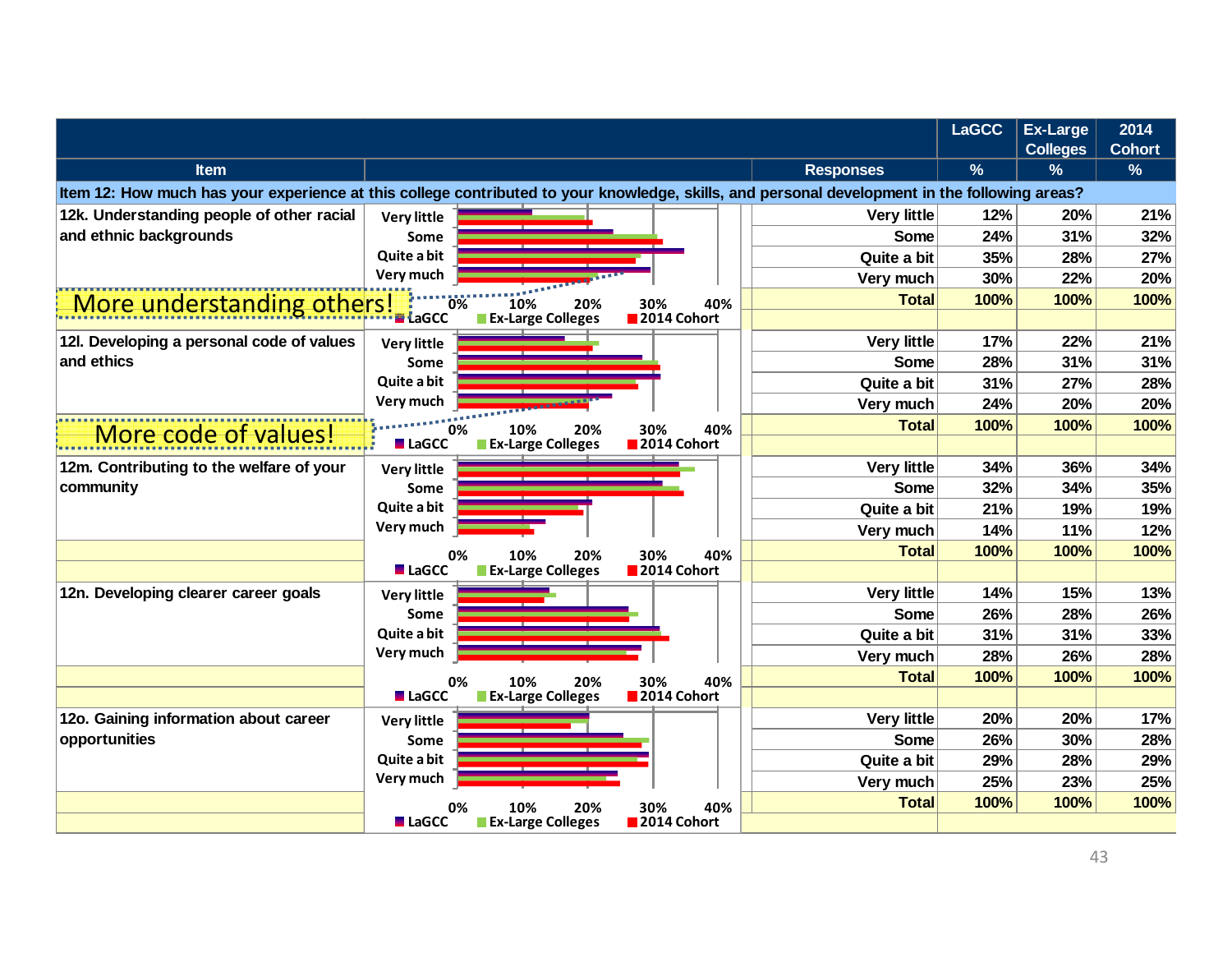|                                              |                                                                                                                                  |                  | <b>LaGCC</b> | <b>Ex-Large</b> | 2014            |
|----------------------------------------------|----------------------------------------------------------------------------------------------------------------------------------|------------------|--------------|-----------------|-----------------|
| <b>Item</b>                                  |                                                                                                                                  | <b>Responses</b> | %            | %               | <b>Cohort %</b> |
|                                              | Item 4: In your experiences at this college during the current school year, about how often have you done each of the following? |                  |              |                 |                 |
| 4s. Had serious conversations with           | <b>Never</b>                                                                                                                     | <b>Never</b>     | 17%          | 20%             | 23%             |
| students of a different race or ethnicity    | <b>Sometimes</b>                                                                                                                 | <b>Sometimes</b> | 26%          | 30%             | 32%             |
| other than your own                          | <b>Often</b>                                                                                                                     | Often            | 29%          | 26%             | 24%             |
|                                              | Very often                                                                                                                       | Very often       | 28%          | 24%             | 21%             |
| <b>More Often!</b>                           | $0\%$<br>30%<br>40%<br>10%<br>20%                                                                                                | <b>Total</b>     | 100%         | 100%            | 100%            |
|                                              | <b>LaGCC</b><br><b>Ex-Large Colleges</b><br>2014 Cohort                                                                          |                  |              |                 |                 |
| 4t. Had serious conversations with           | <b>Never</b>                                                                                                                     | <b>Never</b>     | 24%          | 24%             | 24%             |
| students who differ from you in terms of     | <b>Sometimes</b>                                                                                                                 | <b>Sometimes</b> | 30%          | 33%             | 34%             |
| their religious beliefs, political opinions, | Often                                                                                                                            | <b>Often</b>     | 25%          | 24%             | 23%             |
| or personal values                           | Very often                                                                                                                       | Very often       | 21%          | 20%             | 18%             |
|                                              | 40%<br>10%<br>30%<br>0%<br>20%                                                                                                   | <b>Total</b>     | 100%         | 100%            | 100%            |
|                                              | <b>LaGCC</b><br><b>Ex-Large Colleges</b><br>2014 Cohort                                                                          |                  |              |                 |                 |
| 4u. Skipped class                            | <b>Never</b>                                                                                                                     | <b>Never</b>     | 64%          | 50%             | 53%             |
|                                              | <b>Sometimes</b>                                                                                                                 | <b>Sometimes</b> | 34%          | 45%             | 41%             |
|                                              | Often                                                                                                                            | Often            | $1\%$        | 4%              | 4%              |
|                                              | Very often $\vert$                                                                                                               | Very often       | 1%           | 2%              | 2%              |
| <b>Less Never!</b>                           | 80%<br>20%<br>60%<br>0%<br>40%                                                                                                   | <b>Total</b>     | 100%         | 100%            | 100%            |
|                                              | <b>Ex-Large Colleges</b><br>2014 Cohort<br>$\blacksquare$ LaGCC                                                                  |                  |              |                 |                 |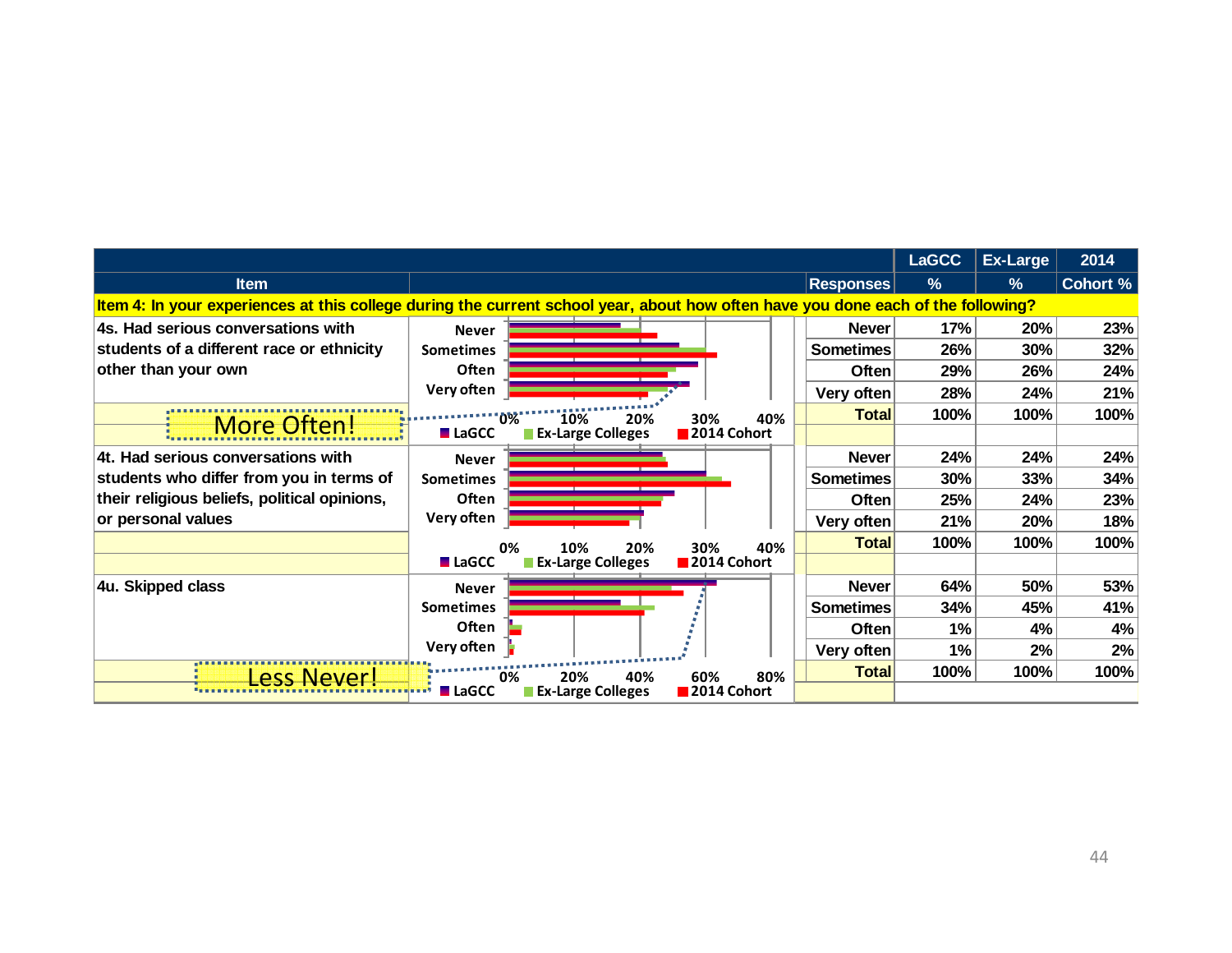|                                       |                                                                                                                                               |                    | <b>LaGCC</b> | <b>Ex-Large</b><br><b>Colleges</b> | 2014<br><b>Cohort</b> |
|---------------------------------------|-----------------------------------------------------------------------------------------------------------------------------------------------|--------------------|--------------|------------------------------------|-----------------------|
| <b>Item</b>                           |                                                                                                                                               | <b>Responses</b>   | $\%$         | $\%$                               | $\%$                  |
|                                       | Item 12: How much has your experience at this college contributed to your knowledge, skills, and personal development in the following areas? |                    |              |                                    |                       |
| 12f. Solving numerical problems       | <b>Very little</b>                                                                                                                            | Very little        | 10%          | 14%                                | 14%                   |
|                                       | Some                                                                                                                                          | Some               | 31%          | 28%                                | 28%                   |
|                                       | Quite a bit                                                                                                                                   | Quite a bit        | 33%          | 34%                                | 34%                   |
|                                       | Very much                                                                                                                                     | Very much          | 26%          | 24%                                | 24%                   |
|                                       | 40%<br>0%<br>20%<br>30%<br>10%                                                                                                                | <b>Total</b>       | 100%         | 100%                               | 100%                  |
|                                       | <b>LaGCC</b><br><b>Ex-Large Colleges</b><br>2014 Cohort                                                                                       |                    |              |                                    |                       |
| 12g. Using computing and information  | <b>Very little</b>                                                                                                                            | <b>Very little</b> | 9%           | 13%                                | 11%                   |
| technology                            | Some                                                                                                                                          | <b>Some</b>        | 27%          | 27%                                | 25%                   |
|                                       | Quite a bit                                                                                                                                   | Quite a bit        | 34%          | 32%                                | 33%                   |
|                                       | Very much                                                                                                                                     | Very much          | 30%          | 29%                                | 30%                   |
|                                       | 40%<br>0%<br>10%<br>20%<br>30%                                                                                                                | <b>Total</b>       | 100%         | 100%                               | 100%                  |
|                                       | <b>LaGCC</b><br><b>Ex-Large Colleges</b><br>2014 Cohort                                                                                       |                    |              |                                    |                       |
| 12h. Working effectively with others  | <b>Very little</b>                                                                                                                            | Very little        | 9%           | 9%                                 | 8%                    |
|                                       | Some                                                                                                                                          | <b>Some</b>        | 26%          | 30%                                | 29%                   |
|                                       | Quite a bit                                                                                                                                   | Quite a bit        | 39%          | 36%                                | 37%                   |
|                                       | Very much                                                                                                                                     | Very much          | 27%          | 25%                                | 27%                   |
|                                       | 0%<br>10%<br>20%<br>30%<br>40%<br>50%                                                                                                         | <b>Total</b>       | 100%         | 100%                               | 100%                  |
|                                       | <b>LaGCC</b><br><b>Ex-Large Colleges</b><br>2014 Cohort                                                                                       |                    |              |                                    |                       |
| 12i. Learning effectively on your own | <b>Very little</b>                                                                                                                            | <b>Very little</b> | 8%           | 7%                                 | 6%                    |
|                                       | Some                                                                                                                                          | Some               | 19%          | 23%                                | 22%                   |
|                                       | Quite a bit                                                                                                                                   | Quite a bit        | 39%          | 39%                                | 39%                   |
|                                       | Very much                                                                                                                                     | Very much          | 34%          | 32%                                | 33%                   |
|                                       | 10%<br>20%<br>50%<br>0%<br>30%<br>40%                                                                                                         | <b>Total</b>       | 100%         | 100%                               | 100%                  |
|                                       | <b>LaGCC</b><br>2014 Cohort<br><b>Ex-Large Colleges</b>                                                                                       |                    |              |                                    |                       |
| 12j. Understanding yourself           | <b>Very little</b>                                                                                                                            | <b>Very little</b> | 13%          | 16%                                | 15%                   |
|                                       | Some                                                                                                                                          | <b>Some</b>        | 22%          | 27%                                | 28%                   |
|                                       | Quite a bit                                                                                                                                   | Quite a bit        | 36%          | 30%                                | 31%                   |
|                                       | Very much                                                                                                                                     | Very much          | 30%          | 26%                                | 26%                   |
| More understanding self!              | 20%<br>30%<br>40%<br>10%<br><b>LaGCC</b><br>2014 Cohort<br><b>Ex-Large Colleges</b>                                                           | <b>Total</b>       | 100%         | 100%                               | 100%                  |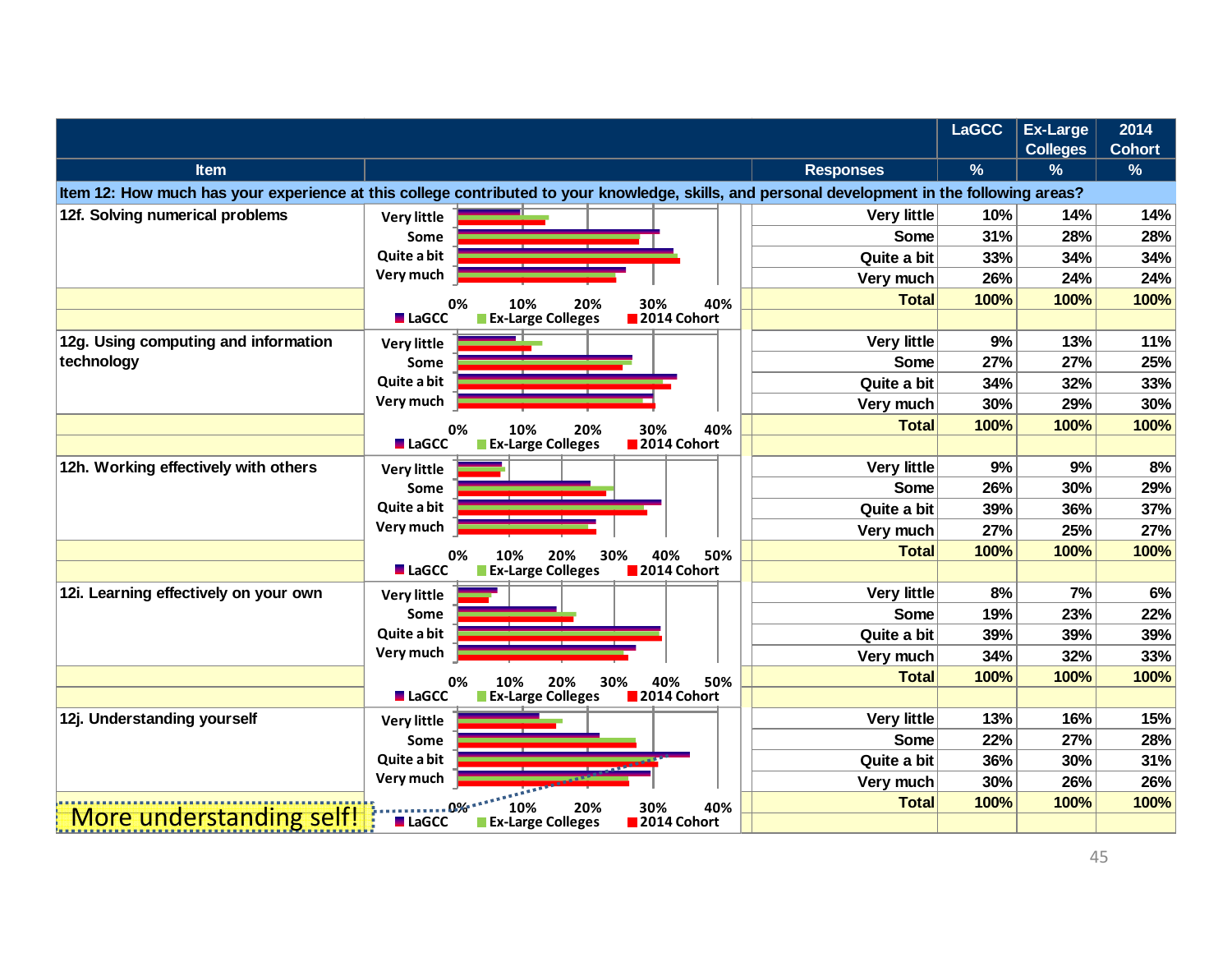|                                                                                                           |              |           |                          |             |     |                  | LaGCC         | Ex-Large<br><b>Colleges</b> | 2014<br><b>Cohort</b> |
|-----------------------------------------------------------------------------------------------------------|--------------|-----------|--------------------------|-------------|-----|------------------|---------------|-----------------------------|-----------------------|
| <b>Item</b>                                                                                               |              |           |                          |             |     | <b>Responses</b> | $\frac{9}{6}$ | $\%$                        | $\frac{9}{6}$         |
| Item 6: During the current school year, about how much reading and writing have you done at this college? |              |           |                          |             |     |                  |               |                             |                       |
| 6a. Number of assigned textbooks,                                                                         | <b>None</b>  |           |                          |             |     | <b>None</b>      | 2%            | 3%                          | 3%                    |
| manuals, books, or book-length packs of                                                                   | 1 to 4       |           |                          |             |     | 1 to $4$         | 39%           | 42%                         | 41%                   |
| course readings [ACCHALL]                                                                                 | 5 to 10      |           |                          |             |     | 5 to 10          | 32%           | 30%                         | 30%                   |
|                                                                                                           | 11 to 20     |           |                          |             |     | 11 to 20         | 16%           | 14%                         | 15%                   |
|                                                                                                           | More than 20 |           |                          |             |     | More than        | 12%           | 11%                         | 11%                   |
|                                                                                                           |              | 0%<br>10% | 20%                      | 40%<br>30%  | 50% | <b>Total</b>     | 100%          | 100%                        | 100%                  |
|                                                                                                           | <b>LaGCC</b> |           | <b>Ex-Large Colleges</b> | 2014 Cohort |     |                  |               |                             |                       |
| 6b. Number of books read on your own                                                                      | <b>None</b>  |           |                          |             |     | <b>None</b>      | 21%           | 29%                         | 31%                   |
| (not assigned) for personal enjoyment or                                                                  | 1 to 4       |           |                          |             |     | 1 to $4$         | 53%           | 48%                         | 46%                   |
| academic enrichment [STUEFF]                                                                              | 5 to 10      |           |                          |             |     | 5 to 10          | 15%           | 14%                         | 13%                   |
|                                                                                                           | 11 to 20     |           |                          |             |     | 11 to 20         | 6%            | 5%                          | 5%                    |
|                                                                                                           | More than 20 |           |                          |             |     | More than        | 5%            | 5%                          | 5%                    |
| <b>Less None!</b>                                                                                         |              | 10%<br>0% | 20%<br>30%               | 40%<br>50%  | 60% | <b>Total</b>     | 100%          | 100%                        | 100%                  |
|                                                                                                           | <b>LaGCC</b> |           | <b>Ex-Large Colleges</b> | 2014 Cohort |     |                  |               |                             |                       |
| 6c. Number of written papers or reports                                                                   | <b>None</b>  |           |                          |             |     | <b>None</b>      | 4%            | 9%                          | 9%                    |
| of any length [ACCHALL]                                                                                   | 1 to 4       |           |                          |             |     | 1 to $4$         | 34%           | 31%                         | 31%                   |
|                                                                                                           | 5 to 10      |           |                          |             |     | 5 to 10          | 29%           | 33%                         | 32%                   |
|                                                                                                           | 11 to 20     |           |                          |             |     | 11 to 20         | 21%           | 18%                         | 18%                   |
|                                                                                                           | More than 20 |           |                          |             |     | More than        | 13%           | 10%                         | 10%                   |
|                                                                                                           |              | 0%<br>10% | 20%                      | 30%         | 40% | <b>Total</b>     | 100%          | 100%                        | 100%                  |
|                                                                                                           | <b>LaGCC</b> |           | <b>Ex-Large Colleges</b> | 2014 Cohort |     |                  |               |                             |                       |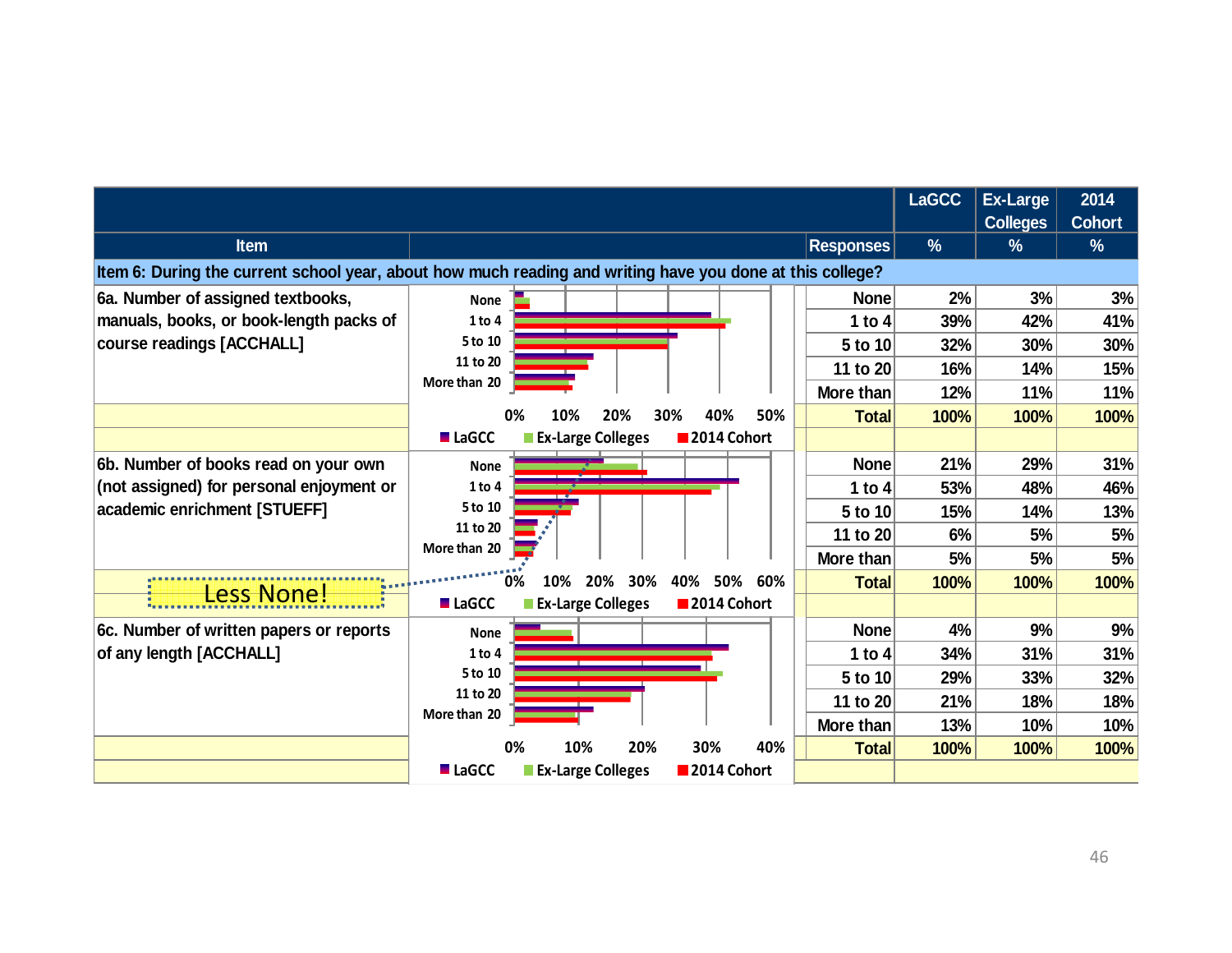|                                           |                                                         |                  | <b>LaGCC</b>  | Ex-Large<br><b>Colleges</b> | 2014<br><b>Cohort</b> |
|-------------------------------------------|---------------------------------------------------------|------------------|---------------|-----------------------------|-----------------------|
| <b>Item</b>                               |                                                         | <b>Responses</b> | $\frac{9}{6}$ | $\frac{9}{6}$               | $\frac{9}{6}$         |
| 7. Mark the response that best represents | (1) Extremely easy                                      | $(1)$ Extremely  | 1%            | 1%                          | 1%                    |
| the extent to which your examinations     | -2                                                      | easy             |               |                             |                       |
| during the current school year have       | -3                                                      | -2               | 1%            | 2%                          | 2%                    |
| challenged you to do your best work at    | -4                                                      | -3               | 5%            | 6%                          | 6%                    |
| this college [ACCHALL]                    | -5                                                      | -4               | 32%           | 25%                         | 24%                   |
|                                           | -6                                                      | -5               | 33%           | 35%                         | 34%                   |
|                                           | $(7)$ Extremely challenging                             | -6               | 21%           | 22%                         | 23%                   |
|                                           | <b>THE REAL PROPERTY</b>                                | $(7)$ Extremely  | 8%            | 9%                          | 10%                   |
| More easy!                                | 30%<br>40%<br>0%<br>10%<br>20%                          | challenging      |               |                             |                       |
|                                           | <b>LaGCC</b><br>2014 Cohort<br><b>Ex-Large Colleges</b> | <b>Total</b>     | 100%          | 100%                        | 100%                  |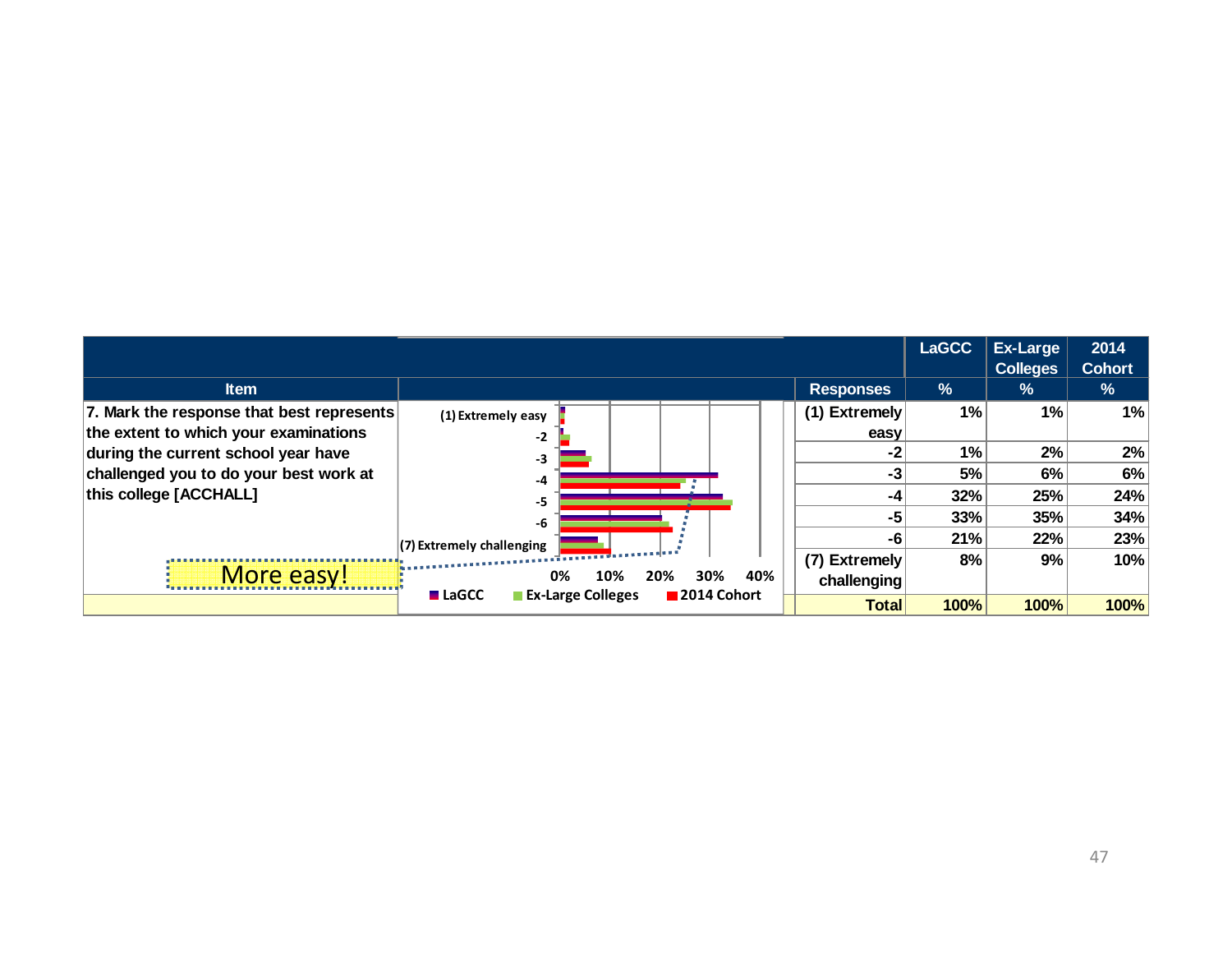|                                         |                                                                                                                                  | <b>LaGCC</b> | Ex-Large | 2014            |
|-----------------------------------------|----------------------------------------------------------------------------------------------------------------------------------|--------------|----------|-----------------|
| <b>Item</b>                             | <b>Responses</b>                                                                                                                 | %            | %        | <b>Cohort %</b> |
|                                         | Item 5: During the current school year, how much has your coursework at this college emphasized the following mental activities? |              |          |                 |
| 5a. Memorizing facts, ideas, or methods | <b>Very little</b><br><b>Very little</b>                                                                                         | 7%           | 7%       | 6%              |
| from your courses and readings so you   | Some<br>Some                                                                                                                     | 25%          | 26%      | 27%             |
| can repeat them in pretty much the same | Quite a bit<br>Quite a bit                                                                                                       | 38%          | 39%      | 39%             |
| form                                    | Very much<br>Very much                                                                                                           | 30%          | 28%      | 28%             |
|                                         | <b>Total</b><br>0%<br>10%<br>20%<br>50%<br>30%<br>40%                                                                            | 100%         | 100%     | 100%            |
|                                         | <b>LaGCC</b><br><b>Ex-Large Colleges</b><br>2014 Cohort                                                                          |              |          |                 |
| 5b. Analyzing the basic elements of an  | <b>Very little</b><br><b>Very little</b>                                                                                         | 3%           | 4%       | 4%              |
| idea, experience, or theory [ACCHALL]   | Some<br>Some                                                                                                                     | 23%          | 25%      | 26%             |
|                                         | Quite a bit<br>Quite a bit                                                                                                       | 43%          | 43%      | 43%             |
|                                         | Very much<br>Very much                                                                                                           | 31%          | 28%      | 27%             |
|                                         | <b>Total</b><br>50%<br>0%<br>10%<br>20%<br>30%<br>40%                                                                            | 100%         | 100%     | 100%            |
|                                         | <b>LaGCC</b><br><b>Ex-Large Colleges</b><br>2014 Cohort                                                                          |              |          |                 |
| 5c. Synthesizing and organizing ideas,  | <b>Very little</b><br><b>Very little</b>                                                                                         | 5%           | 7%       | 7%              |
| information, or experiences in new ways | Some<br>Some                                                                                                                     | 27%          | 30%      | 31%             |
| [ACCHALL]                               | Quite a bit<br>Quite a bit                                                                                                       | 37%          | 39%      | 39%             |
|                                         | Very much<br>Very much                                                                                                           | 32%          | 24%      | 24%             |
|                                         | <b>Total</b><br>0%<br>10%<br>20%<br>30%<br>40%<br>50%                                                                            | 100%         | 100%     | 100%            |
|                                         | <b>LaGCC</b><br><b>Ex-Large Colleges</b><br>2014 Cohort                                                                          |              |          |                 |
| 5d. Making judgments about the value or | <b>Very little</b><br><b>Very little</b>                                                                                         | 10%          | 12%      | 12%             |
| soundness of information, arguments, or | Some<br>Some                                                                                                                     | 27%          | 32%      | 34%             |
| methods [ACCHALL]                       | Quite a bit<br>Quite a bit                                                                                                       | 37%          | 35%      | 35%             |
|                                         | Very much<br>Very much                                                                                                           | 26%          | 21%      | 20%             |
|                                         | <b>Total</b><br>10%<br>20%<br>30%<br>40%<br>0%                                                                                   | 100%         | 100%     | 100%            |
|                                         | <b>LaGCC</b><br><b>Ex-Large Colleges</b><br>2014 Cohort                                                                          |              |          |                 |
| 5e. Applying theories or concepts to    | <b>Very little</b><br><b>Very little</b>                                                                                         | 8%           | 9%       | 9%              |
| practical problems or in new situations | Some<br>Some                                                                                                                     | 29%          | 31%      | 32%             |
| [ACCHALL]                               | Quite a bit<br>Quite a bit                                                                                                       | 37%          | 36%      | 36%             |
|                                         | Very much<br>Very much                                                                                                           | 26%          | 24%      | 23%             |
|                                         | <b>Total</b><br>0%<br>10%<br>20%<br>30%<br>40%                                                                                   | 100%         | 100%     | 100%            |
|                                         | <b>LaGCC</b><br><b>Ex-Large Colleges</b><br>2014 Cohort                                                                          |              |          |                 |
| 5f. Using information you have read or  | <b>Very little</b><br><b>Very little</b>                                                                                         | 8%           | 9%       | 8%              |
| heard to perform a new skill [ACCHALL]  | Some<br>Some                                                                                                                     | 25%          | 28%      | 28%             |
|                                         | Quite a bit<br>Quite a bit                                                                                                       | 36%          | 36%      | 36%             |
|                                         | Very much<br>Very much                                                                                                           | 31%          | 28%      | 29%             |
|                                         | <b>Total</b><br>0%<br>10%<br>20%<br>30%<br>40%<br><b>LaGCC</b><br><b>Ex-Large Colleges</b><br>2014 Cohort                        | 100%         | 100%     | 100%            |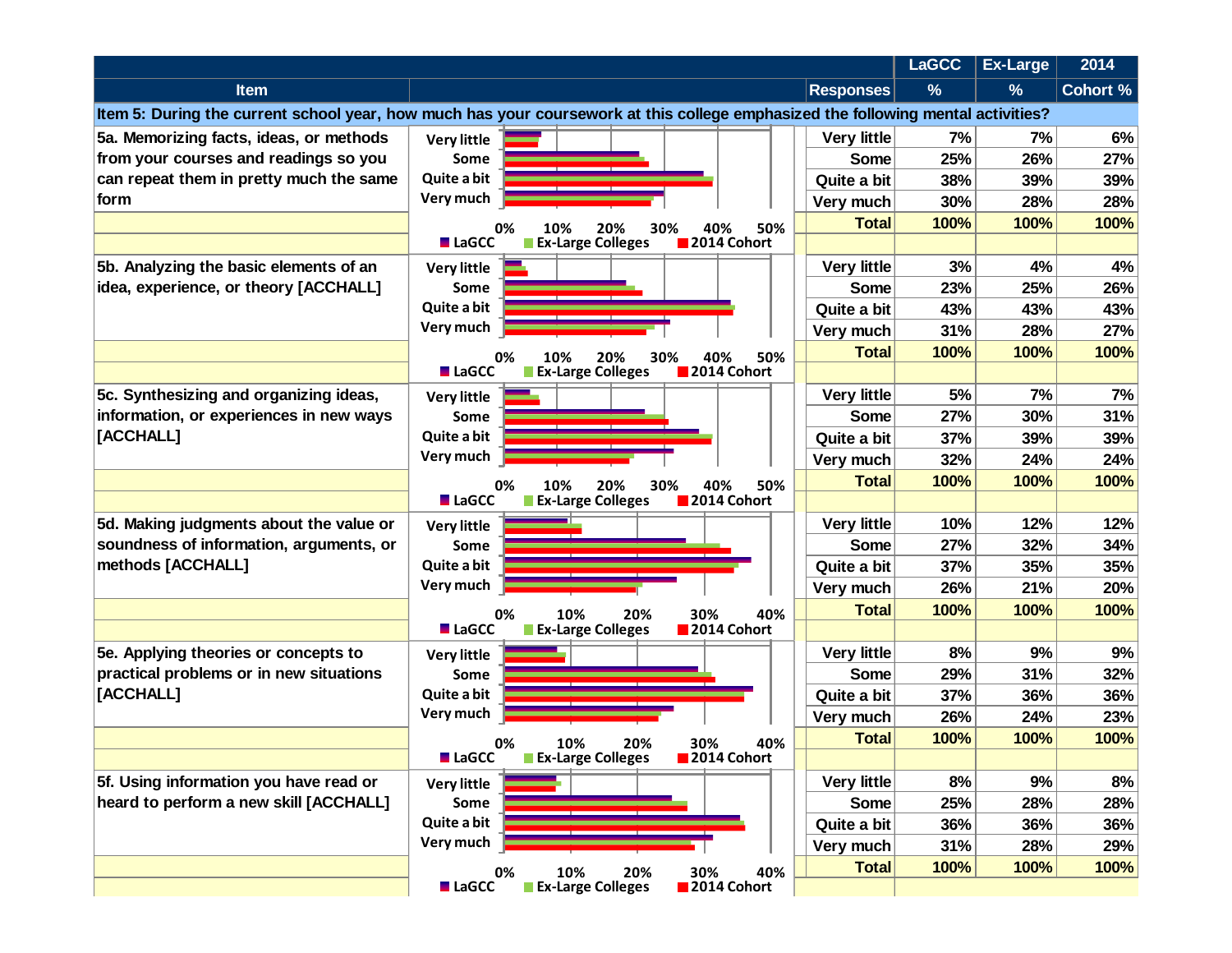#### **COLLEGE SUPPORT SYSTEMS**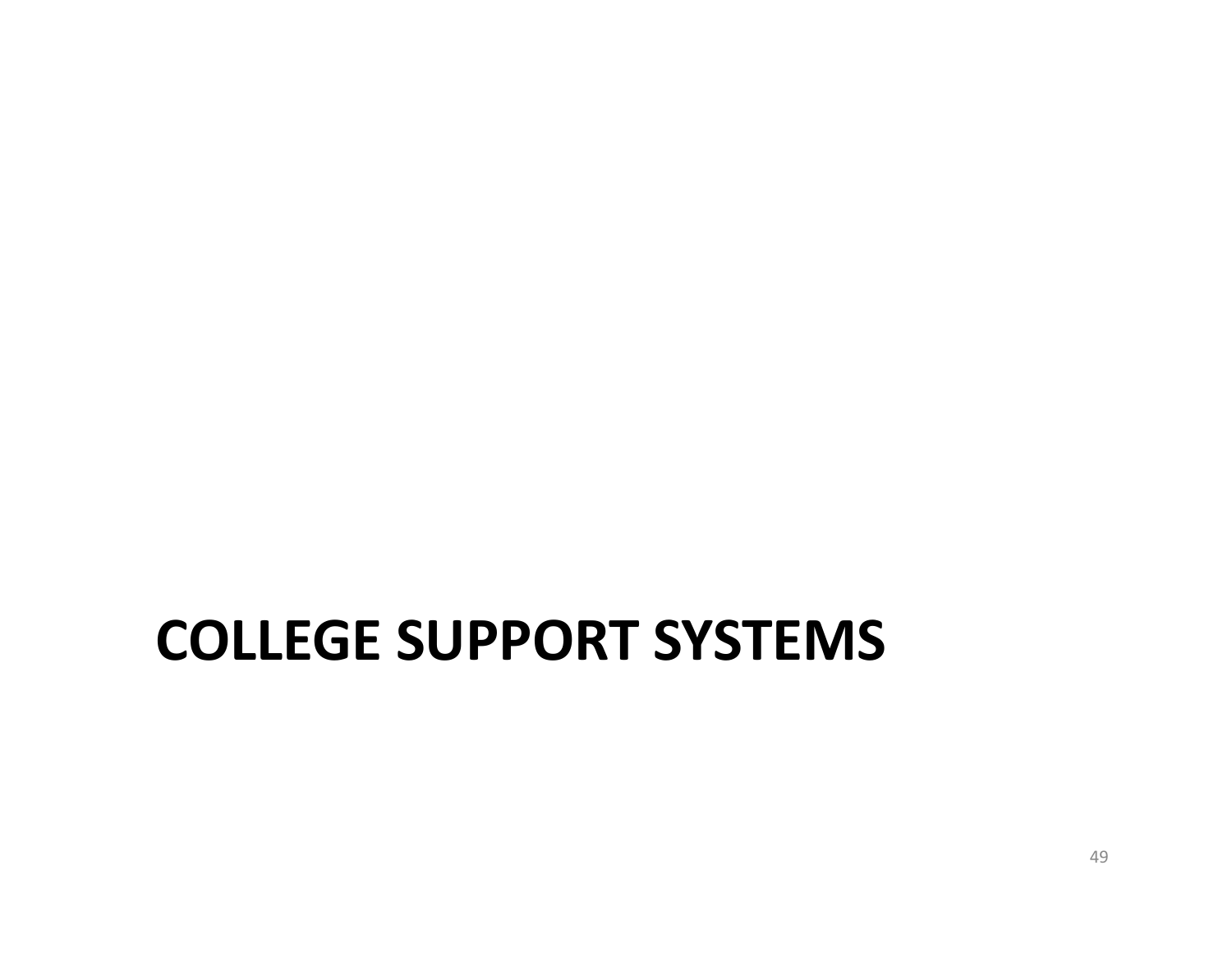## *College Support Systems*

- **More have coop experience**
- $\bullet$ **More have gone through ESL**
- **More have had developmental math**
- **More have had or plan an honors course**
- **More have gone through an orientation**
- **More have had diverse contact**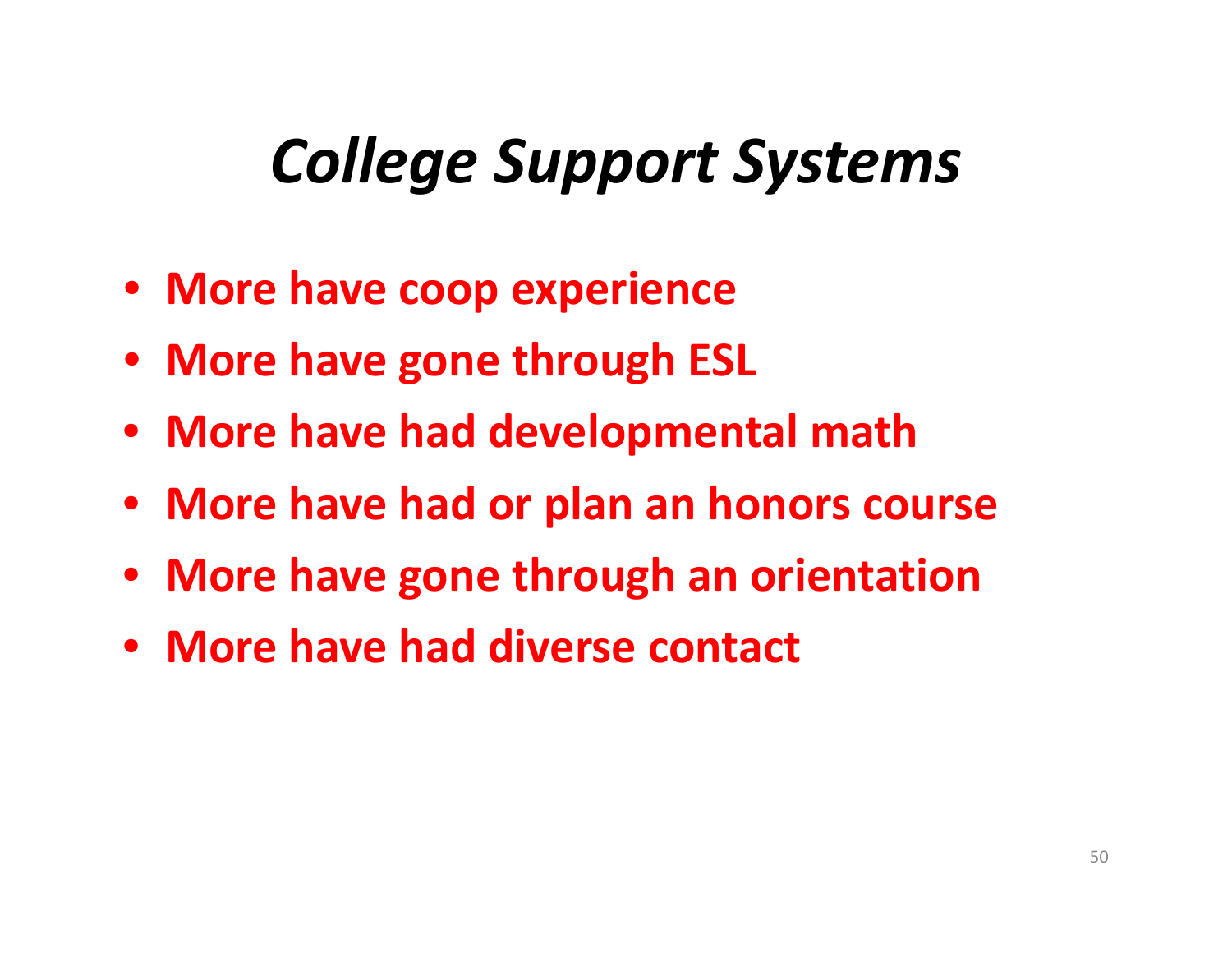## *College Support Systems*

- **Fewer feel well supported**
- **Fewer feel they get enough financial support**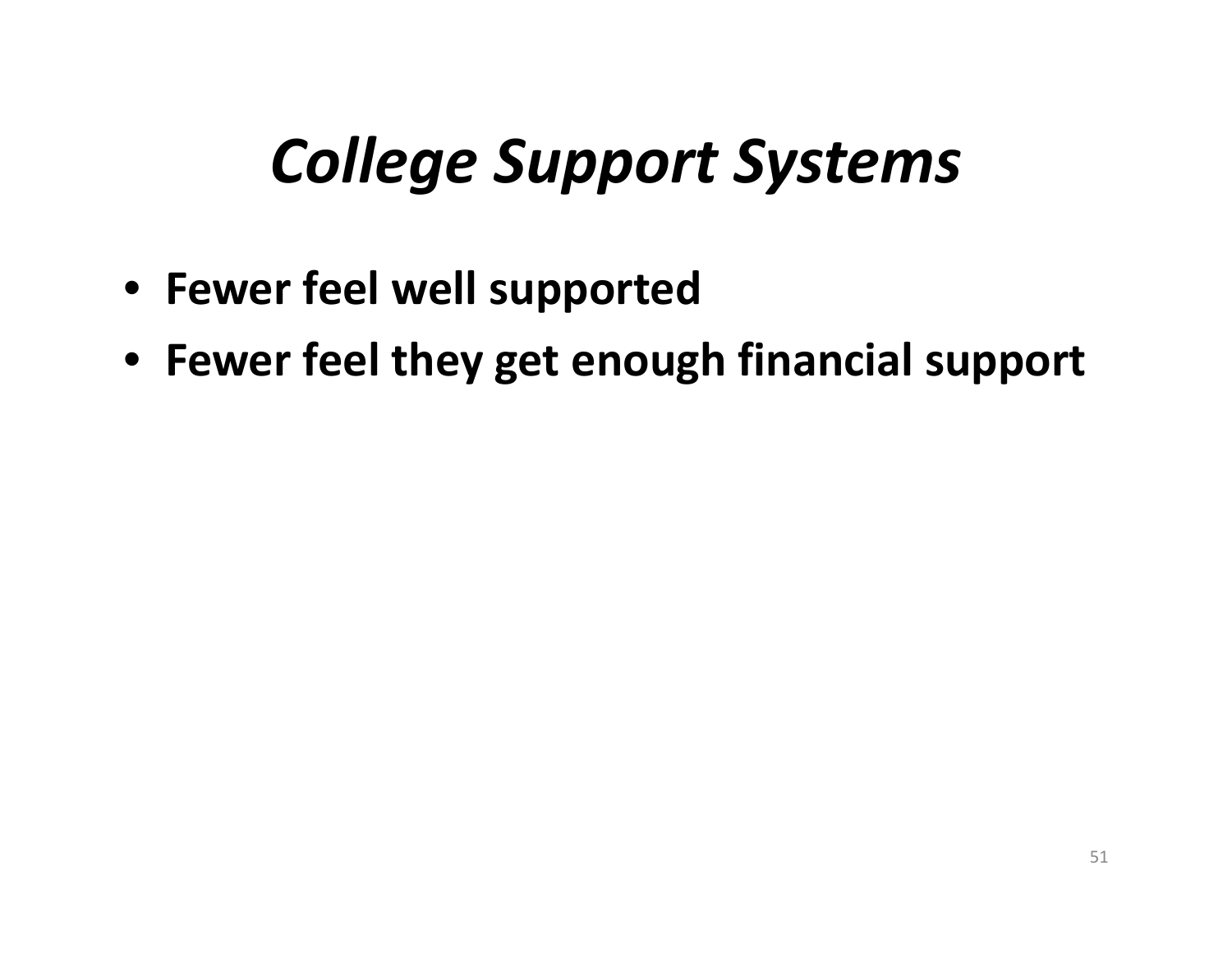|                                         |                                                                                                                 |                  | <b>LaGCC</b>  | <b>Ex-Large</b><br><b>Colleges</b> | 2014<br><b>Cohort</b> |
|-----------------------------------------|-----------------------------------------------------------------------------------------------------------------|------------------|---------------|------------------------------------|-----------------------|
| <b>Item</b>                             |                                                                                                                 | <b>Responses</b> | $\frac{9}{6}$ | $\frac{9}{6}$                      | $\frac{9}{6}$         |
|                                         | Item 8: Which of the following have you done, are you doing, or do you plan to do while attending this college? |                  |               |                                    |                       |
| 8a. Internship, field experience, co-op | I have not done nor plan                                                                                        | I have not done  | 25%           | 40%                                | 38%                   |
| experience, or clinical assignment      | I plan to do                                                                                                    | I plan to do     | 60%           | 47%                                | 46%                   |
|                                         | I have done                                                                                                     | I have done      | 15%           | 13%                                | 16%                   |
|                                         | 0%<br>50%<br>100%                                                                                               | <b>Total</b>     | 100%          | 100%                               | 100%                  |
| : More Coop!                            | <b>Ex-Large Colleges</b><br>2014 Cohort<br><b>LaGCC</b>                                                         |                  |               |                                    |                       |
| 8b. English as a second language course | I have not done nor plan                                                                                        | I have not done  | <b>74%</b>    | 83%                                | 84%                   |
|                                         | I plan to do $\Box$                                                                                             | I plan to do     | 5%            | 6%                                 | 6%                    |
|                                         | I have done $\Box$                                                                                              | I have done      | 21%           | 12%                                | 10%                   |
| <b>More ESL!</b>                        | 0%<br>50%<br>100%                                                                                               | <b>Total</b>     | 100%          | 100%                               | 100%                  |
|                                         | <b>LaGCC</b><br>Ex-Large Colleges<br>2014 Cohort                                                                |                  |               |                                    |                       |
| 8c. Developmental/remedial reading      | I have not done nor plan                                                                                        | I have not done  | 66%           | 70%                                | 72%                   |
| course                                  | I plan to do $\Box$                                                                                             | I plan to do     | 8%            | 10%                                | 9%                    |
|                                         | I have done                                                                                                     | I have done      | 26%           | 20%                                | 19%                   |
|                                         | 50%<br>100%<br>0%                                                                                               | <b>Total</b>     | 100%          | 100%                               | 100%                  |
|                                         | 2014 Cohort<br><b>LaGCC</b><br><b>Ex-Large Colleges</b>                                                         |                  |               |                                    |                       |
| 8d. Developmental/remedial writing      | I have not done nor plan                                                                                        | I have not done  | 63%           | 65%                                | 66%                   |
| course                                  | I plan to do $\ $                                                                                               | I plan to do     | 8%            | 12%                                | 11%                   |
|                                         | I have done                                                                                                     | I have done      | 29%           | 23%                                | 23%                   |
|                                         | 50%<br>100%<br>0%                                                                                               | <b>Total</b>     | 100%          | 100%                               | 100%                  |
|                                         | <b>LaGCC</b><br><b>Ex-Large Colleges</b><br>2014 Cohort                                                         |                  |               |                                    |                       |
| 8e. Developmental/remedial math course  | I have not done nor plan                                                                                        | I have not done  | 40%           | 52%                                | 53%                   |
|                                         | I plan to do                                                                                                    | I plan to do     | 11%           | 17%                                | 15%                   |
|                                         | I have done                                                                                                     | I have done      | 49%           | 32%                                | 33%                   |
| <b>Much more Dev Math!</b>              | 0%<br>40%<br>20%<br>60%                                                                                         | <b>Total</b>     | 100%          | 100%                               | 100%                  |
|                                         | <b>Ex-Large Colleges</b><br>2014 Cohort<br><b>■ LaGCC</b>                                                       |                  |               |                                    |                       |
| 8f. Study skills course                 | I have not done nor plan                                                                                        | I have not done  | 54%           | 62%                                | 63%                   |
|                                         | I plan to do                                                                                                    | I plan to do     | 28%           | 22%                                | 20%                   |
|                                         | I have done                                                                                                     | I have done      | 18%           | 16%                                | 17%                   |
|                                         | 0%<br>50%<br>100%                                                                                               | <b>Total</b>     | 100%          | 100%                               | 100%                  |
|                                         | <b>LaGCC</b><br>2014 Cohort<br><b>Ex-Large Colleges</b>                                                         |                  |               |                                    |                       |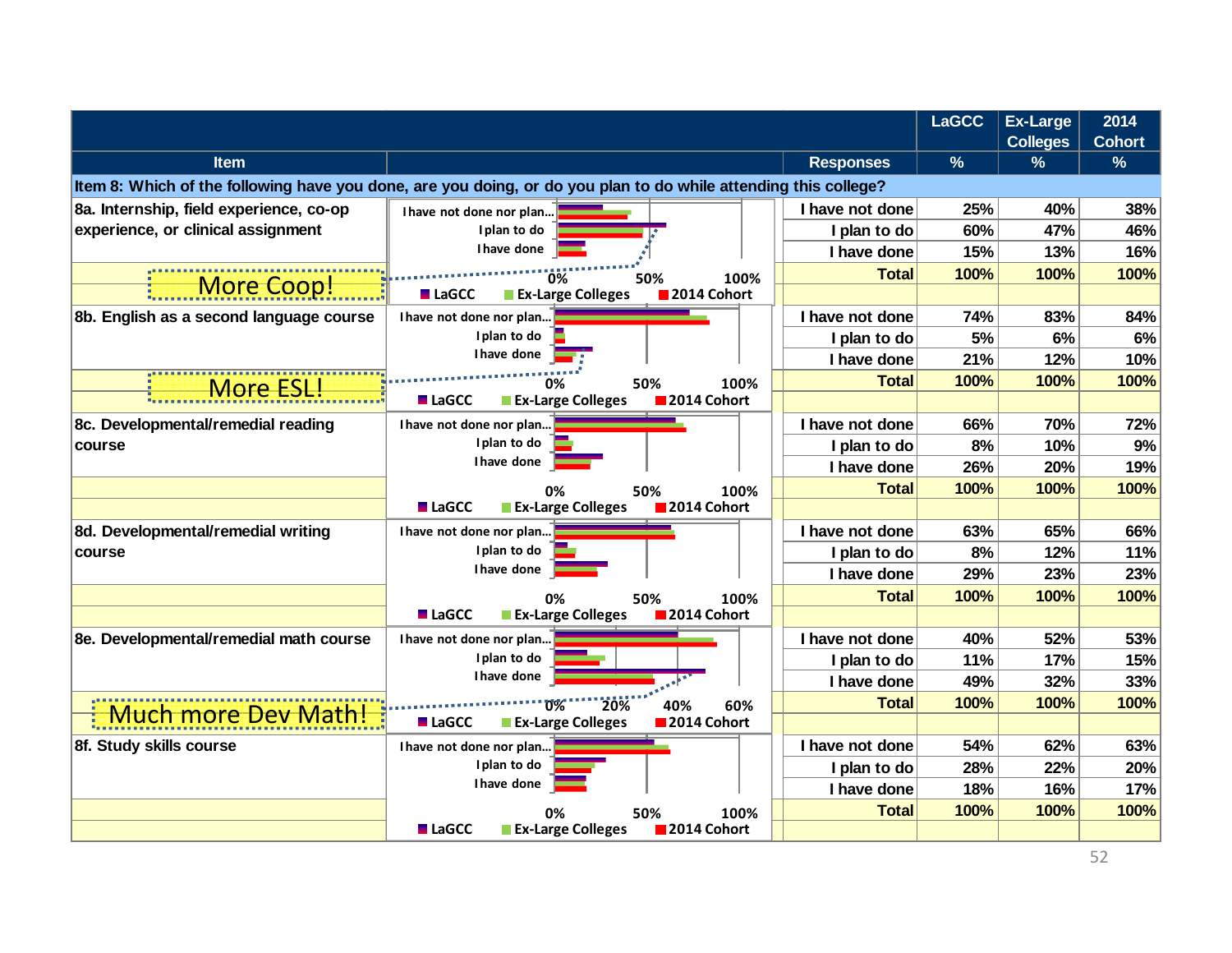|                                           |                                                                                                                 | <b>LaGCC</b> | Ex-Large<br><b>Colleges</b> | 2014<br><b>Cohort</b> |
|-------------------------------------------|-----------------------------------------------------------------------------------------------------------------|--------------|-----------------------------|-----------------------|
| <b>Item</b>                               | <b>Responses</b>                                                                                                | %            | $\%$                        | %                     |
|                                           | Item 8: Which of the following have you done, are you doing, or do you plan to do while attending this college? |              |                             |                       |
| 8g. Honors course                         | I have not done<br>I have not done nor plan                                                                     | 51%          | 68%                         | 71%                   |
|                                           | I plan to do<br>I plan to dol                                                                                   | 39%          | 27%                         | 24%                   |
|                                           | Thave done $\Box$<br>I have done                                                                                | 11%          | 6%                          | 6%                    |
| <b>More plan Honors!</b>                  | <b>Total</b><br>0%<br>50%<br>100%                                                                               | 100%         | 100%                        | 100%                  |
|                                           | <b>■ LaGCC</b><br>■ Ex-Large Colleges<br>■2014 Cohort                                                           |              |                             |                       |
| 8h. College orientation program or course | I have not done<br>I have not done nor plan                                                                     | 37%          | 56%                         | 55%                   |
|                                           | I plan to do<br>I plan to dol                                                                                   | 21%          | 14%                         | 13%                   |
|                                           | I have done<br>I have done                                                                                      | 42%          | 30%                         | 32%                   |
|                                           | <b>Total</b><br>40%<br>60%<br>0%<br>20%                                                                         | 100%         | 100%                        | 100%                  |
| More oriented!                            | 2014 Cohort<br><b>■ LaGCC</b><br>■ Ex-Large Colleges                                                            |              |                             |                       |
| 8i. Organized learning communities        | I have not done<br>I have not done nor plan                                                                     | 58%          | 68%                         | 69%                   |
| (linked courses/study groups led by       | I plan to do<br>I plan to dol                                                                                   | 28%          | 22%                         | 20%                   |
| faculty or counselors)                    | I have done<br>I have done                                                                                      | 13%          | 10%                         | 10%                   |
|                                           | <b>Total</b><br>0%<br>50%<br>100%                                                                               | 100%         | 100%                        | 100%                  |
|                                           | <b>■ LaGCC</b><br>■2014 Cohort<br><b>Ex-Large Colleges</b>                                                      |              |                             |                       |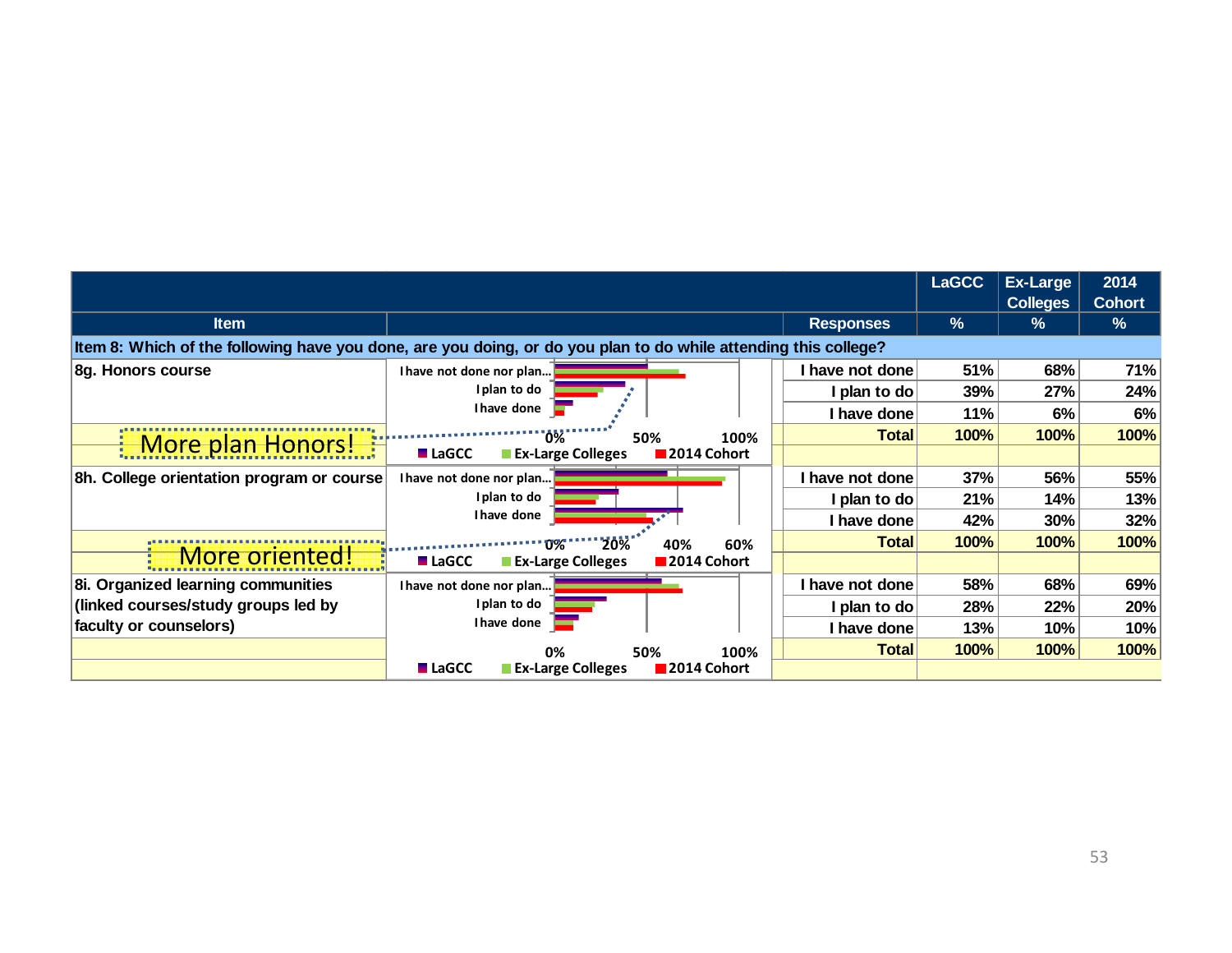|                                                                     |                                                         |                    | <b>LaGCC</b>  | Ex-Large<br><b>Colleges</b> | 2014<br><b>Cohort</b> |
|---------------------------------------------------------------------|---------------------------------------------------------|--------------------|---------------|-----------------------------|-----------------------|
| <b>Item</b>                                                         |                                                         | <b>Responses</b>   | $\frac{9}{6}$ | $\%$                        | $\frac{9}{6}$         |
| Item 9: How much does this college emphasize each of the following? |                                                         |                    |               |                             |                       |
| 9a. Encouraging you to spend significant                            | <b>Very little</b>                                      | <b>Very little</b> | 6%            | 4%                          | 4%                    |
| amounts of time studying [ACCHALL]                                  | Some                                                    | <b>Some</b>        | 18%           | 21%                         | 21%                   |
|                                                                     | Quite a bit                                             | Quite a bit        | 42%           | 42%                         | 42%                   |
|                                                                     | Very much                                               | Very much          | 34%           | 33%                         | 34%                   |
|                                                                     | 20%<br>40%<br>50%<br>0%<br>10%<br>30%                   | <b>Total</b>       | 100%          | 100%                        | 100%                  |
|                                                                     | <b>LaGCC</b><br><b>Ex-Large Colleges</b><br>2014 Cohort |                    |               |                             |                       |
| 9b. Providing the support you need to                               | <b>Very little</b>                                      | <b>Very little</b> | 9%            | 5%                          | 5%                    |
| help you succeed at this college                                    | Some                                                    | Some               | 27%           | 23%                         | 21%                   |
| <b>ISUPPORTI</b>                                                    | Quite a bit                                             | Quite a bit        | 34%           | 40%                         | 40%                   |
|                                                                     | Very much                                               | Very much          | 30%           | 32%                         | 34%                   |
|                                                                     | 50%<br>10%<br>20%<br>40%<br>0%<br>30%                   | <b>Total</b>       | 100%          | 100%                        | 100%                  |
| <u>Less support!</u>                                                | <b>LaGCC</b><br><b>Ex-Large Colleges</b><br>2014 Cohort |                    |               |                             |                       |
| 9c. Encouraging contact among students                              | <b>Very little</b>                                      | <b>Very little</b> | 15%           | 17%                         | 17%                   |
| from different economic, social, and racial                         | Some                                                    | Some               | 26%           | 30%                         | 31%                   |
| or ethnic backgrounds [SUPPORT]                                     | Quite a bit                                             | Quite a bit        | 30%           | 30%                         | 30%                   |
|                                                                     | Very much                                               | Very much          | 29%           | 24%                         | 23%                   |
|                                                                     | 10%<br>30%<br>40%<br>20%<br>'0%                         | <b>Total</b>       | 100%          | 100%                        | 100%                  |
| More diverse contact!                                               | <b>LaGCC</b><br><b>Ex-Large Colleges</b><br>2014 Cohort |                    |               |                             |                       |
| 9d. Helping you cope with your non-                                 | <b>Very little</b>                                      | <b>Very little</b> | 37%           | 40%                         | 38%                   |
| academic responsibilities (work, family,                            | Some                                                    | Some               | 30%           | 33%                         | 33%                   |
| etc.) [SUPPORT]                                                     | Quite a bit                                             | Quite a bit        | 20%           | 17%                         | 18%                   |
|                                                                     | Very much                                               | Very much          | 13%           | 10%                         | 11%                   |
|                                                                     | 50%<br>0%<br>20%<br>30%<br>40%<br>10%                   | <b>Total</b>       | 100%          | 100%                        | 100%                  |
|                                                                     | <b>LaGCC</b><br><b>Ex-Large Colleges</b><br>2014 Cohort |                    |               |                             |                       |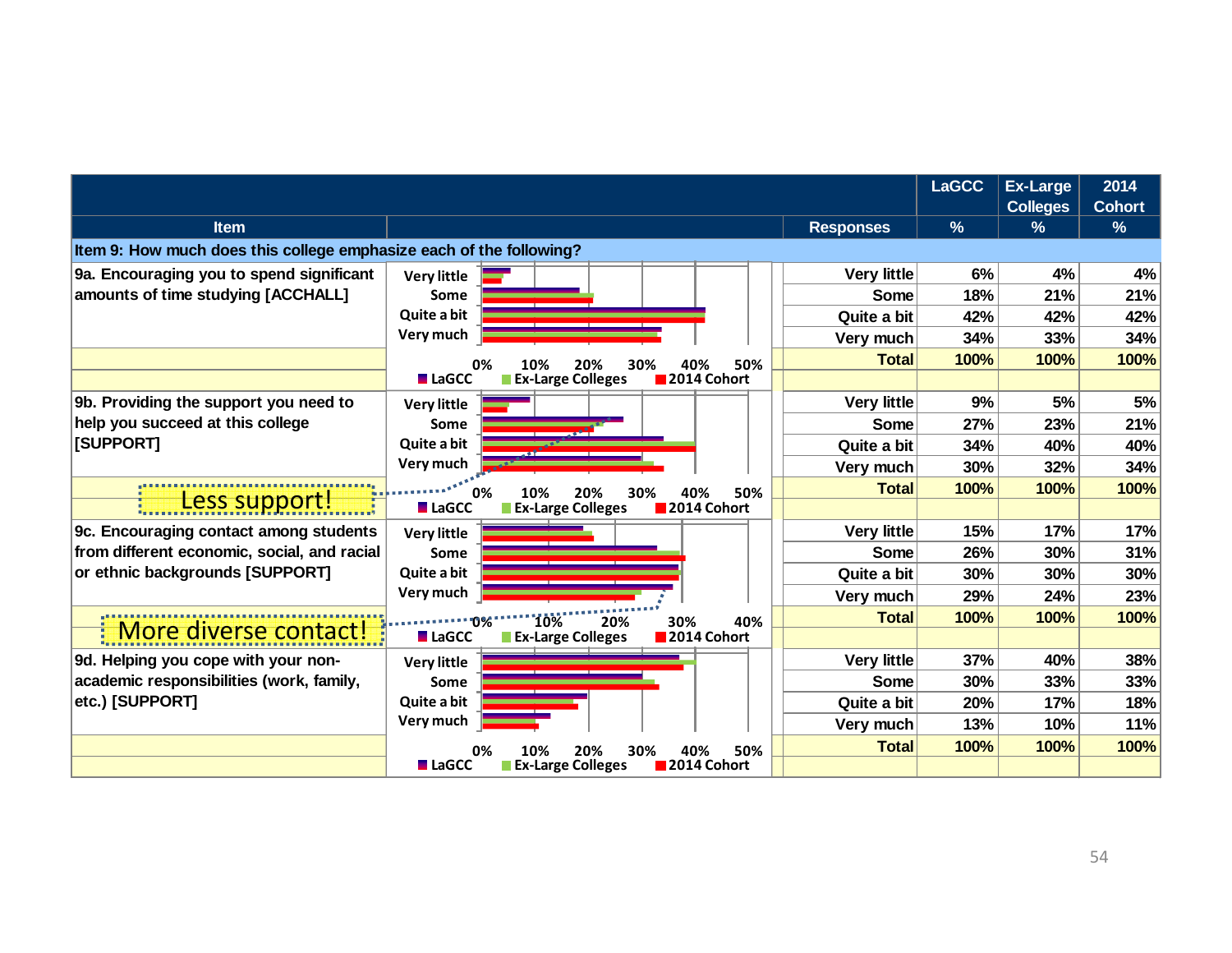|                                                                     |                                                         |                  | <b>LaGCC</b>  | <b>Ex-Large</b> | 2014          |
|---------------------------------------------------------------------|---------------------------------------------------------|------------------|---------------|-----------------|---------------|
|                                                                     |                                                         |                  |               | <b>Colleges</b> | <b>Cohort</b> |
| <b>Item</b>                                                         |                                                         | <b>Responses</b> | $\frac{9}{6}$ | %               | %             |
| Item 9: How much does this college emphasize each of the following? |                                                         |                  |               |                 |               |
| 9e. Providing the support you need to                               | <b>Very little</b>                                      | Very little      | 26%           | 28%             | 26%           |
| thrive socially [SUPPORT]                                           | Some                                                    | <b>Some</b>      | 35%           | 38%             | 38%           |
|                                                                     | Quite a bit                                             | Quite a bit      | 26%           | 23%             | 24%           |
|                                                                     | Very much                                               | Very much        | 13%           | 12%             | 13%           |
|                                                                     | 30%<br>40%<br>0%<br>10%<br>20%                          | <b>Total</b>     | 100%          | 100%            | 100%          |
|                                                                     | <b>LaGCC</b><br>2014 Cohort<br><b>Ex-Large Colleges</b> |                  |               |                 |               |
| 9f. Providing the financial support you                             | <b>Very little</b>                                      | Very little      | 31%           | 24%             | 21%           |
| need to afford your education [SUPPORT]                             | Some                                                    | Some             | 23%           | 26%             | 26%           |
|                                                                     | Quite a bit                                             | Quite a bit      | 22%           | 25%             | 27%           |
|                                                                     | Very much                                               | Very much        | 24%           | 25%             | 27%           |
| <b>Eless financial support!</b>                                     | 0%<br>40%<br>10%<br>30%<br>20%                          | <b>Total</b>     | 100%          | 100%            | 100%          |
|                                                                     | <b>LaGCC</b><br><b>Ex-Large Colleges</b><br>2014 Cohort |                  |               |                 |               |
| 9g. Using computers in academic work                                | <b>Very little</b>                                      | Very little      | 6%            | 5%              | 5%            |
|                                                                     | Some                                                    | <b>Some</b>      | 16%           | 17%             | 15%           |
|                                                                     | Quite a bit                                             | Quite a bit      | 34%           | 32%             | 32%           |
|                                                                     | Very much                                               | Very much        | 44%           | 46%             | 48%           |
|                                                                     | 60%<br>0%<br>50%<br>30%                                 | <b>Total</b>     | 100%          | 100%            | 100%          |
|                                                                     | <b>LaGCC</b><br>2014 Cohort<br><b>Ex-Large Colleges</b> |                  |               |                 |               |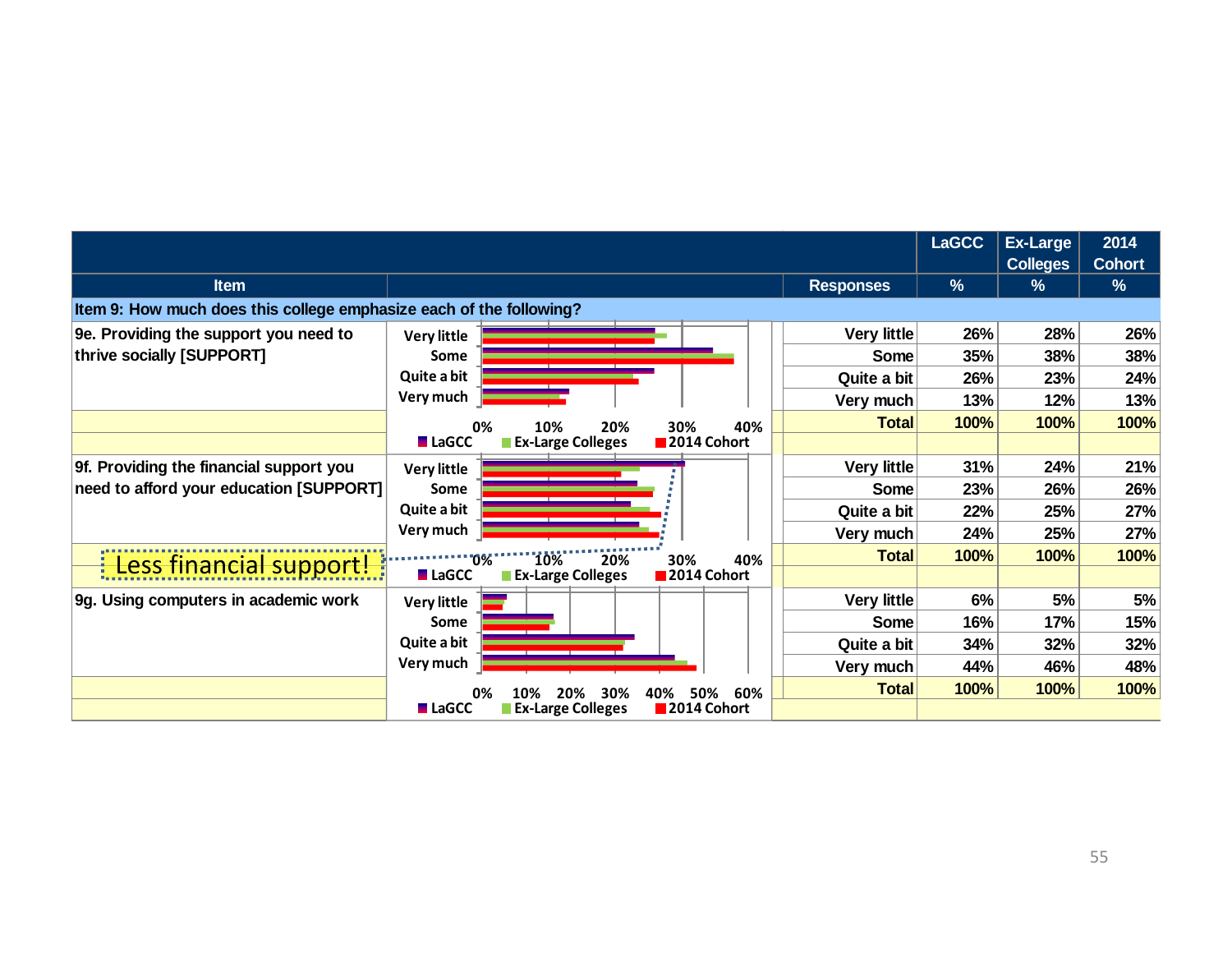#### **SUPPORT SYSTEMS Specific Offices**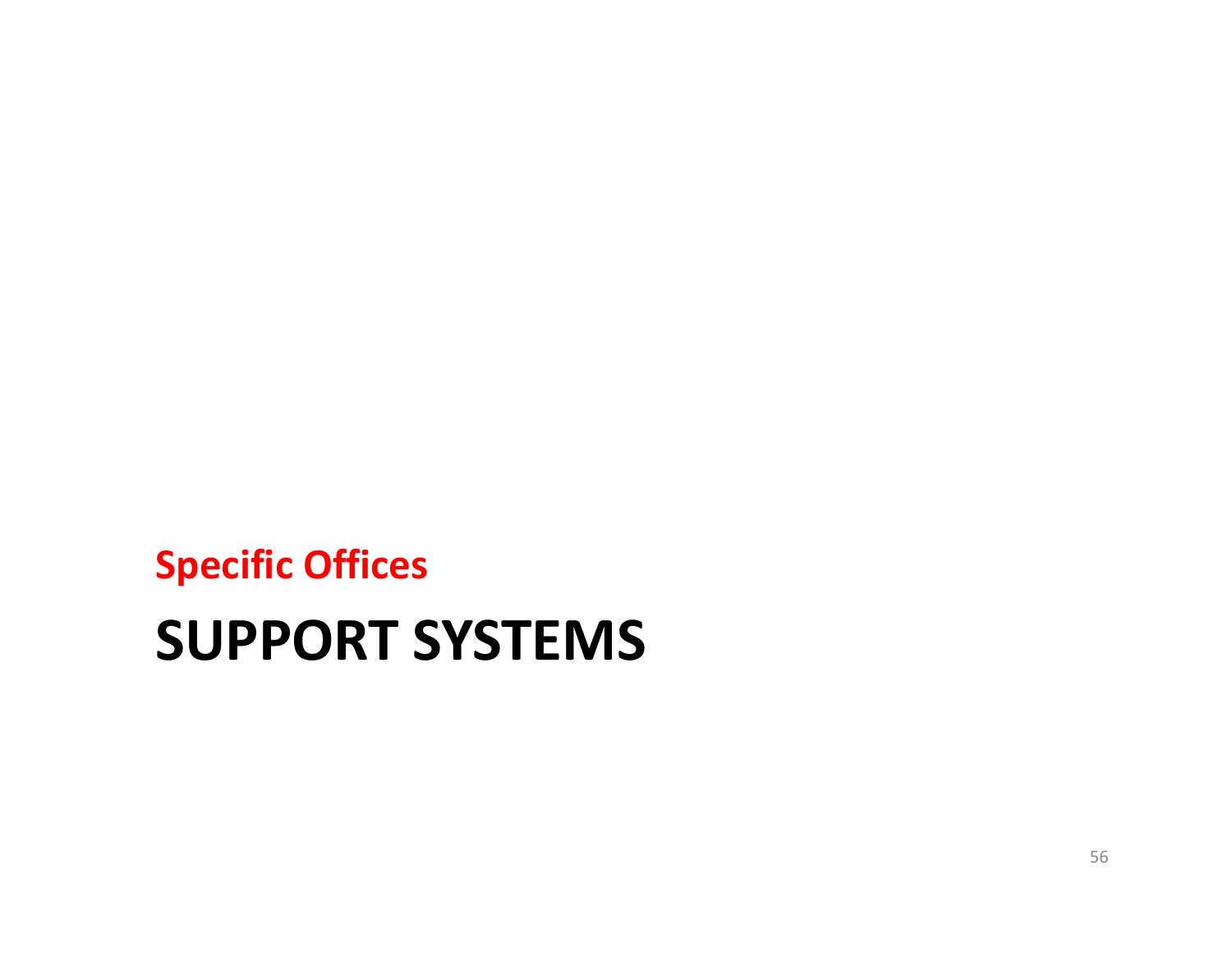# *Specific Offices*

- **Peer advising supportive**
- **Skill labs supportive**
- **Computer labs supportive**
- **Academic advising not supportive**
- **Financial advising not supportive**
- **Transfer credit office not supportive**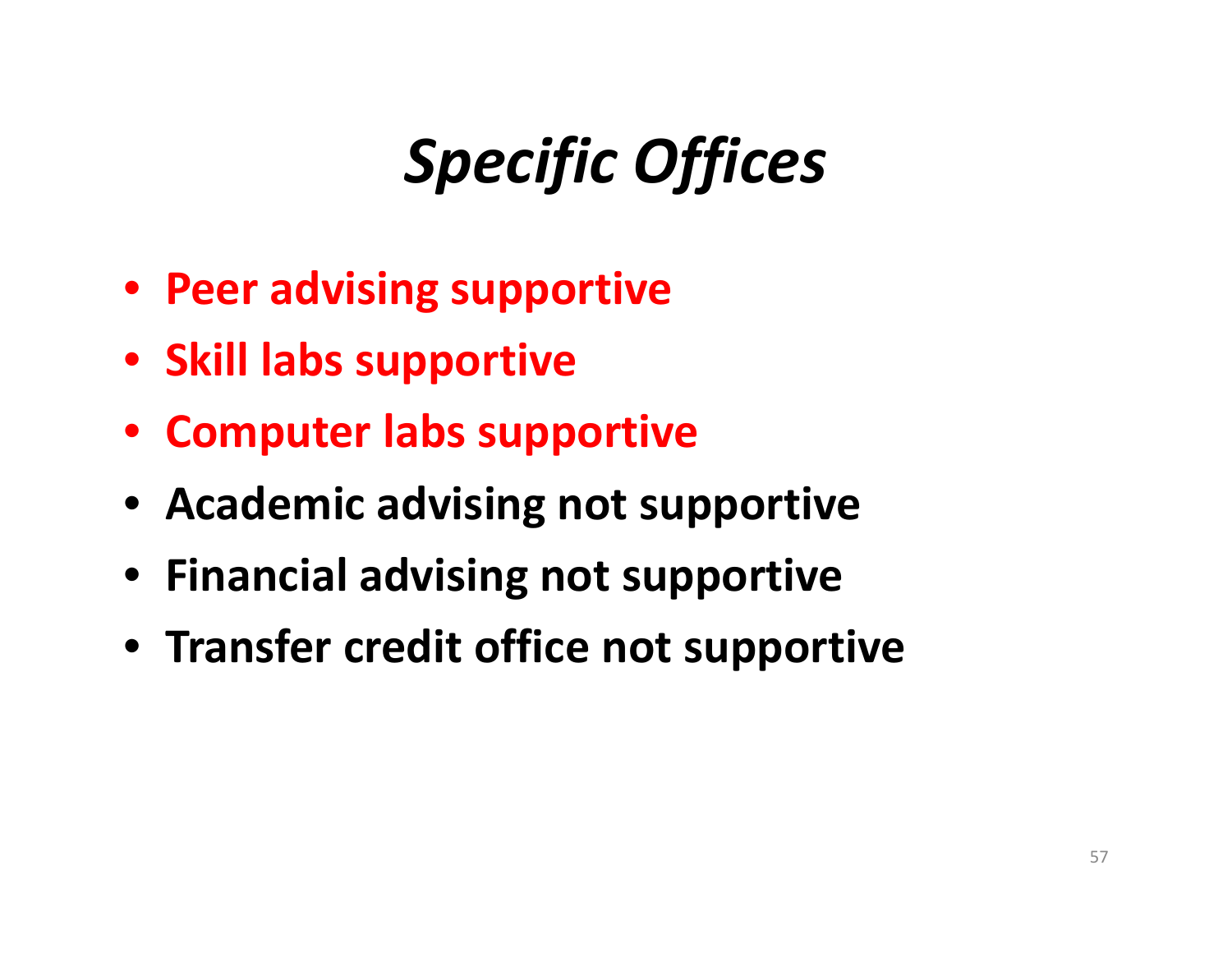|                                                                               |                                                           |                  | <b>LaGCC</b>  | <b>Ex-Large</b> | 2014          |
|-------------------------------------------------------------------------------|-----------------------------------------------------------|------------------|---------------|-----------------|---------------|
|                                                                               |                                                           |                  |               | <b>Colleges</b> | <b>Cohort</b> |
| Item                                                                          |                                                           | <b>Responses</b> | $\frac{9}{6}$ | $\frac{9}{6}$   | %             |
| Item 13.2: How satisfied are you with the following services at this college? |                                                           |                  |               |                 |               |
| 13.2a. Academic advising/planning                                             | <b>N.A.</b>                                               | <b>N.A.</b>      | 12%           | 17%             | 16%           |
|                                                                               | Not at all                                                | Not at all       | 20%           | 12%             | 10%           |
|                                                                               | Somewhat                                                  | Somewhat         | 49%           | 44%             | 43%           |
|                                                                               | <b>Very</b>                                               | Very             | 20%           | 27%             | 32%           |
| Not very supportive!                                                          | 50%<br>60%<br>30%<br>0%<br>10%<br>20%<br>40%              | <b>Total</b>     | 100%          | 100%            | 100%          |
|                                                                               | <b>LaGCC</b><br>2014 Cohort<br><b>Ex-Large Colleges</b>   |                  |               |                 |               |
| 13.2b. Career counseling                                                      | N.A.                                                      | <b>N.A.</b>      | 37%           | 42%             | 41%           |
|                                                                               | Not at all                                                | Not at all       | 20%           | 14%             | 13%           |
|                                                                               | Somewhat                                                  | Somewhat         | 31%           | 28%             | 28%           |
|                                                                               | Very                                                      | <b>Very</b>      | 12%           | 16%             | 18%           |
|                                                                               | 40%<br>50%<br>0%<br>10%<br>20%<br>30%                     | <b>Total</b>     | 100%          | 100%            | 100%          |
|                                                                               | <b>Ex-Large Colleges</b><br><b>LaGCC</b><br>2014 Cohort   |                  |               |                 |               |
| 13.2c. Job placement assistance                                               | N.A.                                                      | N.A.             | 53%           | 65%             | 62%           |
|                                                                               | Not at all                                                | Not at all       | 21%           | 14%             | 14%           |
|                                                                               | Somewhat                                                  | Somewhat         | 18%           | 15%             | 16%           |
|                                                                               | Very                                                      | <b>Very</b>      | 8%            | 6%              | 8%            |
|                                                                               | 40%<br>60%<br>80%<br>0%<br>20%                            | <b>Total</b>     | 100%          | 100%            | 100%          |
|                                                                               | <b>LaGCC</b><br><b>Ex-Large Colleges</b><br>2014 Cohort   |                  |               |                 |               |
| 13.2d. Peer or other tutoring                                                 | N.A.                                                      | <b>N.A.</b>      | 30%           | 46%             | 46%           |
|                                                                               | Not at all                                                | Not at all       | 14%           | 9%              | 9%            |
|                                                                               | Somewhat                                                  | Somewhat         | 36%           | 26%             | 25%           |
|                                                                               | <b>Very</b>                                               | Very             | 21%           | 20%             | 21%           |
| Somewhat supportive!                                                          | 10%<br>20%<br>30%<br>40%<br>50%<br>0%                     | <b>Total</b>     | 100%          | 100%            | 100%          |
|                                                                               | <b>■ LaGCC</b><br><b>Ex-Large Colleges</b><br>2014 Cohort |                  |               |                 |               |
| 13.2e. Skill labs (writing, math, etc.)                                       | N.A.                                                      | N.A.             | 24%           | 40%             | 39%           |
|                                                                               | Not at all                                                | Not at all       | 11%           | 7%              | 7%            |
|                                                                               | Somewhat                                                  | Somewhat         | 39%           | 28%             | 28%           |
|                                                                               | <b>Very</b>                                               | Very             | 25%           | 25%             | 25%           |
| <u>  Somewhat supportive!</u>                                                 | 50%<br>0%<br>10%<br>20%<br>30%<br>40%                     | <b>Total</b>     | 100%          | 100%            | 100%          |
|                                                                               | <b>LaGCC</b><br><b>Ex-Large Colleges</b><br>2014 Cohort   |                  |               |                 |               |
| 13.2f. Child care                                                             | <b>N.A.</b>                                               | <b>N.A.</b>      | 73%           | 80%             | 78%           |
|                                                                               | Not at all                                                | Not at all       | 14%           | 9%              | 10%           |
|                                                                               | Somewhat                                                  | Somewhat         | 9%            | 7%              | 8%            |
|                                                                               | Very $\ $                                                 | Very             | 4%            | 4%              | 5%            |
|                                                                               | 0%<br>100%<br>20%<br>40%<br>60%<br>80%                    | <b>Total</b>     | 100%          | 100%            | 100%          |
|                                                                               | <b>Ex-Large Colleges</b><br><b>LaGCC</b><br>2014 Cohort   |                  |               |                 |               |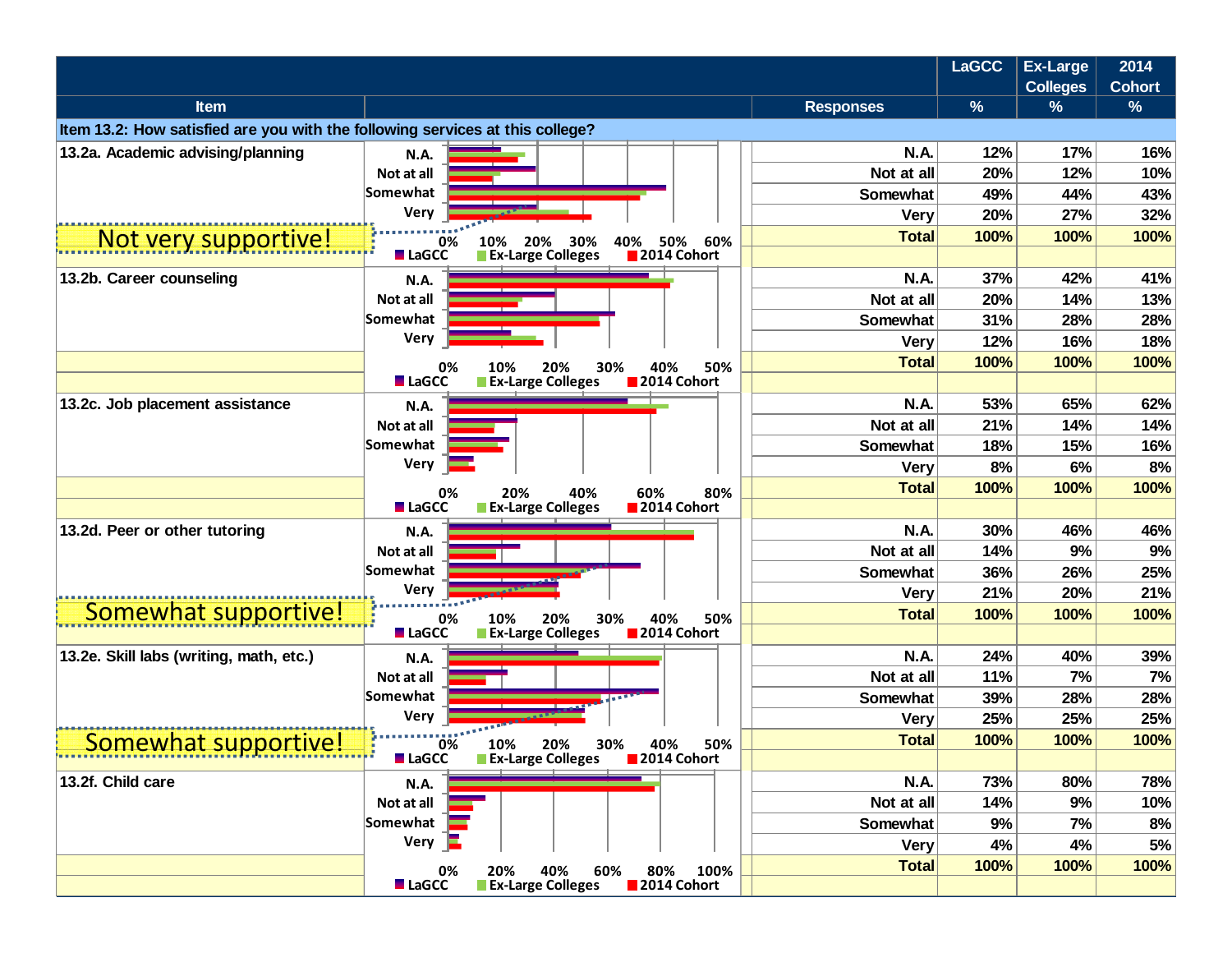|                                                                               |              |                          |                   |                  | <b>LaGCC</b> | <b>Ex-Large</b><br><b>Colleges</b> | 2014<br><b>Cohort</b> |
|-------------------------------------------------------------------------------|--------------|--------------------------|-------------------|------------------|--------------|------------------------------------|-----------------------|
| <b>Item</b>                                                                   |              |                          |                   | <b>Responses</b> | $\%$         | $\frac{9}{6}$                      | $\frac{9}{6}$         |
| Item 13.2: How satisfied are you with the following services at this college? |              |                          |                   |                  |              |                                    |                       |
| 13.2g. Financial aid advising                                                 | N.A.         |                          |                   | <b>N.A.</b>      | 24%          | 33%                                | 29%                   |
|                                                                               | Not at all   |                          |                   | Not at all       | 22%          | 14%                                | 12%                   |
|                                                                               | Somewhat     |                          |                   | <b>Somewhat</b>  | 33%          | 28%                                | 28%                   |
|                                                                               | <b>Very</b>  |                          |                   | Very             | 21%          | 26%                                | 31%                   |
| Not very supportive!                                                          | 0%           | 10%<br>20%               | 40%<br>30%        | <b>Total</b>     | 100%         | 100%                               | 100%                  |
|                                                                               | <b>LaGCC</b> | <b>Ex-Large Colleges</b> | 2014 Cohort       |                  |              |                                    |                       |
| 13.2h. Computer lab                                                           | N.A.         |                          |                   | <b>N.A.</b>      | 13%          | 25%                                | 22%                   |
|                                                                               | Not at all   |                          |                   | Not at all       | 8%           | 6%                                 | 5%                    |
|                                                                               | Somewhat     |                          |                   | Somewhat         | 38%          | 29%                                | 29%                   |
|                                                                               | <b>Very</b>  |                          |                   | Very             | 42%          | 41%                                | 44%                   |
| Somewhat supportive!                                                          |              | 20%<br>10%               | 30%<br>40%<br>50% | <b>Total</b>     | 100%         | 100%                               | 100%                  |
|                                                                               | <b>LaGCC</b> | <b>Ex-Large Colleges</b> | 2014 Cohort       |                  |              |                                    |                       |
| 13.2i. Student organizations                                                  | N.A.         |                          |                   | N.A.             | 50%          | 61%                                | 57%                   |
|                                                                               | Not at all   |                          |                   | Not at all       | 17%          | 10%                                | 10%                   |
|                                                                               | Somewhat     |                          |                   | Somewhat         | 23%          | 20%                                | 21%                   |
|                                                                               | <b>Very</b>  |                          |                   | <b>Very</b>      | 10%          | 10%                                | 12%                   |
|                                                                               | 0%           | 20%<br>40%               | 60%<br>80%        | <b>Total</b>     | 100%         | 100%                               | 100%                  |
|                                                                               | <b>LaGCC</b> | <b>Ex-Large Colleges</b> | 2014 Cohort       |                  |              |                                    |                       |
| 13.2j. Transfer credit assistance                                             | <b>N.A.</b>  |                          |                   | N.A.             | 47%          | 51%                                | 50%                   |
|                                                                               | Not at all   |                          |                   | Not at all       | 18%          | 12%                                | 11%                   |
|                                                                               | Somewhat     |                          |                   | Somewhat         | 27%          | 23%                                | 23%                   |
|                                                                               | Very         |                          |                   | <b>Very</b>      | 9%           | 15%                                | 16%                   |
| Not very supportive!                                                          | 0%           | 20%<br>30%<br>10%        | 40%<br>50%<br>60% | <b>Total</b>     | 100%         | 100%                               | 100%                  |
|                                                                               | <b>LaGCC</b> | <b>Ex-Large Colleges</b> | 2014 Cohort       |                  |              |                                    |                       |
| 13.2k. Services to students with                                              | <b>N.A.</b>  |                          |                   | <b>N.A.</b>      | 72%          | 75%                                | 73%                   |
| disabilities                                                                  | Not at all   |                          |                   | Not at all       | 9%           | 7%                                 | 8%                    |
|                                                                               | Somewhat     |                          |                   | Somewhat         | 13%          | 9%                                 | 10%                   |
|                                                                               | Very         |                          |                   | <b>Very</b>      | 7%           | 8%                                 | 9%                    |
|                                                                               | 0%           | 20%<br>40%               | 60%<br>80%        | <b>Total</b>     | 100%         | 100%                               | 100%                  |
|                                                                               | <b>LaGCC</b> | <b>Ex-Large Colleges</b> | 2014 Cohort       |                  |              |                                    |                       |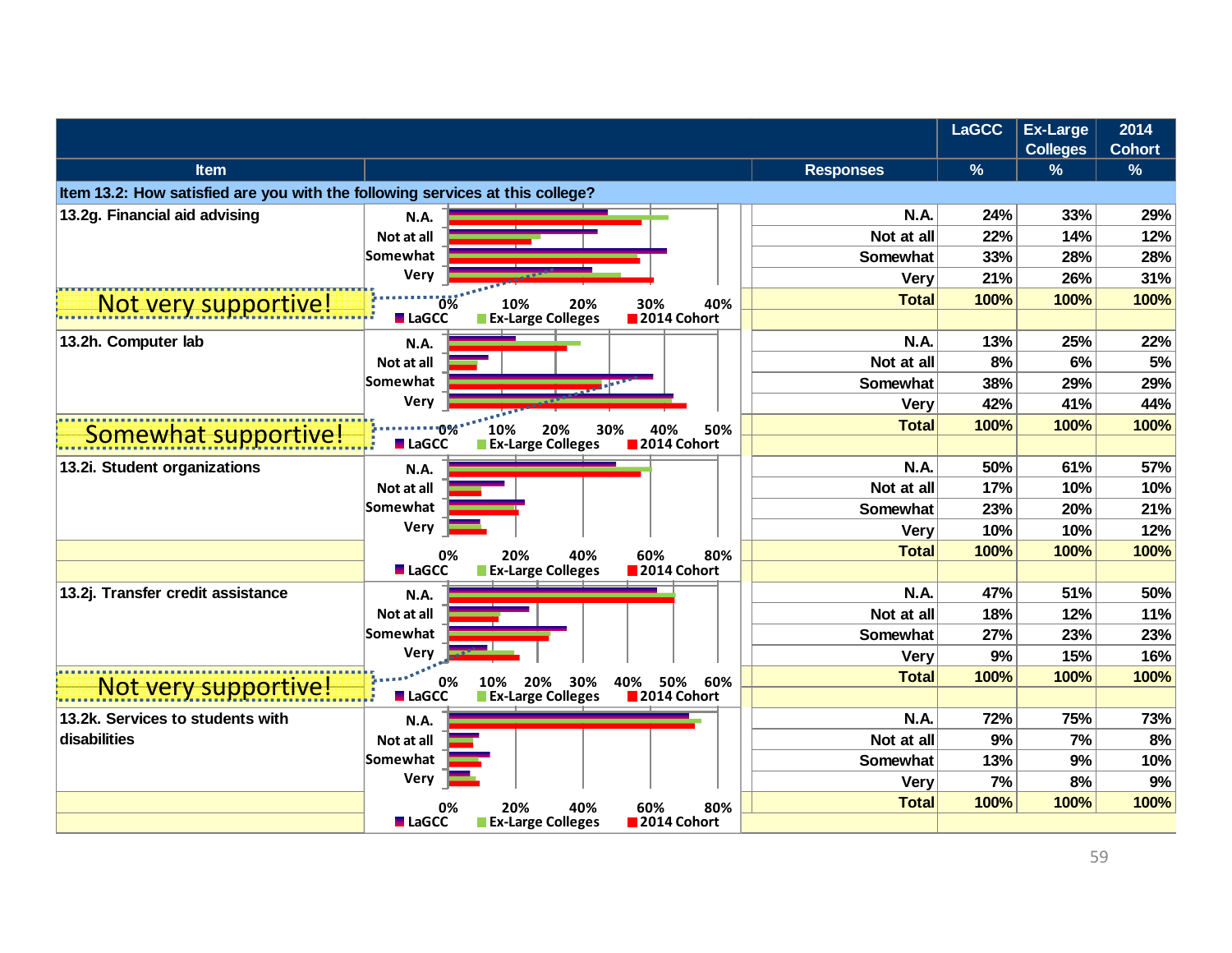#### **SUPPORT SYSTEMS People**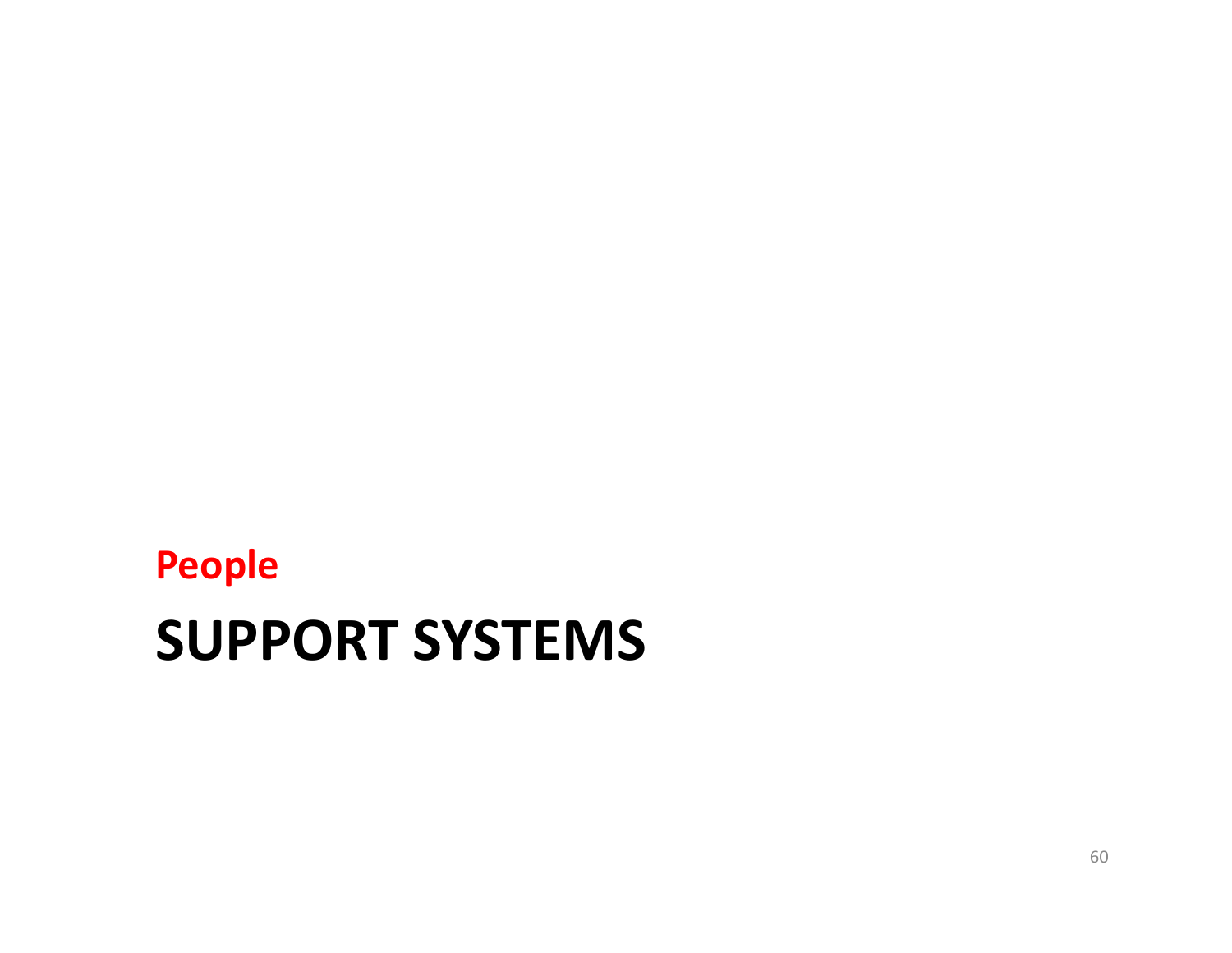# *People*

- **Other students not supportive**
- **Instructors not sympathetic**
- **Staff and offices not helpful**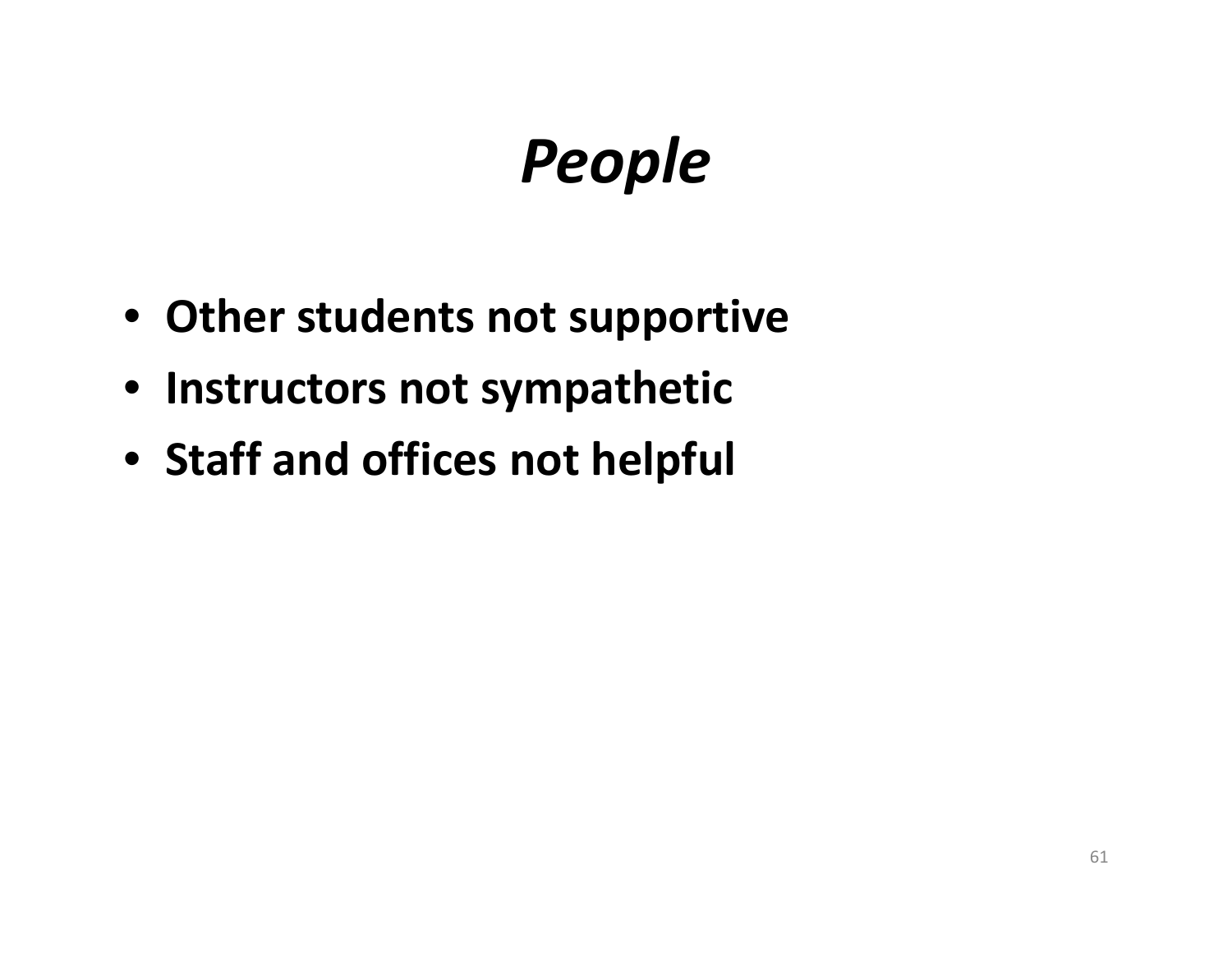|                                                                                                              |                                          |     |                            |     |                                      | <b>LaGCC</b> | <b>Ex-Large</b><br><b>Colleges</b> | 2014<br><b>Cohort</b> |
|--------------------------------------------------------------------------------------------------------------|------------------------------------------|-----|----------------------------|-----|--------------------------------------|--------------|------------------------------------|-----------------------|
| Item                                                                                                         |                                          |     |                            |     | <b>Responses</b>                     | $\%$         | $\%$                               | $\%$                  |
| Item 11: Mark the number that best represents the quality of your relationships with people at this college. |                                          |     |                            |     |                                      |              |                                    |                       |
| 11a. Other students                                                                                          | 1 Unfriendly,                            |     |                            |     | 1 Unfriendly,                        | 2%           | 1%                                 | 1%                    |
|                                                                                                              | 7                                        |     |                            |     | unsupportive, sense of               |              |                                    |                       |
|                                                                                                              |                                          |     |                            |     | alienation                           |              |                                    |                       |
|                                                                                                              |                                          |     |                            |     | $\mathbf 2$                          | 3%           | 3%                                 | 2%                    |
|                                                                                                              |                                          |     |                            |     | 3                                    | 7%           | 5%                                 | 5%                    |
| Not very supportive!                                                                                         | 6                                        |     |                            |     | $\overline{\mathbf{4}}$              | 24%          | 17%                                | 16%                   |
|                                                                                                              | 7 Friendly, supportive,.                 |     |                            |     | 5 <sup>1</sup>                       | 23%          | 23%                                | 22%                   |
|                                                                                                              |                                          |     |                            |     | 6                                    | 24%          | 26%                                | 27%                   |
|                                                                                                              | 0%                                       |     | 5% 10% 15% 20% 25% 30%     |     | 7 Friendly, supportive,              | 18%          | 25%                                | 28%                   |
|                                                                                                              | <b>LaGCC</b><br><b>Ex-Large Colleges</b> |     | $\blacksquare$ 2014 Cohort |     | sense of belonging                   |              |                                    |                       |
|                                                                                                              |                                          |     |                            |     | <b>Total</b>                         | 100%         | 100%                               | 100%                  |
| 11b. Instructors                                                                                             | 1 Unfriendly,                            |     |                            |     | 1 Unavailable, unhelpful,            | 1%           | 1%                                 | 1%                    |
|                                                                                                              |                                          |     |                            |     | unsympathetic                        |              |                                    |                       |
|                                                                                                              | з                                        |     |                            |     | 2                                    | 2%           | 2%                                 | 2%                    |
|                                                                                                              |                                          |     |                            |     | $\mathbf{3}$                         | 5%           | 4%                                 | 4%                    |
|                                                                                                              |                                          |     |                            |     | 4                                    | 21%          | 12%                                | 11%                   |
| Not very sympathetic!                                                                                        | 7 Friendly, supportive,.                 |     |                            |     | 5                                    | 26%          | 21%                                | 20%                   |
|                                                                                                              |                                          |     |                            |     | 6                                    | 27%          | 32%                                | 31%                   |
|                                                                                                              | 0%                                       |     | 30%<br>20%                 | 40% | 7 Available, helpful,<br>sympathetic | 17%          | 29%                                | 32%                   |
|                                                                                                              | <b>LaGCC</b><br>Ex-Large Colleges        |     | 2014 Cohort                |     | <b>Total</b>                         | 100%         | 100%                               | 100%                  |
| 11c. Administrative personnel and offices                                                                    | 1 Unfriendly,                            |     |                            |     | 1 Unhelpful,                         | 9%           | 4%                                 | 3%                    |
|                                                                                                              |                                          |     |                            |     | inconsiderate, rigid                 |              |                                    |                       |
|                                                                                                              |                                          |     |                            |     | 2                                    | 13%          | 6%                                 | 5%                    |
|                                                                                                              |                                          |     |                            |     | 3                                    | 15%          | 9%                                 | 8%                    |
|                                                                                                              |                                          |     |                            |     | 4                                    | 21%          | 21%                                | 19%                   |
| Not very helpful!                                                                                            | 6                                        |     |                            |     | 5                                    | 20%          | 22%                                | 21%                   |
|                                                                                                              | 7 Friendly, supportive,.                 |     |                            |     | 6                                    | 13%          | 20%                                | 22%                   |
|                                                                                                              | 0%                                       | 10% | 30%<br>20%                 | 40% | 7 Helpful, considerate,              | 10%          | 18%                                | 22%                   |
|                                                                                                              |                                          |     |                            |     | flexible                             |              |                                    |                       |
|                                                                                                              | <b>LaGCC</b><br>Ex-Large Colleges        |     | 2014 Cohort                |     | <b>Total</b>                         | 100%         | 100%                               | 100%                  |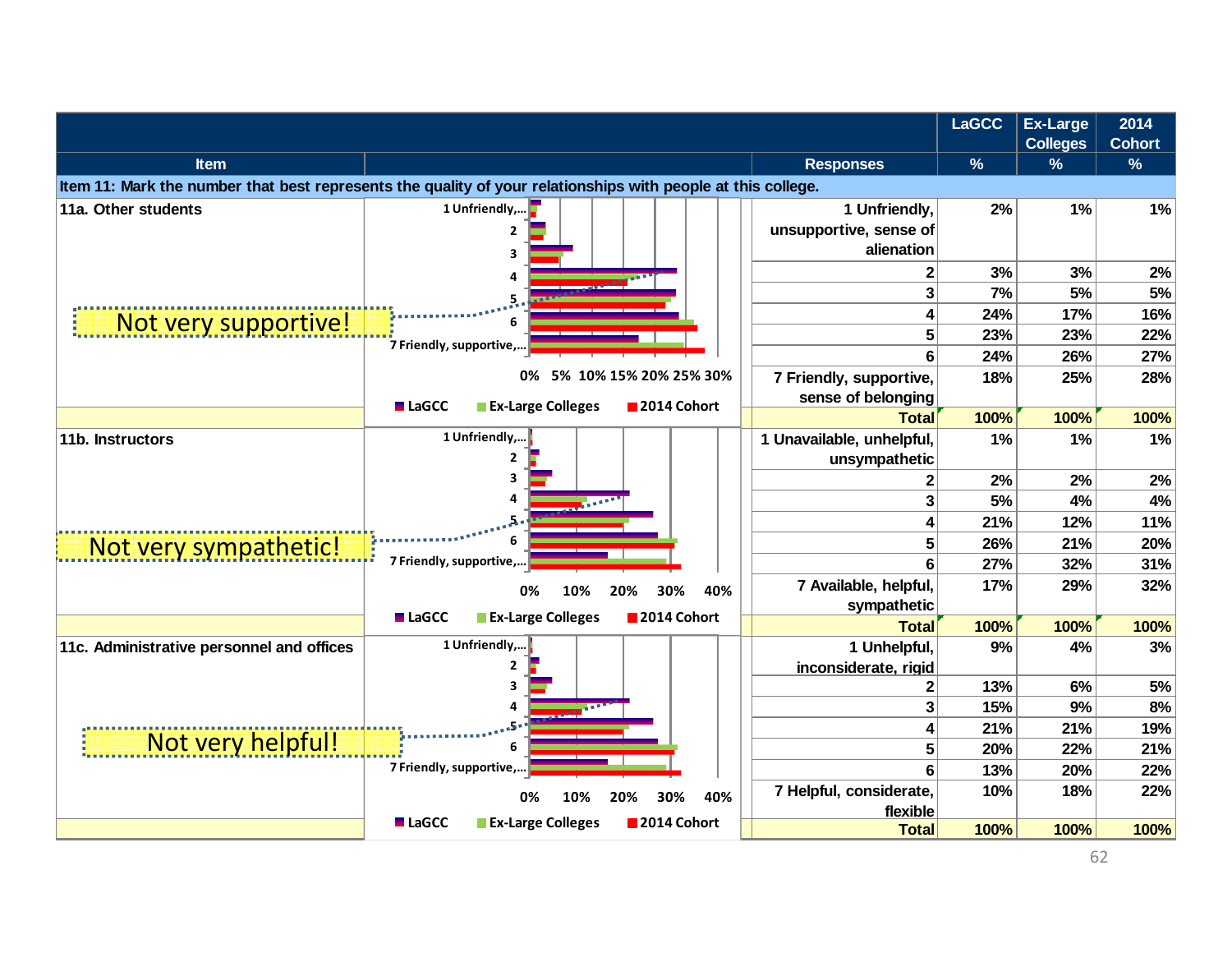|                                      |                                                                                                                  |                        | <b>LaGCC</b> | <b>Ex-Large</b><br><b>Colleges</b> | 2014<br><b>Cohort</b> |
|--------------------------------------|------------------------------------------------------------------------------------------------------------------|------------------------|--------------|------------------------------------|-----------------------|
| <b>Item</b>                          |                                                                                                                  | <b>Responses</b>       | $\%$         | $\%$                               | $\frac{9}{6}$         |
|                                      | Item 14: How likely is it that the following issues would cause you to withdraw from class or from this college? |                        |              |                                    |                       |
| 14a. Working full-time               | <b>Not likely</b>                                                                                                | <b>Not likely</b>      | 35%          | 37%                                | 39%                   |
|                                      | Somewhat likely                                                                                                  | Somewhat likely        | 16%          | 22%                                | 22%                   |
|                                      | Likely                                                                                                           | Likely                 | 20%          | 19%                                | 19%                   |
|                                      | <b>Very likely</b>                                                                                               | <b>Very likely</b>     | 29%          | 23%                                | 21%                   |
|                                      | 30%<br>40%<br>50%<br>10%<br>20%                                                                                  | <b>Total</b>           | 100%         | 100%                               | 100%                  |
| Working & drop out!                  | <b>LaGCC</b><br><b>Ex-Large Colleges</b><br>2014 Cohort                                                          |                        |              |                                    |                       |
| 14b. Caring for dependents           | <b>Not likely</b>                                                                                                | <b>Not likely</b>      | 45%          | 49%                                | 49%                   |
|                                      | Somewhat likely                                                                                                  | <b>Somewhat likely</b> | 22%          | 22%                                | 23%                   |
|                                      | Likely                                                                                                           | Likely                 | 17%          | 17%                                | 16%                   |
|                                      | <b>Very likely</b>                                                                                               | <b>Very likely</b>     | 16%          | 13%                                | 12%                   |
|                                      | 10% 20% 30% 40% 50% 60%<br>0%                                                                                    | <b>Total</b>           | 100%         | 100%                               | 100%                  |
|                                      | <b>LaGCC</b><br><b>Ex-Large Colleges</b><br>2014 Cohort                                                          |                        |              |                                    |                       |
| 14c. Academically unprepared         | <b>Not likely</b>                                                                                                | <b>Not likely</b>      | 50%          | 54%                                | 57%                   |
|                                      | Somewhat likely                                                                                                  | <b>Somewhat likely</b> | 24%          | 24%                                | 24%                   |
|                                      | Likely                                                                                                           | Likely                 | 16%          | 13%                                | 12%                   |
|                                      | <b>Very likely</b>                                                                                               | <b>Very likely</b>     | 10%          | 8%                                 | 7%                    |
|                                      | 10% 20% 30% 40% 50% 60%<br>በ%                                                                                    | <b>Total</b>           | 100%         | 100%                               | 100%                  |
|                                      | <b>LaGCC</b><br><b>Ex-Large Colleges</b><br>2014 Cohort                                                          |                        |              |                                    |                       |
| 14d. Lack of finances                | <b>Not likely</b>                                                                                                | <b>Not likely</b>      | 24%          | 29%                                | 29%                   |
|                                      | Somewhat likely                                                                                                  | <b>Somewhat likely</b> | 19%          | 23%                                | 23%                   |
|                                      | Likely                                                                                                           | Likely                 | 18%          | 20%                                | 20%                   |
|                                      | <b>Very likely</b>                                                                                               | <b>Very likely</b>     | 39%          | 29%                                | 29%                   |
| Finances & drop out!                 | 10%<br>50%<br>20%<br>30%<br>40%<br>0%                                                                            | <b>Total</b>           | 100%         | 100%                               | 100%                  |
|                                      | <b>■ LaGCC</b><br><b>Ex-Large Colleges</b><br>2014 Cohort                                                        |                        |              |                                    |                       |
| 14e. Transfer to a 4-year college or | <b>Not likely</b>                                                                                                | <b>Not likely</b>      | 28%          | 28%                                | 34%                   |
| university                           | Somewhat likely                                                                                                  | <b>Somewhat likely</b> | 17%          | 17%                                | 18%                   |
|                                      | Likely                                                                                                           | Likely                 | 20%          | 19%                                | 18%                   |
|                                      | <b>Very likely</b>                                                                                               | <b>Very likely</b>     | 36%          | 35%                                | 30%                   |
|                                      | 10%<br>20%<br>30%<br>40%<br>0%                                                                                   | <b>Total</b>           | 100%         | 100%                               | 100%                  |
|                                      | <b>LaGCC</b><br><b>Ex-Large Colleges</b><br>2014 Cohort                                                          |                        |              |                                    |                       |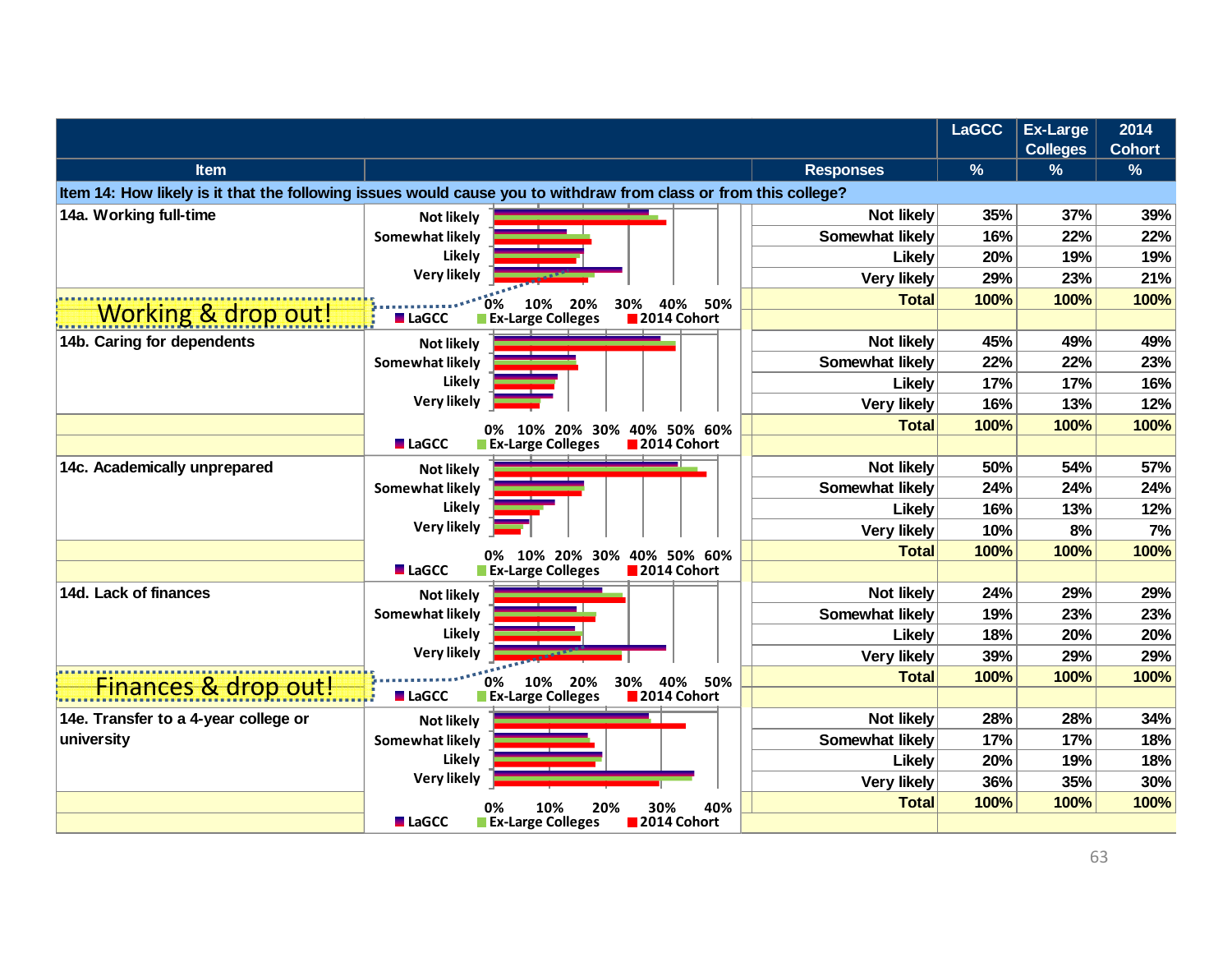#### **LIKELY TO DROP OUT Reasons**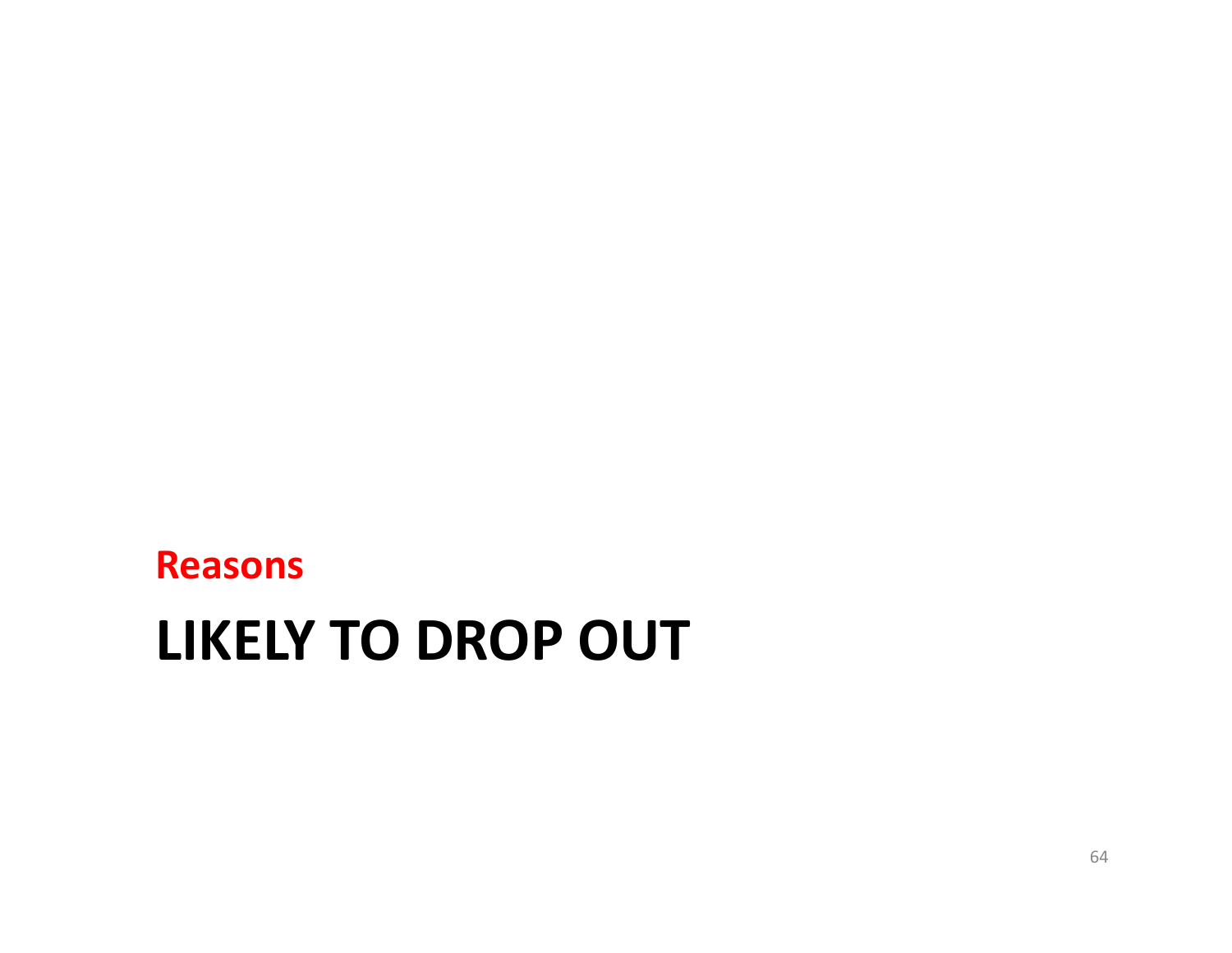#### *Reasons Might Drop Out*

- **Work**
- **Finances**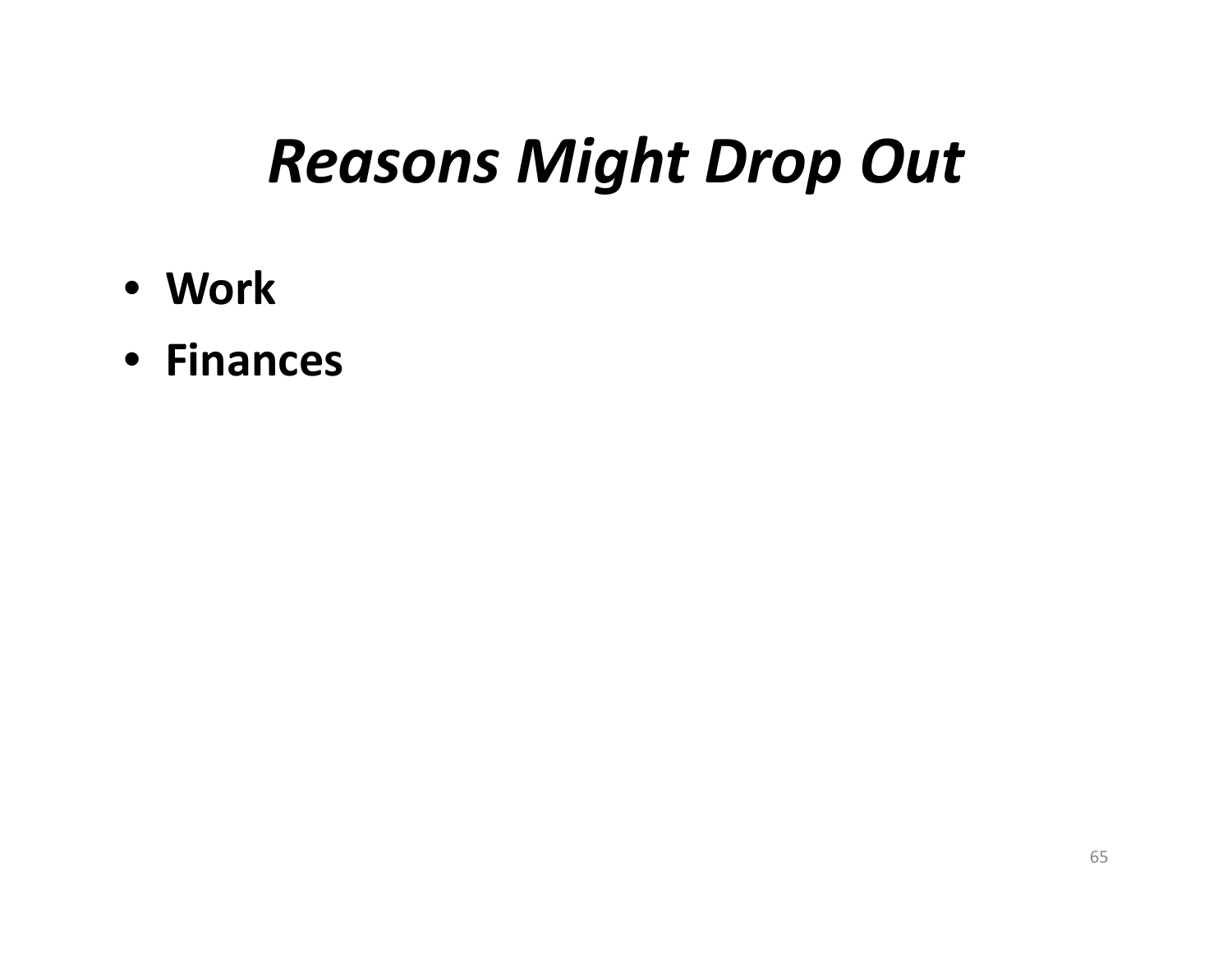|                                         |                                                         |                  | <b>LaGCC</b> | Ex-Large        | 2014          |
|-----------------------------------------|---------------------------------------------------------|------------------|--------------|-----------------|---------------|
|                                         |                                                         |                  |              | <b>Colleges</b> | <b>Cohort</b> |
| <b>Item</b>                             |                                                         | <b>Responses</b> | $\%$         | $\frac{9}{6}$   | $\frac{9}{6}$ |
|                                         | Yes                                                     |                  |              |                 |               |
| 26. Would you recommend this college to |                                                         | Yes              | 83%          | 94%             | 94%           |
| a friend or family member?              | <b>No</b>                                               | <b>No</b>        | 17%          | 6%              | 7%            |
| Not recommended!                        | 100%<br>20%<br>60%<br>80%<br>0%<br>40%                  | <b>Total</b>     | 100%         | 100%            | 100%          |
|                                         | <b>LaGCC</b><br><b>Ex-Large Colleges</b><br>2014 Cohort |                  |              |                 |               |
| 27. How would you evaluate your entire  | Poor                                                    | Poor             | 4%           | 2%              | 2%            |
| educational experience at this college? | Fair                                                    | Fair             | 29%          | 15%             | 14%           |
|                                         | Good                                                    | Good             | 50%          | 55%             | 53%           |
|                                         | Excellent                                               | <b>Excellent</b> | 17%          | 29%             | 31%           |
|                                         |                                                         | <b>Total</b>     | 100%         | 100%            | 100%          |
| Not excellent!                          | 20%<br>60%<br>10%<br>40%<br>50%<br>30%                  |                  |              |                 |               |
|                                         | <b>LaGCC</b><br>2014 Cohort<br><b>Ex-Large Colleges</b> |                  |              |                 |               |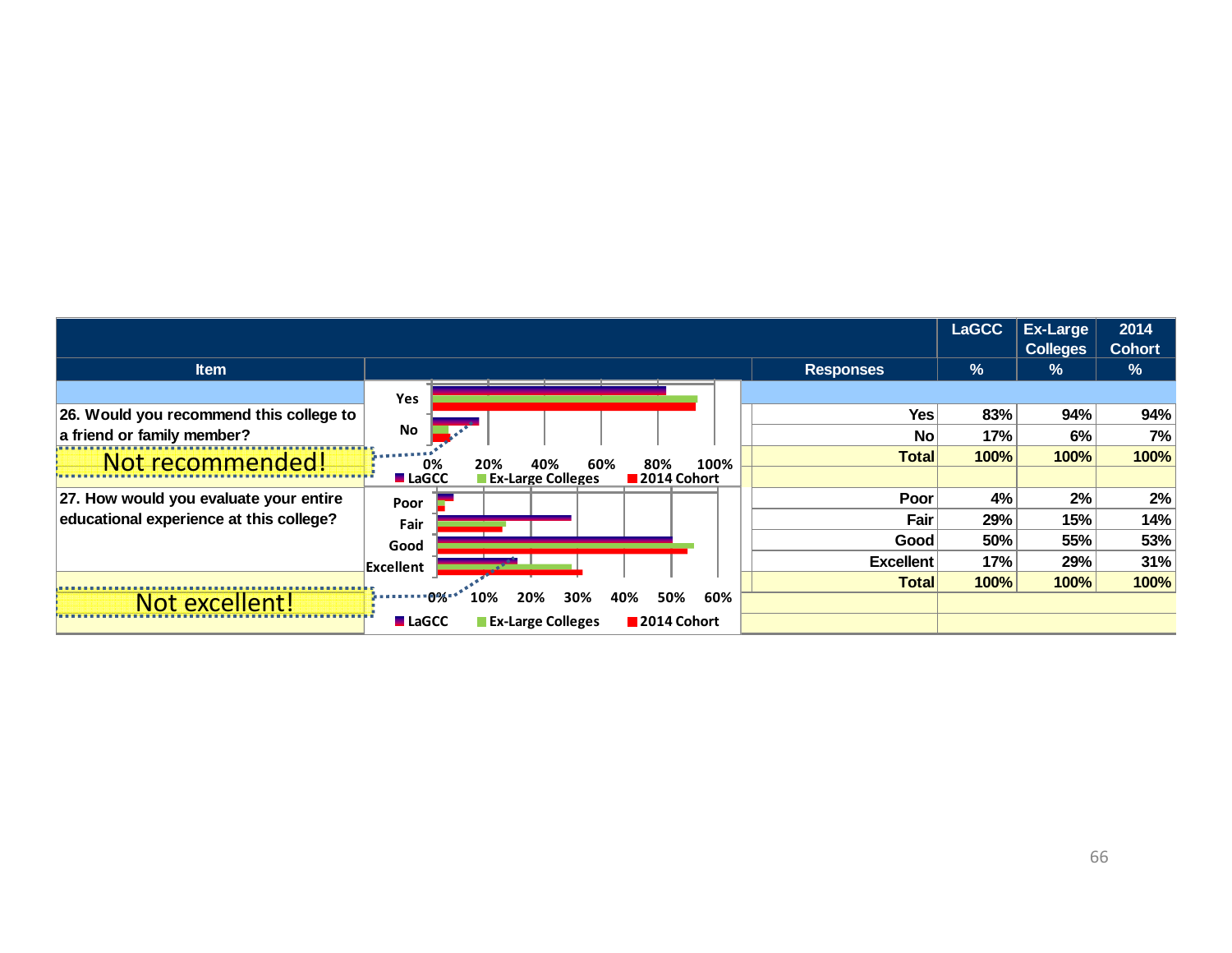#### **OVERALL**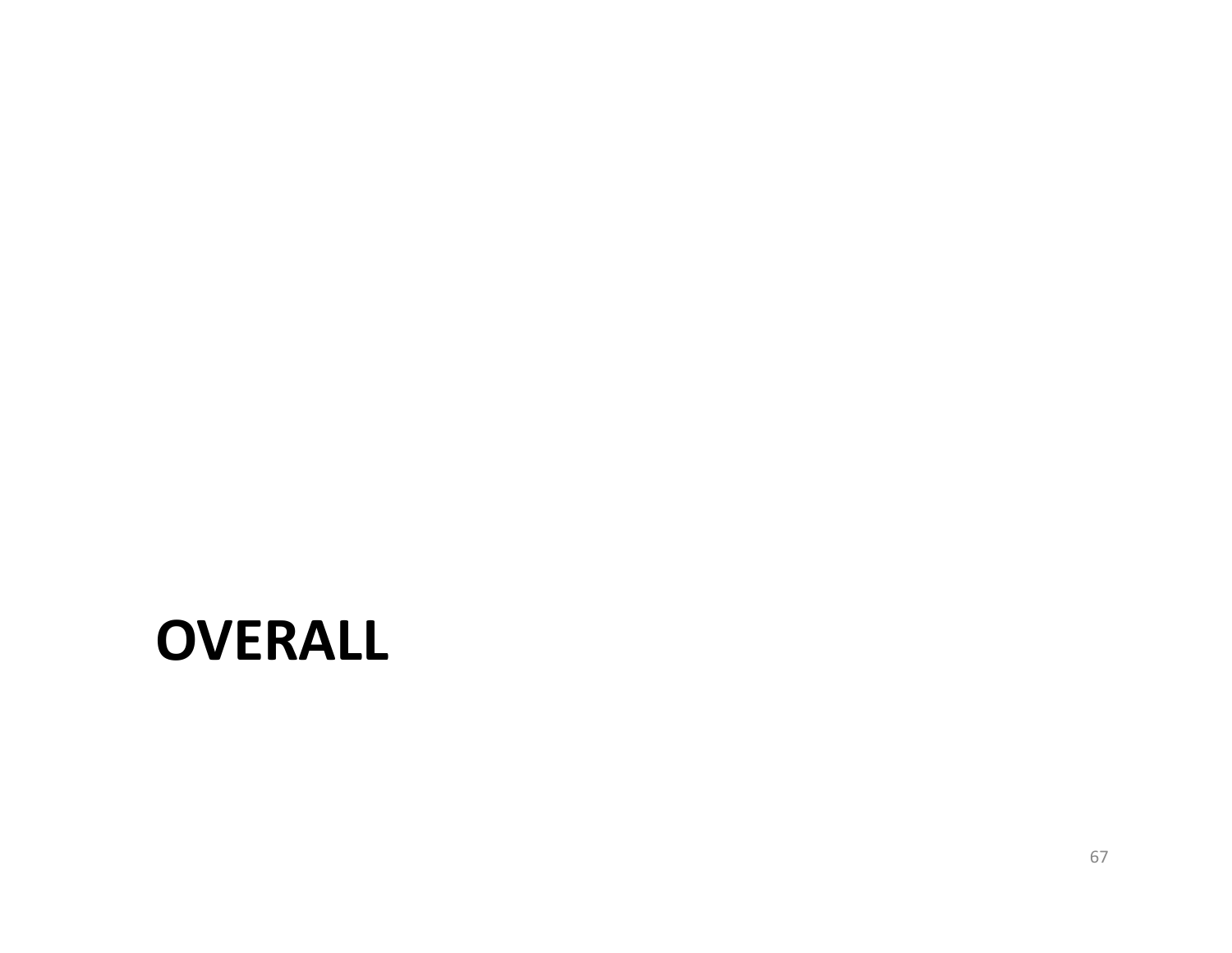## *Overall*

- **Would not recommend to friends or family**
- **Not excellent overall**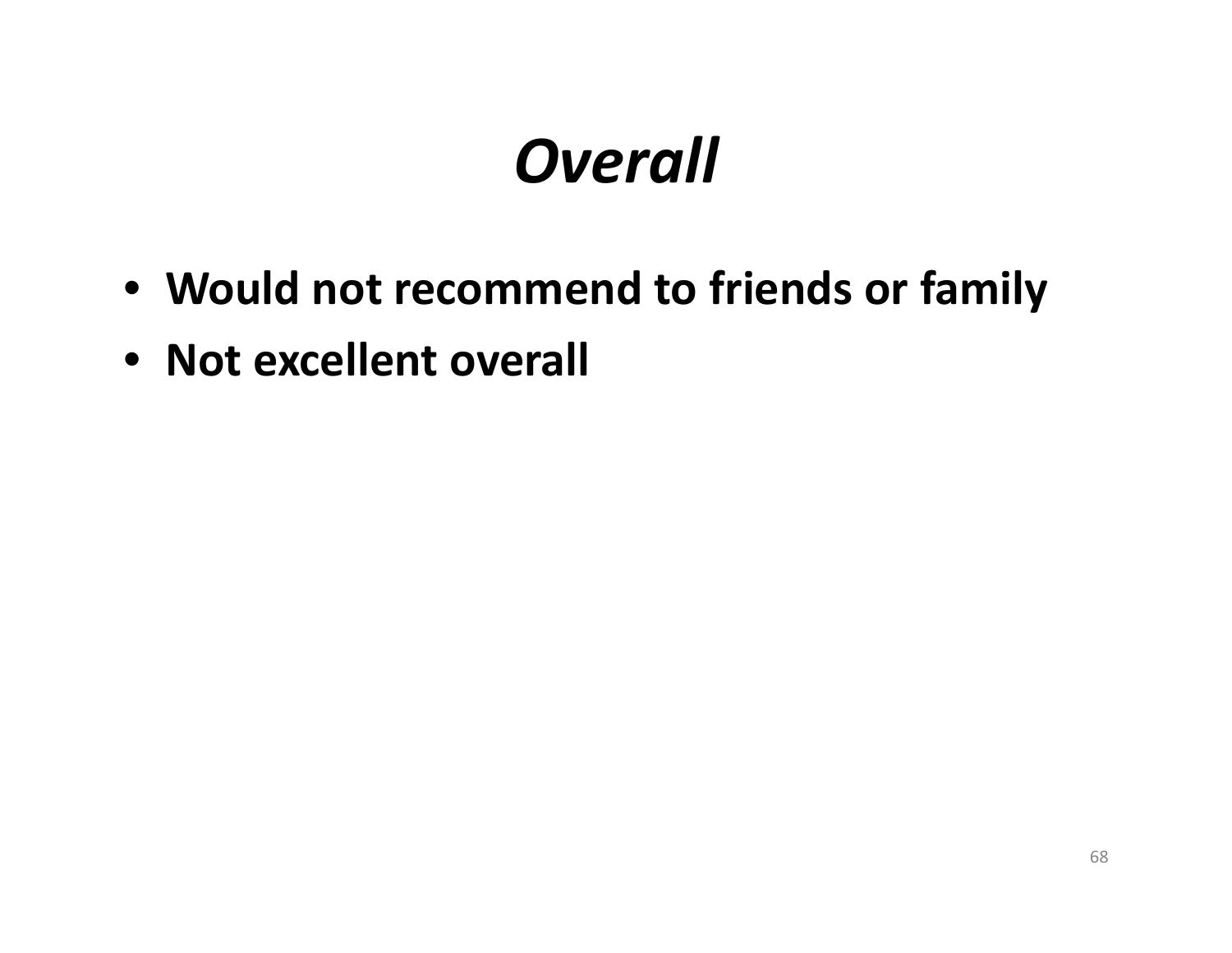|                                        |                                                         |                  | <b>LaGCC</b> | <b>Ex-Large</b><br><b>Colleges</b> | 2014<br><b>Cohort</b> |
|----------------------------------------|---------------------------------------------------------|------------------|--------------|------------------------------------|-----------------------|
| <b>Item</b>                            |                                                         | <b>Responses</b> | $\%$         | %                                  | %                     |
| 15. How supportive are your friends of | Not very                                                | Not very         | 7%           | 5%                                 | 4%                    |
| your attending this college?           | Somewhat                                                | Somewhat         | 26%          | 20%                                | 18%                   |
|                                        | Quite a bit                                             | Quite a bit      | 27%          | 28%                                | 28%                   |
|                                        | <b>Extremely</b>                                        | <b>Extremely</b> | 40%          | 48%                                | 50%                   |
| Not very supportive!                   | 0%<br>60%<br>30%<br>40%<br>50%<br>20%<br>10%            | Totall           | 100%         | 100%                               | 100%                  |
|                                        | 2014 Cohort<br><b>LaGCC</b><br><b>Ex-Large Colleges</b> |                  |              |                                    |                       |
| 16. How supportive is your immediate   | Not very                                                | Not very         | 6%           | 3%                                 | 3%                    |
| family of your attending this college? | Somewhat                                                | Somewhat         | 15%          | 12%                                | 11%                   |
|                                        | Quite a bit                                             | Quite a bit      | 23%          | 20%                                | 20%                   |
|                                        | <b>Extremely</b>                                        | <b>Extremely</b> | 56%          | 65%                                | 67%                   |
| Not very supportive!                   | $10\%$<br>80%<br>40%<br>60%<br>20%                      | Totall           | 100%         | 100%                               | 100%                  |
|                                        | <b>LaGCC</b><br>2014 Cohort<br><b>Ex-Large Colleges</b> |                  |              |                                    |                       |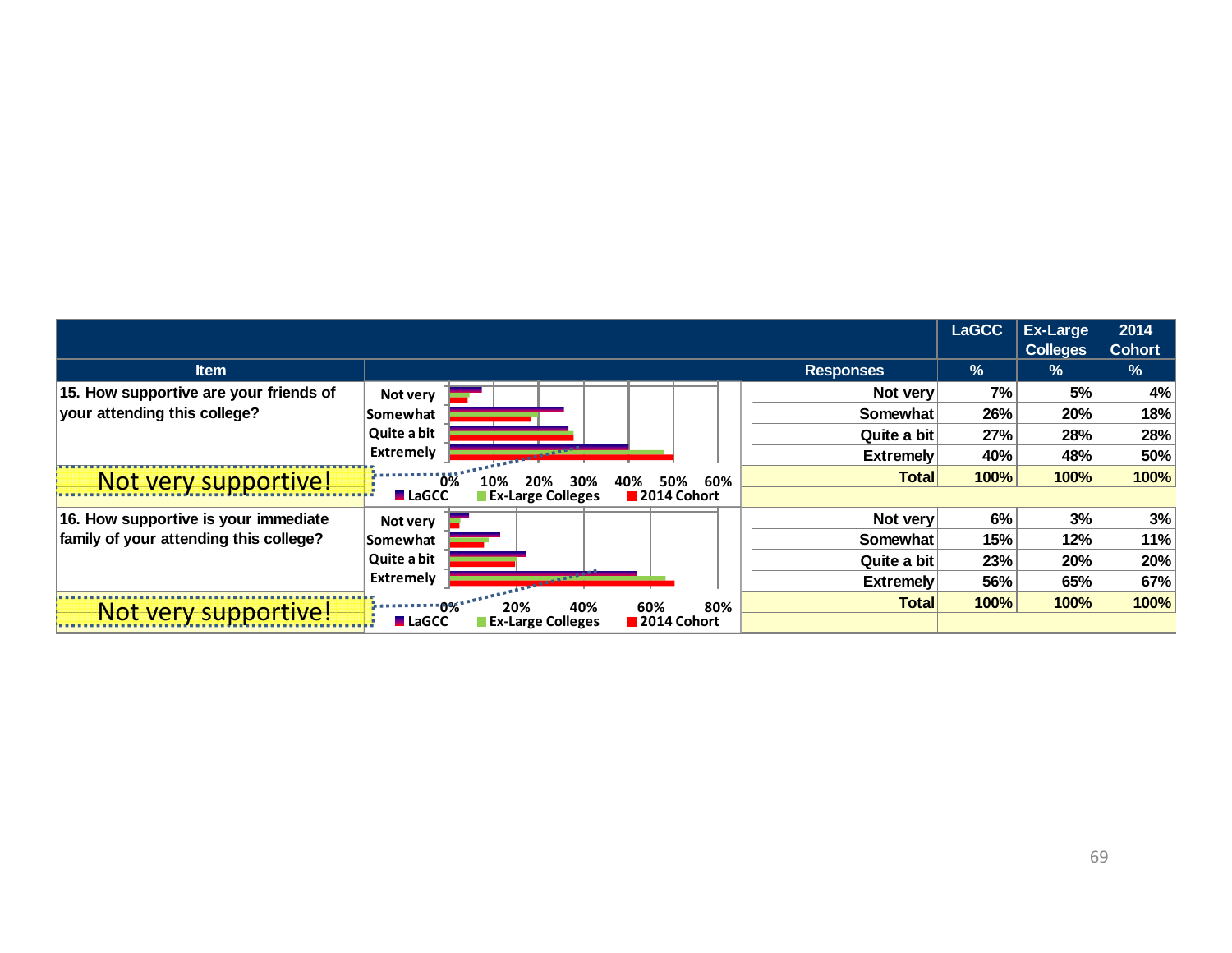**How do our students differ from the overall survey population?**

#### **DIFFERENCES**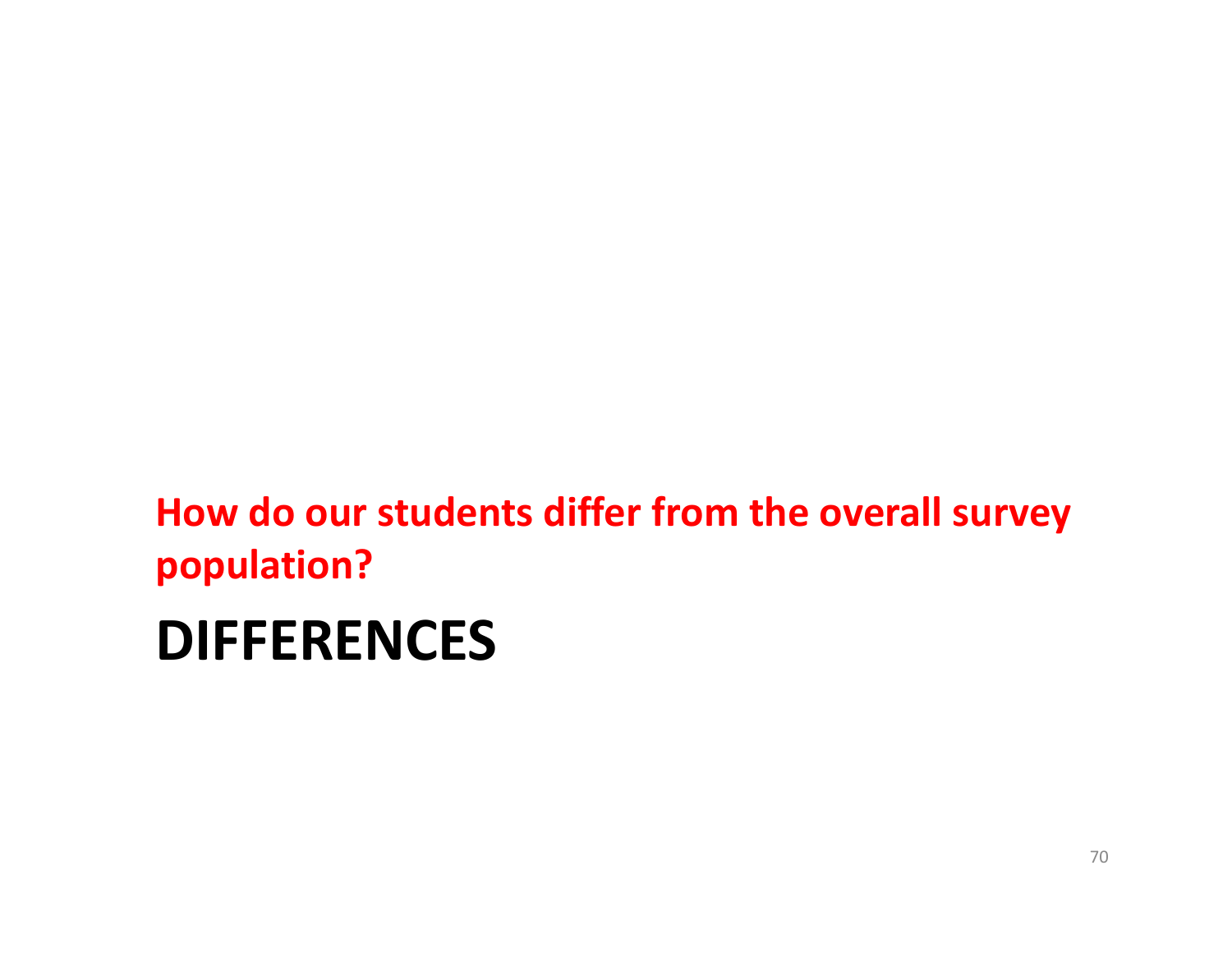# *Differences*

- **Higher on three primary goals for attendance**
	- –**Get <sup>a</sup> degree**
	- –**Get job skills**
	- **Self‐improvement**
- **Less likely to have taken out <sup>a</sup> loan**
- **Closer to meeting their goals**
- **Fewer are working**
- **Spend more time commuting**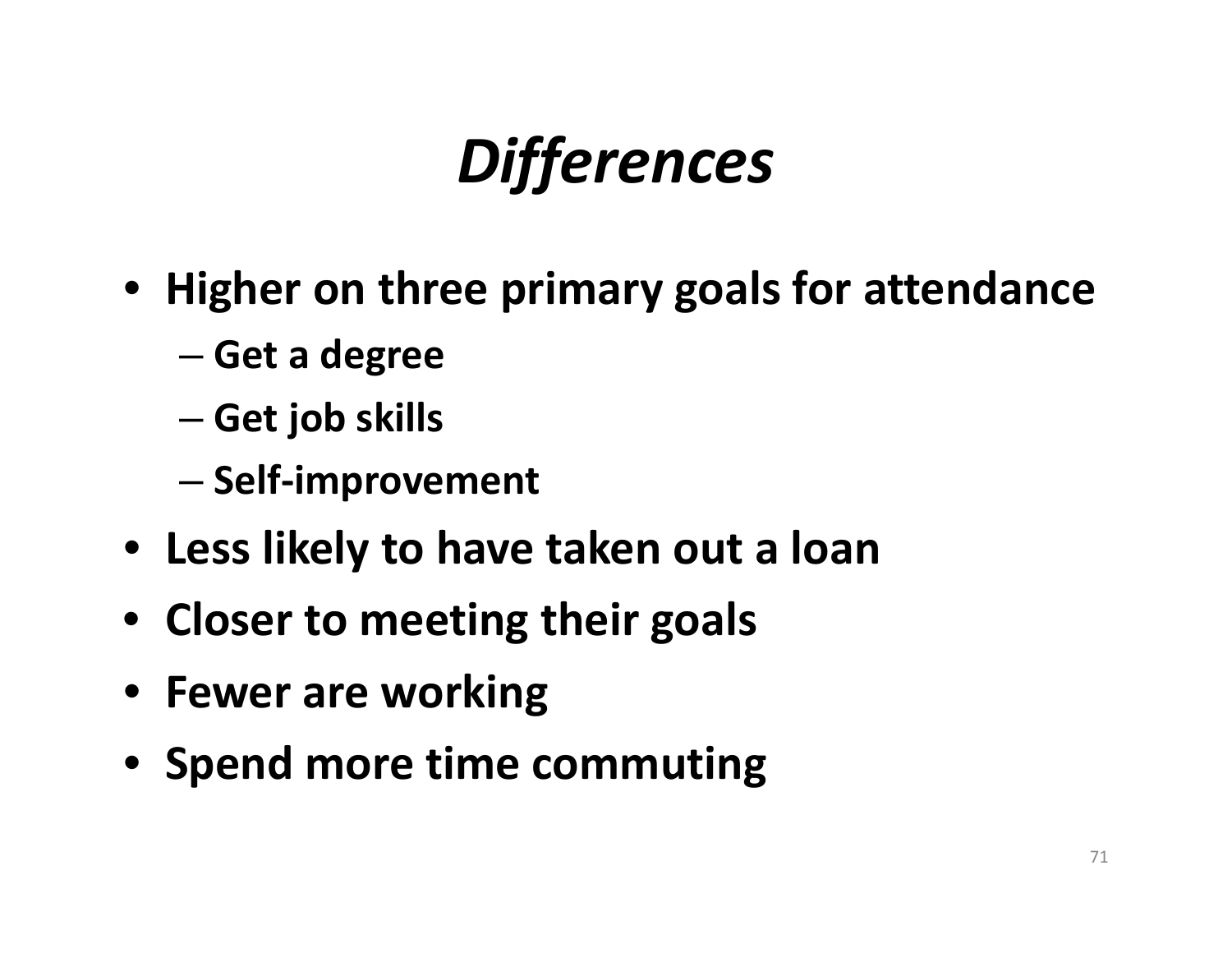|                                          |                                                                                                            |                     | <b>LaGCC</b> | <b>Ex-Large</b><br><b>Colleges</b> | 2014<br><b>Cohort</b> |
|------------------------------------------|------------------------------------------------------------------------------------------------------------|---------------------|--------------|------------------------------------|-----------------------|
| <b>Item</b>                              |                                                                                                            | <b>Responses</b>    | $\%$         | $\frac{9}{6}$                      | $\%$                  |
|                                          | Item 17: Indicate which of the following are your reasons/goals for attending this college.                |                     |              |                                    |                       |
| 17a. Complete a certificate program      | Not a goal                                                                                                 | Not a goal          | 53%          | 51%                                | 48%                   |
|                                          | Secondary goal                                                                                             | Secondary goal      | 18%          | 22%                                | 21%                   |
|                                          | <b>Primary goal</b>                                                                                        | Primary goal        | 29%          | 27%                                | 32%                   |
|                                          | 10% 20% 30%<br>40% 50% 60%<br>0%                                                                           | <b>Total</b>        | 100%         | 100%                               | 100%                  |
|                                          | 2014 Cohort<br><b>■ LaGCC</b><br><b>Ex-Large Colleges</b>                                                  |                     |              |                                    |                       |
| 17b. Obtain an associate degree          | Not a goal                                                                                                 | Not a goal          | 9%           | 18%                                | 16%                   |
|                                          | Secondary goal                                                                                             | Secondary goal      | 18%          | 23%                                | 21%                   |
|                                          | <b>Primary goal</b>                                                                                        | <b>Primary goal</b> | 73%          | 58%                                | 63%                   |
| <b>Primary goal?</b>                     | 80%<br>20%<br>40%<br>60%                                                                                   | <b>Total</b>        | 100%         | 100%                               | 100%                  |
|                                          | <b>Ex-Large Colleges</b><br><b>LaGCC</b><br>2014 Cohort                                                    |                     |              |                                    |                       |
| 17c. Transfer to a 4-year college or     | Not a goal                                                                                                 | Not a goal          | 7%           | 18%                                | 26%                   |
| university                               | Secondary goal                                                                                             | Secondary goal      | 19%          | 20%                                | 23%                   |
|                                          | <b>Primary goal</b>                                                                                        | Primary goal        | 74%          | 63%                                | 52%                   |
|                                          | 60%<br>20%<br>40%<br>80%<br>0%                                                                             | <b>Total</b>        | 100%         | 100%                               | 100%                  |
|                                          | <b>LaGCC</b><br><b>Ex-Large Colleges</b><br>2014 Cohort                                                    |                     |              |                                    |                       |
| 17d. Obtain or update job-related skills | Not a goal                                                                                                 | Not a goal          | 18%          | 29%                                | 26%                   |
|                                          | Secondary goal                                                                                             | Secondary goal      | 27%          | 29%                                | 28%                   |
|                                          | <b>Primary goal</b>                                                                                        | Primary goal        | 55%          | 42%                                | 46%                   |
|                                          |                                                                                                            | <b>Total</b>        | 100%         | 100%                               | 100%                  |
| Primary goal!!                           | 10% 20% 30%<br>40% 50% 60%<br>0%<br><b>LaGCC</b><br><b>Ex-Large Colleges</b><br>$\blacksquare$ 2014 Cohort |                     |              |                                    |                       |
| 17e. Self-improvement/personal           | Not a goal                                                                                                 | Not a goal          | 17%          | 25%                                | 25%                   |
| enjoyment                                | Secondary goal                                                                                             | Secondary goal      | 29%          | 34%                                | 34%                   |
|                                          | <b>Primary goal</b>                                                                                        | <b>Primary goal</b> | 54%          | 40%                                | 41%                   |
| Primary goal?!                           | 10% 20% 30%<br>40% 50% 60%<br>0%                                                                           | <b>Total</b>        | 100%         | 100%                               | 100%                  |
|                                          | <b>LaGCC</b><br><b>Ex-Large Colleges</b><br>2014 Cohort                                                    |                     |              |                                    |                       |
| 17f. Change careers                      | Not a goal                                                                                                 | Not a goal          | 58%          | 59%                                | 56%                   |
|                                          | Secondary goal                                                                                             | Secondary goal      | 18%          | 17%                                | 16%                   |
|                                          | <b>Primary goal</b>                                                                                        | <b>Primary goal</b> | 24%          | 25%                                | 28%                   |
|                                          |                                                                                                            | <b>Total</b>        | 100%         | 100%                               | 100%                  |
|                                          | 80%<br>20%<br>40%<br>60%<br><b>LaGCC</b><br>2014 Cohort<br><b>Ex-Large Colleges</b>                        |                     |              |                                    |                       |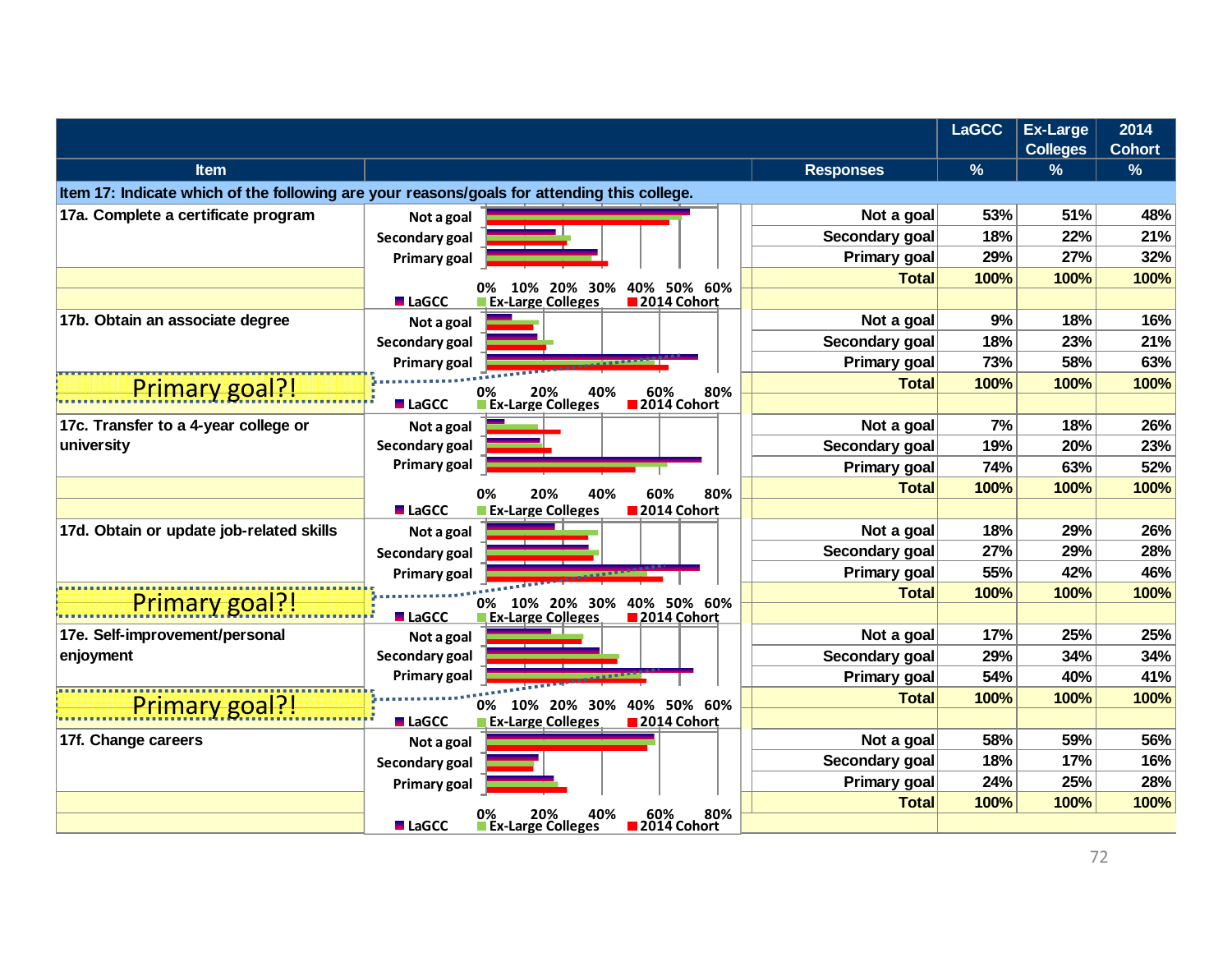|                                                                                                   |                     |                                                                                          |                     | <b>LaGCC</b>  | <b>Ex-Large</b><br><b>Colleges</b> | 2014<br><b>Cohort</b> |
|---------------------------------------------------------------------------------------------------|---------------------|------------------------------------------------------------------------------------------|---------------------|---------------|------------------------------------|-----------------------|
| <b>Item</b>                                                                                       |                     |                                                                                          | <b>Responses</b>    | $\frac{9}{6}$ | $\%$                               | $\frac{9}{6}$         |
| Item 18: Indicate which of the following are sources you use to pay your tuition at this college. |                     |                                                                                          |                     |               |                                    |                       |
| 18a. My own income/savings                                                                        | Not a source        |                                                                                          | Not a source        | 38%           | 32%                                | 35%                   |
|                                                                                                   | <b>Minor source</b> |                                                                                          | <b>Minor source</b> | 23%           | 31%                                | 32%                   |
|                                                                                                   | <b>Major source</b> |                                                                                          | <b>Major source</b> | 38%           | 37%                                | 33%                   |
|                                                                                                   |                     | 40%<br>50%<br>10%<br>20%<br>30%                                                          | <b>Total</b>        | 100%          | 100%                               | 100%                  |
|                                                                                                   | <b>LaGCC</b>        | <b>Ex-Large Colleges</b><br>■ 2014 Cohort                                                |                     |               |                                    |                       |
| 18b. Parent or spouse/significant other's                                                         | Not a source        |                                                                                          | Not a source        | 46%           | 51%                                | 55%                   |
| income/savings                                                                                    | <b>Minor source</b> |                                                                                          | <b>Minor source</b> | 19%           | 19%                                | 19%                   |
|                                                                                                   | <b>Major source</b> |                                                                                          | <b>Major source</b> | 35%           | 30%                                | 26%                   |
|                                                                                                   |                     | 40% 50%<br>0% 10% 20% 30%<br>60%                                                         | <b>Total</b>        | 100%          | 100%                               | 100%                  |
|                                                                                                   | <b>■ LaGCC</b>      | <b>Ex-Large Colleges</b><br>2014 Cohort                                                  |                     |               |                                    |                       |
| 18c. Employer contributions                                                                       | Not a source        |                                                                                          | Not a source        | 86%           | 87%                                | 87%                   |
|                                                                                                   | <b>Minor source</b> |                                                                                          | <b>Minor source</b> | 9%            | 8%                                 | 7%                    |
|                                                                                                   | <b>Major source</b> |                                                                                          | <b>Major source</b> | 5%            | 6%                                 | 6%                    |
|                                                                                                   |                     | 40%                                                                                      | <b>Total</b>        | 100%          | 100%                               | 100%                  |
|                                                                                                   | <b>■ LaGCC</b>      | 60%<br>80% 100%<br>20%<br>0%<br><b>Ex-Large Colleges</b><br>$\blacksquare$ 2014 Cohort   |                     |               |                                    |                       |
| 18d. Grants & scholarships                                                                        | Not a source        |                                                                                          | Not a source        | 60%           | 51%                                | 43%                   |
|                                                                                                   | <b>Minor source</b> |                                                                                          | <b>Minor source</b> | 9%            | 12%                                | 13%                   |
|                                                                                                   | <b>Major source</b> |                                                                                          | <b>Major source</b> | 31%           | 38%                                | 44%                   |
|                                                                                                   |                     | 80%                                                                                      | <b>Total</b>        | 100%          | 100%                               | 100%                  |
|                                                                                                   | <b>LaGCC</b>        | 0%<br>6 20% 40<br>Ex-Large Colleges<br>40%<br>60%<br>2014 Cohort                         |                     |               |                                    |                       |
| 18e. Student Ioans (bank, etc.)                                                                   | Not a source        |                                                                                          | Not a source        | 82%           | 70%                                | 64%                   |
|                                                                                                   | <b>Minor source</b> |                                                                                          | <b>Minor source</b> | 9%            | 9%                                 | 10%                   |
|                                                                                                   | <b>Major source</b> |                                                                                          | <b>Major source</b> | 9%            | 21%                                | 26%                   |
| <b>Fewer use loans!</b>                                                                           |                     | 20%<br>40%<br>60%<br>80% 100%<br>0%                                                      | <b>Total</b>        | 100%          | 100%                               | 100%                  |
|                                                                                                   | <b>LaGCC</b>        | <b>Ex-Large Colleges</b><br>2014 Cohort                                                  |                     |               |                                    |                       |
| 18f. Public assistance                                                                            | Not a source        |                                                                                          | Not a source        | 76%           | 86%                                | 86%                   |
|                                                                                                   | <b>Minor source</b> |                                                                                          | <b>Minor source</b> | 7%            | 6%                                 | 6%                    |
|                                                                                                   | <b>Major source</b> |                                                                                          | <b>Major source</b> | 16%           | 8%                                 | 8%                    |
|                                                                                                   |                     |                                                                                          | <b>Total</b>        | 100%          | 100%                               | 100%                  |
|                                                                                                   | <b>■ LaGCC</b>      | 80% 100%<br>0%<br>40%<br>60%<br>20%<br>■ Ex-Large Colleges<br>$\blacksquare$ 2014 Cohort |                     |               |                                    |                       |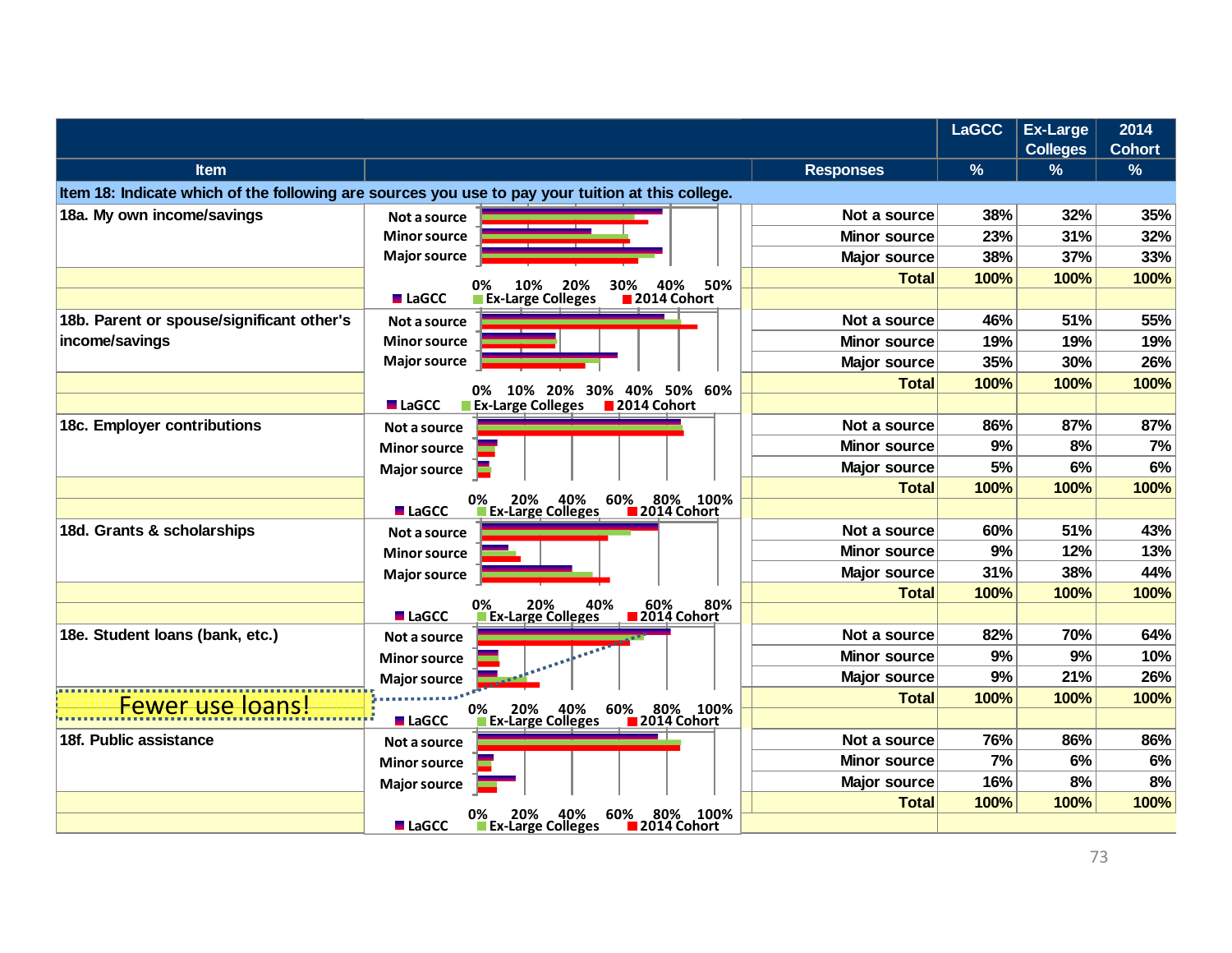|                                                                  |                                                          |                                                  | <b>LaGCC</b> | Ex-Large<br><b>Colleges</b> | 2014<br><b>Cohort</b> |
|------------------------------------------------------------------|----------------------------------------------------------|--------------------------------------------------|--------------|-----------------------------|-----------------------|
| <b>Item</b>                                                      |                                                          | <b>Responses</b>                                 | $\%$         | $\frac{9}{6}$               | $\%$                  |
|                                                                  |                                                          |                                                  |              |                             |                       |
| 20. When do you plan to take classes at<br>this college again?   | I will accomplish my<br>I have no current plan           | I will accomplish my<br>goal(s) during this term | 23%          | 13%                         | 14%                   |
|                                                                  | Within the next 12<br><b>Uncertain</b>                   | I have no current plan to<br>return              | 5%           | 4%                          | 5%                    |
| More likely done in 1!                                           |                                                          | Within the next 12                               | 51%          | 67%                         | 65%                   |
|                                                                  | 60%<br>80%<br>0%<br>20%<br>40%                           | <b>Uncertain</b>                                 | 20%          | 15%                         | 16%                   |
|                                                                  | <b>LaGCC</b><br><b>Ex-Large Colleges</b><br>2014 Cohort  | Total                                            | 100%         | 100%                        | 100%                  |
| 21. At this college, in what range is your                       | Pass/fail classes only                                   | Pass/fail classes only                           | 1%           | 1%                          | 1%                    |
| overall college grade average?                                   | Do not have a GPA at<br>C- or lower                      | Do not have a GPA at<br>this school              | 5%           | 2%                          | 2%                    |
|                                                                  | C                                                        | C- or lower                                      | 5%           | 3%                          | 3%                    |
|                                                                  | $B$ -to $C+$                                             | C                                                | 5%           | 8%                          | 7%                    |
|                                                                  |                                                          | $B - to C +$                                     | 18%          | 20%                         | 19%                   |
|                                                                  | A-to B+                                                  | в                                                | 23%          | 24%                         | 23%                   |
|                                                                  |                                                          | $A - to B +$                                     | 31%          | 29%                         | 30%                   |
|                                                                  | 30%<br>40%<br>0%<br>10%<br>20%                           | A                                                | 13%          | 14%                         | 16%                   |
|                                                                  | <b>LaGCC</b><br><b>Ex-Large Colleges</b><br>■2014 Cohort | <b>Total</b>                                     | 100%         | 100%                        | 100%                  |
| 22. When do you most frequently take<br>classes at this college? | Day classes (morning or<br><b>Evening classes</b>        | Day classes (morning or<br>afternoon)            | 79%          | 73%                         | 77%                   |
|                                                                  |                                                          | <b>Evening classes</b>                           | 20%          | 26%                         | 23%                   |
|                                                                  | <b>Weekend classes</b>                                   | <b>Weekend classes</b>                           | 1%           | 1%                          | 1%                    |
|                                                                  | 0% 20% 40% 60% 80% 100%                                  | <b>Total</b>                                     | 100%         | 100%                        | 100%                  |
|                                                                  | <b>LaGCC</b><br><b>Ex-Large Colleges</b><br>2014 Cohort  |                                                  |              |                             |                       |
| 23. How many total credit hours have you                         | <b>None</b>                                              | <b>None</b>                                      | 11%          | 10%                         | 11%                   |
| earned at this college, not counting the                         | 1-14 credits                                             | 1-14 credits                                     | 28%          | 32%                         | 32%                   |
| courses you are currently taking this                            | 15-29 credits                                            | 15-29 credits                                    | 22%          | 21%                         | 22%                   |
| term?                                                            | 30-44 credits                                            | 30-44 credits                                    | 20%          | 15%                         | 14%                   |
|                                                                  | 45-60 credits                                            | 45-60 credits                                    | 15%          | 12%                         | 11%                   |
|                                                                  | Over 60 credits                                          | Over 60 credits                                  | 4%           | 10%                         | 10%                   |
|                                                                  | 40%<br>20%<br>30%<br>0%<br>10%                           | <b>Total</b>                                     | 100%         | 100%                        | 100%                  |
|                                                                  | <b>LaGCC</b><br><b>Ex-Large Colleges</b><br>2014 Cohort  |                                                  |              |                             |                       |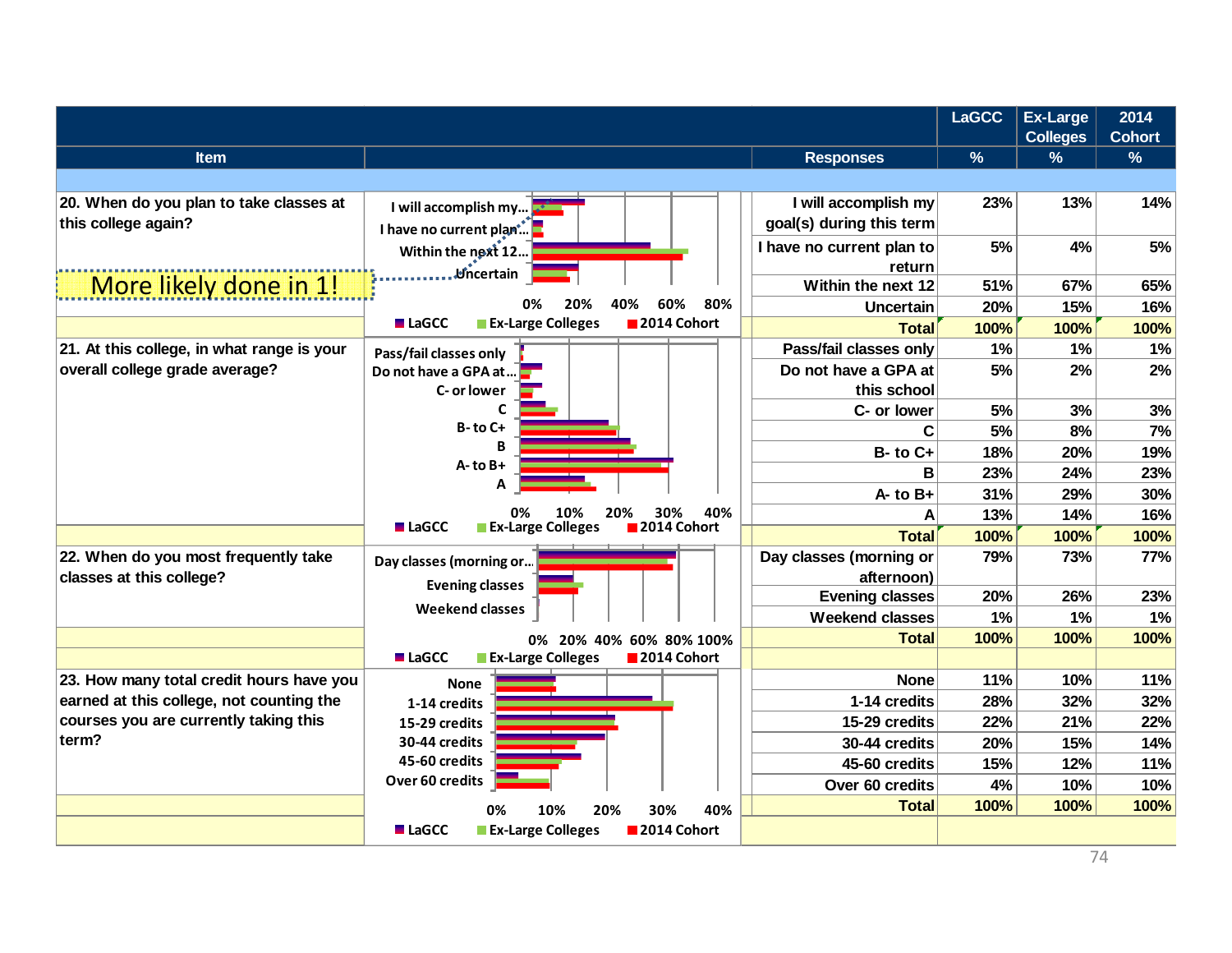|                                             |                                                                                                       |                    | <b>LaGCC</b>  | Ex-Large<br><b>Colleges</b> | 2014<br><b>Cohort</b> |
|---------------------------------------------|-------------------------------------------------------------------------------------------------------|--------------------|---------------|-----------------------------|-----------------------|
| <b>Item</b>                                 |                                                                                                       | <b>Responses</b>   | $\frac{9}{6}$ | ℅                           | %                     |
|                                             | Item 10: About how many hours do you spend in a typical 7-day week doing each of the following?       |                    |               |                             |                       |
| 10a. Preparing for class (studying,         | <b>None</b>                                                                                           | <b>None</b>        | 1%            | 2%                          | 2%                    |
| reading, writing, rehearsing, doing         | 1-5 hours                                                                                             | 1-5 hours          | 41%           | 40%                         | 39%                   |
| homework, or other activites related to     | 6-10 hours                                                                                            | 6-10 hours         | 32%           | 31%                         | 30%                   |
| your program) [STUEFF]                      | 11-20 hours                                                                                           | <b>11-20 hours</b> | 16%           | 18%                         | 19%                   |
|                                             | 21-30 hours                                                                                           | <b>21-30 hours</b> | 7%            | 6%                          | 7%                    |
|                                             | More than 30 hours                                                                                    | More than 30       | 4%            | 3%                          | 4%                    |
|                                             | 30% 40% 50%<br>■2014 Cohort                                                                           | <b>Total</b>       | 100%          | 100%                        | 100%                  |
|                                             | 0% 10% 20%<br>Ex-Large Colleges∎<br><b>LaGCC</b>                                                      |                    |               |                             |                       |
| 10b. Working for pay                        | <b>None</b>                                                                                           | <b>None</b>        | 31%           | 25%                         | 26%                   |
|                                             | 1-5 hours                                                                                             | 1-5 hours          | 9%            | 6%                          | 6%                    |
|                                             | 6-10 hours                                                                                            | 6-10 hours         | 9%            | 6%                          | 7%                    |
|                                             | 11-20 hours                                                                                           | <b>11-20 hours</b> | 12%           | 13%                         | 13%                   |
|                                             | 21-30 hours                                                                                           | <b>21-30 hours</b> | 14%           | 18%                         | 18%                   |
|                                             | More than 30 hours                                                                                    | More than 30       | 26%           | 32%                         | 30%                   |
| <b>Fewer work</b>                           | 20%_<br>10°, 30%<br>∎2014 Cohort ∎<br>10% 10%<br>Ex-Large Colleges∎<br>40%                            | <b>Total</b>       | 100%          | 100%                        | 100%                  |
|                                             | $\blacksquare$ LaGCC                                                                                  |                    |               |                             |                       |
| 10c. Participating in college-sponsored     | <b>None</b>                                                                                           | <b>None</b>        | 78%           | 82%                         | 80%                   |
| activities (organizations, campus           | 1-5 hours                                                                                             | 1-5 hours          | 15%           | 13%                         | 14%                   |
| publications, student government,           | 6-10 hours                                                                                            | 6-10 hours         | 4%            | 3%                          | 3%                    |
| intercollegiate or intramural sports, etc.) | <b>11-20 hours</b>                                                                                    | <b>11-20 hours</b> | 2%            | 2%                          | 2%                    |
|                                             | <b>21-30 hours</b>                                                                                    | <b>21-30 hours</b> | 1%            | 1%                          | 1%                    |
|                                             | More than 30 hours                                                                                    | More than 30       | 1%            | 1%                          | 1%                    |
|                                             | 40%<br>60% 80% 100%<br>2014 Cohort<br>0% 20% 40%<br>Ex-Large Colleges∎                                | <b>Total</b>       | 100%          | 100%                        | 100%                  |
|                                             | <b>LaGCC</b>                                                                                          |                    |               |                             |                       |
| 10d. Providing care for dependents living   | <b>None</b>                                                                                           | <b>None</b>        | 45%           | 46%                         | 44%                   |
| with you (parents, children, spouse, etc.)  | 1-5 hours                                                                                             | 1-5 hours          | 22%           | 17%                         | 16%                   |
|                                             | 6-10 hours                                                                                            | 6-10 hours         | 13%           | 9%                          | 8%                    |
|                                             | 11-20 hours                                                                                           | <b>11-20 hours</b> | 6%            | 6%                          | 6%                    |
|                                             | 21-30 hours                                                                                           | <b>21-30 hours</b> | 4%            | 4%                          | 4%                    |
|                                             | More than 30 hours                                                                                    | More than 30       | 10%           | 17%                         | 21%                   |
| <b>Fewer work fulltime</b>                  | <sup>*</sup> 0% 10% 20%<br>■ Ex-Large Colleges<br>30% 40% 50%<br>■2014 Cohort<br>$\blacksquare$ LaGCC | <b>Total</b>       | 100%          | 100%                        | 100%                  |
|                                             |                                                                                                       |                    |               |                             |                       |
| 10e. Commuting to and from classes          | <b>None</b>                                                                                           | <b>None</b>        | 8%            | 7%                          | 7%                    |
|                                             | 1-5 hours                                                                                             | 1-5 hours          | 50%           | 68%                         | 67%                   |
|                                             | 6-10 hours                                                                                            | 6-10 hours         | 26%           | 16%                         | 16%                   |
|                                             | <b>11-20 hours</b>                                                                                    | <b>11-20 hours</b> | 11%           | 5%                          | 6%                    |
|                                             | 21-30 hours<br>More than 30 hours                                                                     | <b>21-30 hours</b> | 3%            | 2%                          | 2%                    |
|                                             |                                                                                                       | More than 30       | 3%            | 2%                          | 2%                    |
| <b>More time commuting!</b>                 | 40%<br>60%<br>80%<br>● 0% 20% 4<br>■ Ex-Large Colleges<br><b>■ LaGCC</b><br>2014 Cohort               | <b>Total</b>       | 100%          | 100%                        | 100%                  |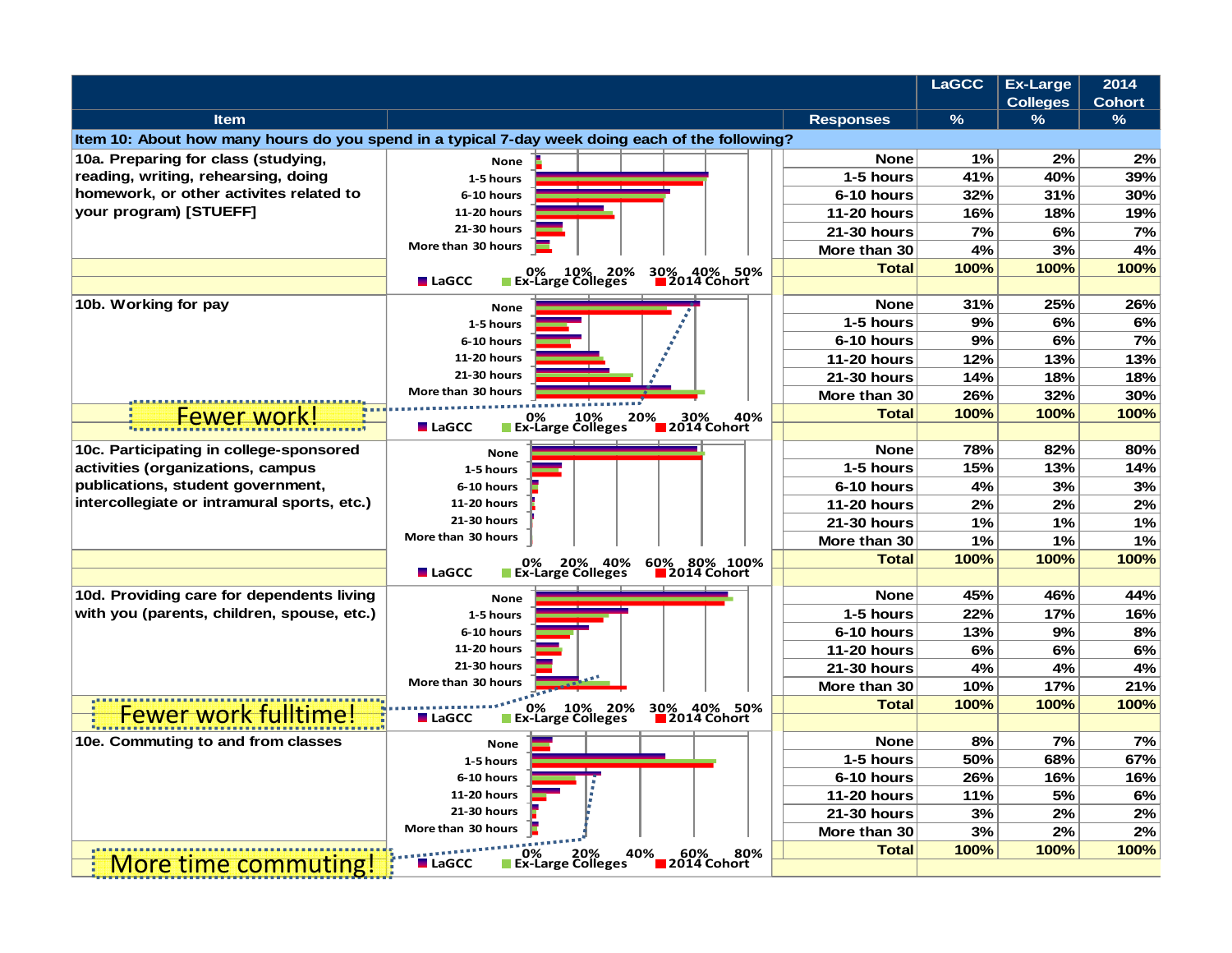## *Other Differences*

- **Less likely to be married or have children**
- **More likely to speak English as 2n<sup>d</sup> language**
- **Less likely to have another degree**
- **More likely to be first in family in college**
- **More likely to have gone through orientation**
- **More likely to have taken <sup>a</sup> 1st year seminar**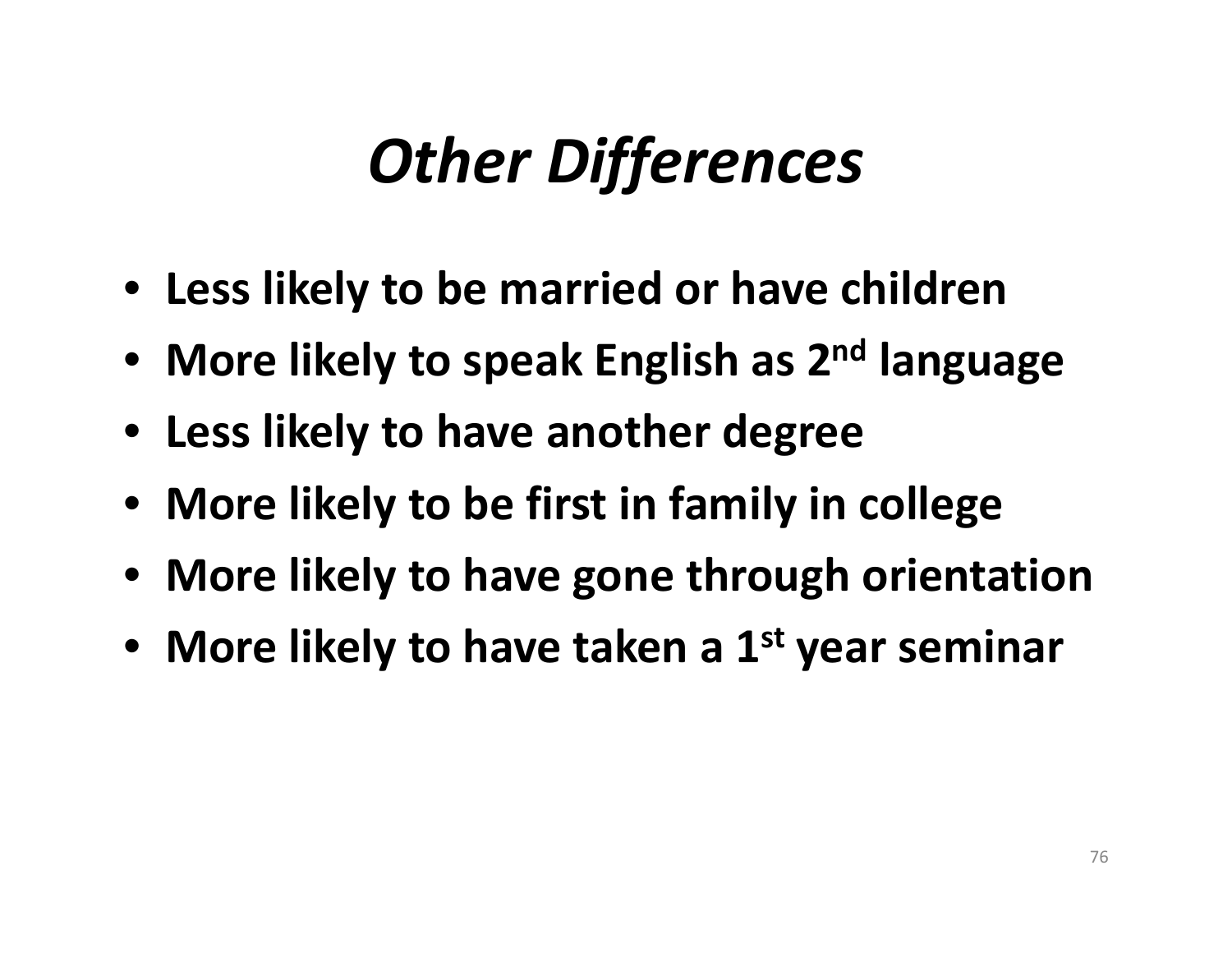|                                              |                                                                                             | <b>LaGCC</b>      | <b>Ex-Large</b><br><b>Colleges</b> | 2014<br><b>Cohort</b> |
|----------------------------------------------|---------------------------------------------------------------------------------------------|-------------------|------------------------------------|-----------------------|
| <b>Item</b>                                  | <b>Responses</b>                                                                            | $\%$              | $\%$                               | %                     |
| 28. Do you have children who live with       | Yes                                                                                         | <b>Yes</b><br>21% | 25%                                | 29%                   |
| you?                                         |                                                                                             | <b>No</b><br>79%  | 75%                                | 71%                   |
|                                              | No<br><b>Total</b>                                                                          | 100%              | 100%                               | 100%                  |
| <b>Family less likely!</b>                   | 0%-<br>100%<br>60%<br>80%<br>40%<br><b>Ex-Large Colleges</b><br>2014 Cohort<br><b>LaGCC</b> |                   |                                    |                       |
| 31. Are you married?                         | Yes                                                                                         | <b>Yes</b><br>13% | 16%                                | 19%                   |
|                                              |                                                                                             | <b>No</b><br>87%  | 84%                                | 81%                   |
|                                              | No<br><b>Total</b>                                                                          | 100%              | 100%                               | 100%                  |
|                                              | 60%<br>0%<br>40%<br>20%<br>80%<br>100%                                                      |                   |                                    |                       |
|                                              | <b>LaGCC</b><br><b>Ex-Large Colleges</b><br>2014 Cohort                                     |                   |                                    |                       |
| 32. Is English your native (first) language? | <b>Yes</b>                                                                                  | 59%<br><b>Yes</b> | 77%                                | 85%                   |
|                                              |                                                                                             | <b>No</b><br>41%  | 23%                                | 15%                   |
|                                              | No<br><b>Total</b>                                                                          | 100%              | 100%                               | 100%                  |
| <b>English second!</b>                       | 60%<br>20%<br>40%<br>100%<br>0%<br>80%                                                      |                   |                                    |                       |
|                                              | <b>LaGCC</b><br><b>Ex-Large Colleges</b><br>2014 Cohort                                     |                   |                                    |                       |
| 35. What is the highest academic             | <b>None</b><br><b>None</b>                                                                  | 2%                | 2%                                 | 3%                    |
| credential you have earned?                  | High school diploma or<br>High school diploma or                                            | 88%               | 75%                                | 74%                   |
|                                              | <b>Vocational/technical</b><br>Vocational/technical.                                        | 3%                | 8%                                 | 10%                   |
|                                              | <b>Associate degree</b><br><b>Associate degree</b>                                          | 5%                | 8%                                 | 8%                    |
| No other degrees!                            | <b>Bachelor's degree</b><br><b>Bachelor's degree</b>                                        | 2%                | 5%                                 | 5%                    |
|                                              | Master's/doctoral/profes<br>Master's/doctoral/prof                                          | 1%                | 1%                                 | 1%                    |
|                                              | sional degree                                                                               |                   |                                    |                       |
|                                              | 40% 60% 80% 100%<br>0%<br>20%<br><b>Total</b>                                               | 100%              | 100%                               | 100%                  |
|                                              | <b>■ LaGCC</b><br><b>Ex-Large Colleges</b><br>2014 Cohort                                   |                   |                                    |                       |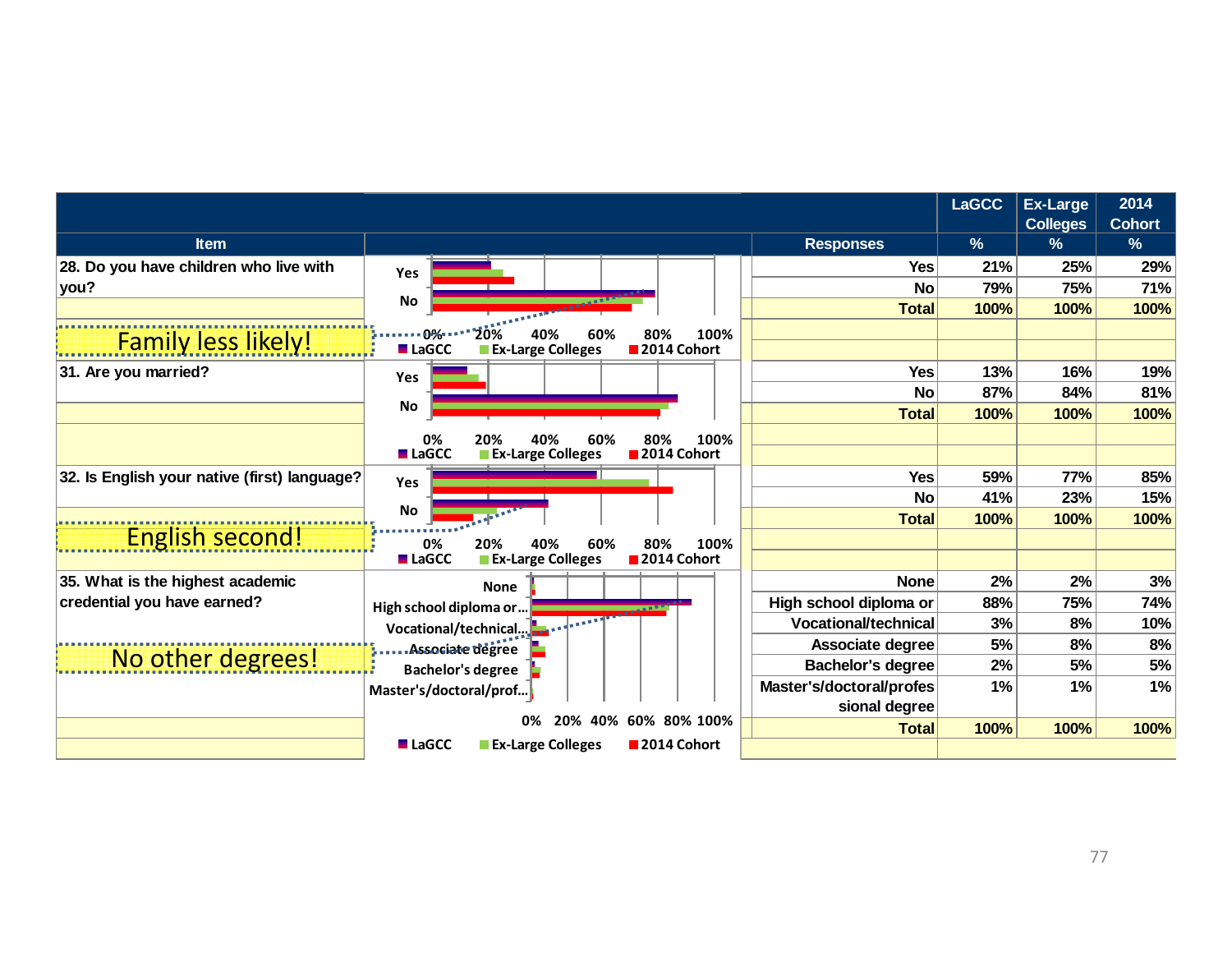|                                                                   |                                                 |                          |                   |                        | <b>LaGCC</b>  | Ex-Large<br><b>Colleges</b> | 2014<br><b>Cohort</b> |
|-------------------------------------------------------------------|-------------------------------------------------|--------------------------|-------------------|------------------------|---------------|-----------------------------|-----------------------|
| <b>Item</b>                                                       |                                                 |                          |                   | <b>Responses</b>       | $\frac{9}{6}$ | %                           | %                     |
| Item 36: What is the highest level of education obtained by your: |                                                 |                          |                   |                        |               |                             |                       |
| 36. Mother                                                        | Not a high school                               |                          |                   | Not a high school      | 26%           | 15%                         | 14%                   |
|                                                                   | High school diploma or                          |                          |                   | High school diploma or | 22%           | 26%                         | 29%                   |
|                                                                   | Some college, did not                           |                          |                   | Some college, did not  | 14%           | 17%                         | 17%                   |
|                                                                   |                                                 | Associate degree®        |                   | Associate degree       | 8%            | 11%                         | 13%                   |
|                                                                   |                                                 | Bachelor's degree        |                   | Bachelor's degree      | 12%           | 16%                         | 15%                   |
| More 1 <sup>st</sup> in family                                    | Master's degree/1st<br>∙**Doctorate degree      |                          |                   | Master's degree/1st    | 5%            | 7%                          | 7%                    |
|                                                                   |                                                 | Unknown                  |                   | Doctorate degree       | 1%            | 1%                          | 1%                    |
|                                                                   |                                                 |                          |                   | <b>Unknown</b>         | 12%           | 7%                          | 6%                    |
|                                                                   |                                                 | 0%                       | 40%<br>30%<br>20% | Total                  | 100%          | 100%                        | 100%                  |
|                                                                   | <b>LaGCC</b>                                    | <b>Ex-Large Colleges</b> | 2014 Cohort       |                        |               |                             |                       |
| 36. Father                                                        |                                                 | Not a high school        |                   | Not a high school      | 23%           | 17%                         | 17%                   |
|                                                                   | High school diploma or<br>Some college, did not |                          |                   | High school diploma or | 23%           | 26%                         | 31%                   |
| More 1 <sup>st</sup> in family!                                   |                                                 |                          |                   | Some college, did not  | 12%           | 14%                         | 14%                   |
|                                                                   |                                                 | Associate degree         |                   | Associate degree       | 5%            | 7%                          | 8%                    |
|                                                                   |                                                 | <b>Bachelor's degree</b> |                   | Bachelor's degree      | 12%           | 15%                         | 13%                   |
|                                                                   | Master's degree/1st                             |                          |                   | Master's degree/1st    | 4%            | 8%                          | 6%                    |
|                                                                   | Doctorate degree                                |                          |                   | Doctorate degree       | 2%            | 3%                          | 2%                    |
|                                                                   |                                                 | <b>Unknown</b>           |                   | <b>Unknown</b>         | 19%           | 10%                         | 9%                    |
|                                                                   |                                                 | 0%                       | 40%<br>30%<br>20% | Total                  | 100%          | 100%                        | 100%                  |
|                                                                   | <b>LaGCC</b>                                    | <b>Ex-Large Colleges</b> | ∎2014 Cohort      |                        |               |                             |                       |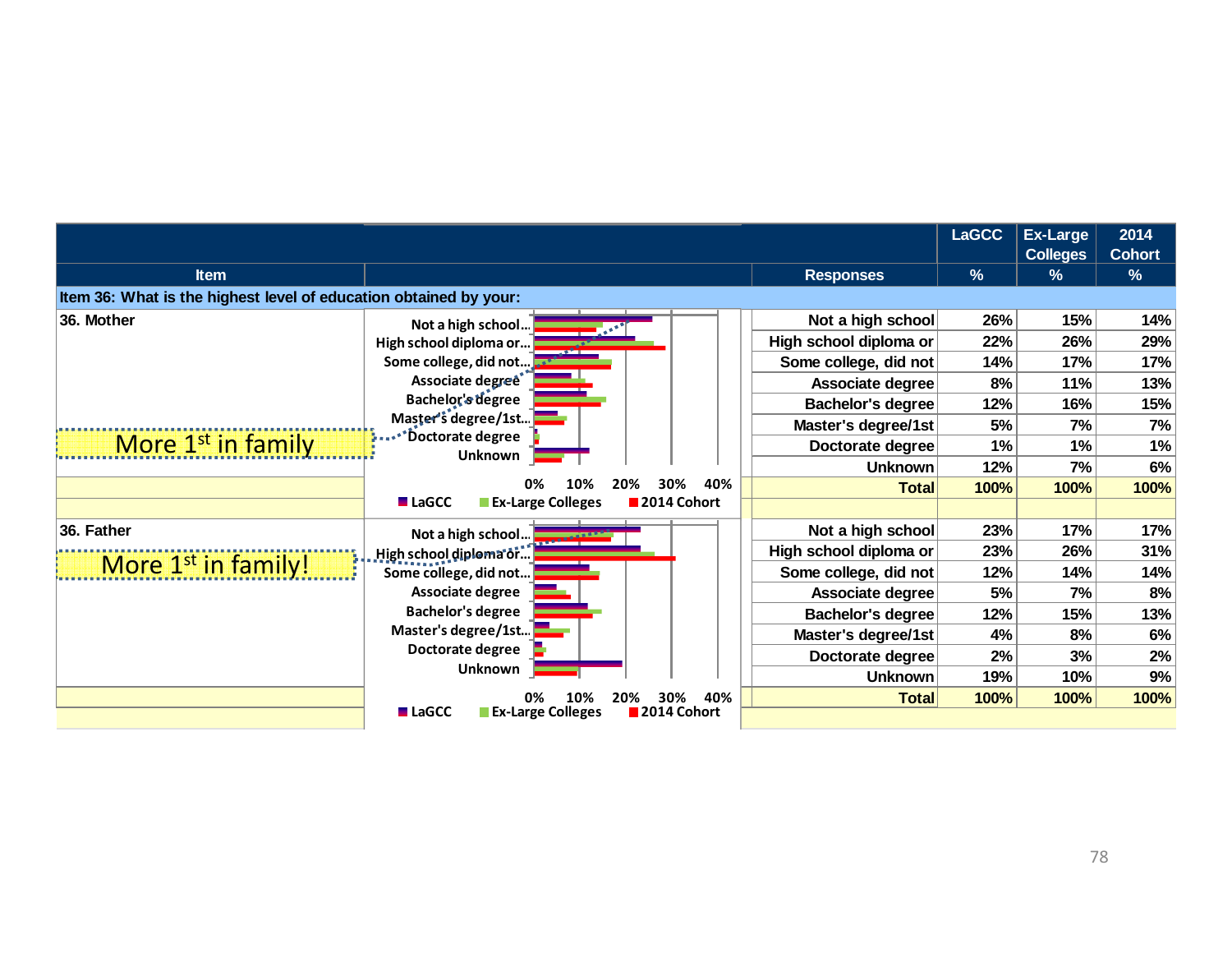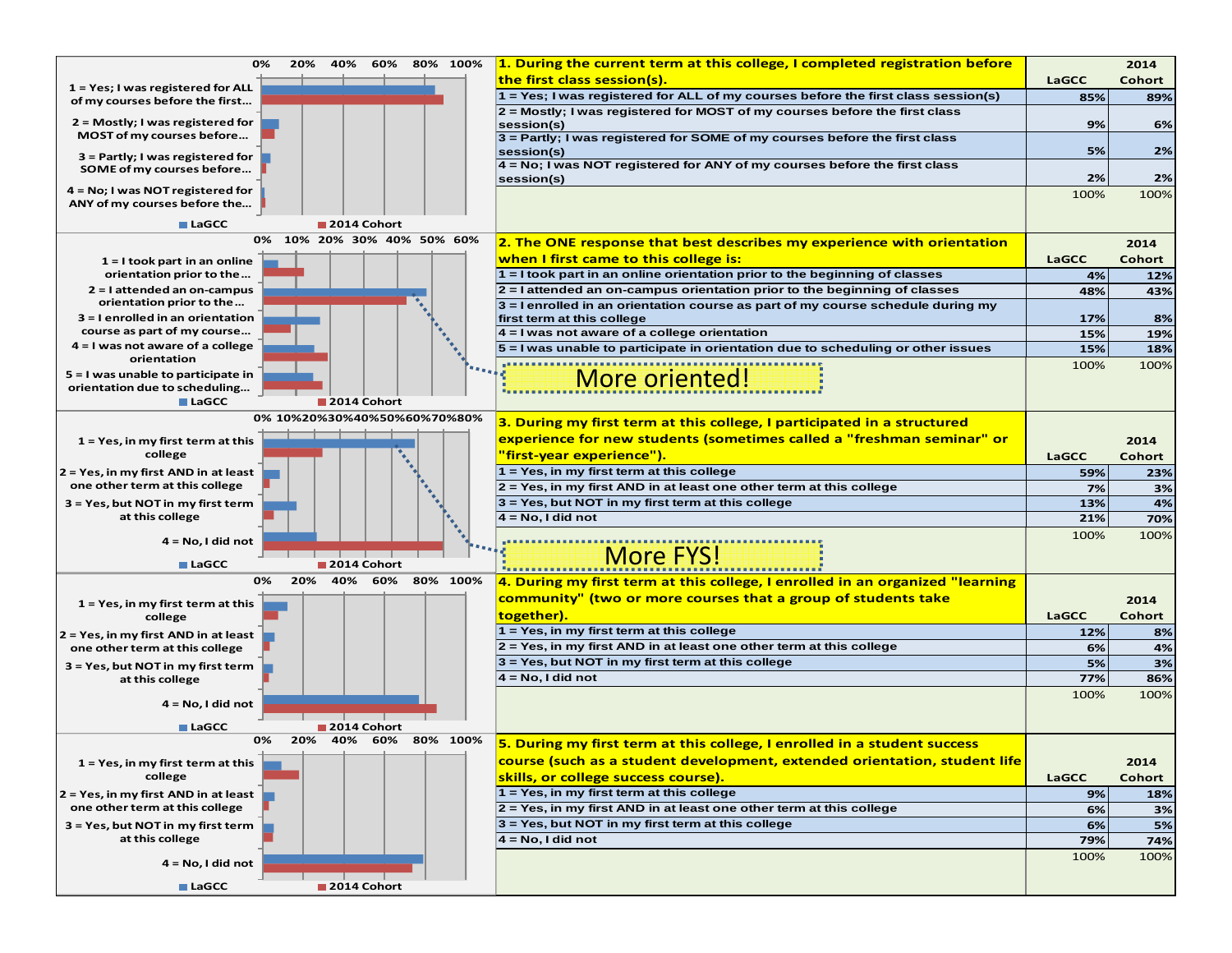| 0%<br><b>LaGCC 2014</b>         | 10% | 20% | 30% | 40% | 6. In your first semester at this college, did you take a "First Year Seminar"        |                   |
|---------------------------------|-----|-----|-----|-----|---------------------------------------------------------------------------------------|-------------------|
|                                 |     |     |     |     | taught by faculty in your major?                                                      | <b>LaGCC 2014</b> |
| $1 = Yes$                       |     |     |     |     | $1 = Yes$                                                                             | 33%               |
| 2 = Yes, but not in my first    |     |     |     |     | $ 2$ = Yes, but not in my first semester                                              | 6%                |
|                                 |     |     |     |     | 3 = Yes, but it was not taught by faculty in my major                                 | 13%               |
| 3 = Yes, but it was not         |     |     |     |     | $4 = Yes$ , but not in my first term OR by a major faculty                            | 15%               |
| $4 = Yes$ , but not in my first |     |     |     |     | $5 = No, I did not$                                                                   | 33%               |
|                                 |     |     |     |     |                                                                                       | 100%              |
| $5 = No, I$ did not             |     |     |     |     |                                                                                       |                   |
| 0%<br><b>LaGCC 2014</b>         | 10% | 20% | 30% | 40% | 7. If you took a "new student seminar" or "first year seminar" at this                |                   |
|                                 |     |     |     |     | college, how much did it help you develop as a successful college student? LaGCC 2014 |                   |
| $1 = Very much$                 |     |     |     |     | $1 = Very much$                                                                       | 21%               |
| $2 = Some$                      |     |     |     |     | $2 = Some$                                                                            | 30%               |
|                                 |     |     |     |     | $3$ = Very little                                                                     | 12%               |
| 3 = Very little                 |     |     |     |     | $4 = Not at all$                                                                      | 15%               |
| $4 = Not at all$                |     |     |     |     | 5 = I didn't take a "new student seminar" or "first year seminar" at this college     | 22%               |
|                                 |     |     |     |     |                                                                                       | 100%              |
| 5 = I didn't take a "new        |     |     |     |     |                                                                                       |                   |
| 0%<br><b>LaGCC 2014</b>         | 10% | 20% | 30% | 40% | 8. If you took a "new student seminar" or "first year seminar" at this                |                   |
|                                 |     |     |     |     | college, how much did it help you feel connected to LaGuardia?                        | <b>LaGCC 2014</b> |
| $1 = Very much$                 |     |     |     |     | $1 = Very much$                                                                       | 18%               |
| $2 = Some$                      |     |     |     |     | $2 = Some$                                                                            | 32%               |
|                                 |     |     |     |     | $3 = Very$ little                                                                     | 17%               |
| $3 = Very$ little               |     |     |     |     | $4 = Not at all$                                                                      | 13%               |
|                                 |     |     |     |     | 5 = I didn't take a "new student seminar" or "first year seminar" at this college     | 20%               |
| $4 = Not at all$                |     |     |     |     |                                                                                       | 100%              |
| 5 = I didn't take a "new        |     |     |     |     |                                                                                       |                   |
| 0%                              | 10% | 20% | 30% | 40% | 9. How many courses have you taken at LaGuardia where you used                        |                   |
| <b>LaGCC 2014</b>               |     |     |     |     | ePortfolio to reflect on your learning?                                               | <b>LaGCC 2014</b> |
| $1 = None$                      |     |     |     |     | $1 = None$                                                                            | 31%               |
| $2 = One$                       |     |     |     |     | $2 = One$                                                                             | 29%               |
|                                 |     |     |     |     | $3 = Two$ or Three                                                                    | 30%               |
| $3 = Two$ or Three              |     |     |     |     | $4 = Four$ or More                                                                    | 10%               |
|                                 |     |     |     |     |                                                                                       | 100%              |
| $4 = Four or More$              |     |     |     |     |                                                                                       |                   |
| 0%<br><b>LaGCC 2014</b>         | 20% |     | 40% | 60% | 10. To what extent has your experience at this college helped you think               |                   |
| $1 = Very much$                 |     |     |     |     | carefully about your choice of major?                                                 | <b>LaGCC 2014</b> |
|                                 |     |     |     |     | $1 = Very much$                                                                       | 33%               |
| $2 = Some$                      |     |     |     |     | $2 = Some$                                                                            | 38%               |
|                                 |     |     |     |     | $3 =$ Very little                                                                     | 16%               |
| 3 = Very little                 |     |     |     |     | $4 = Not at all$                                                                      | 13%               |
|                                 |     |     |     |     |                                                                                       | 100%              |
| $4 = Not at all$                |     |     |     |     |                                                                                       |                   |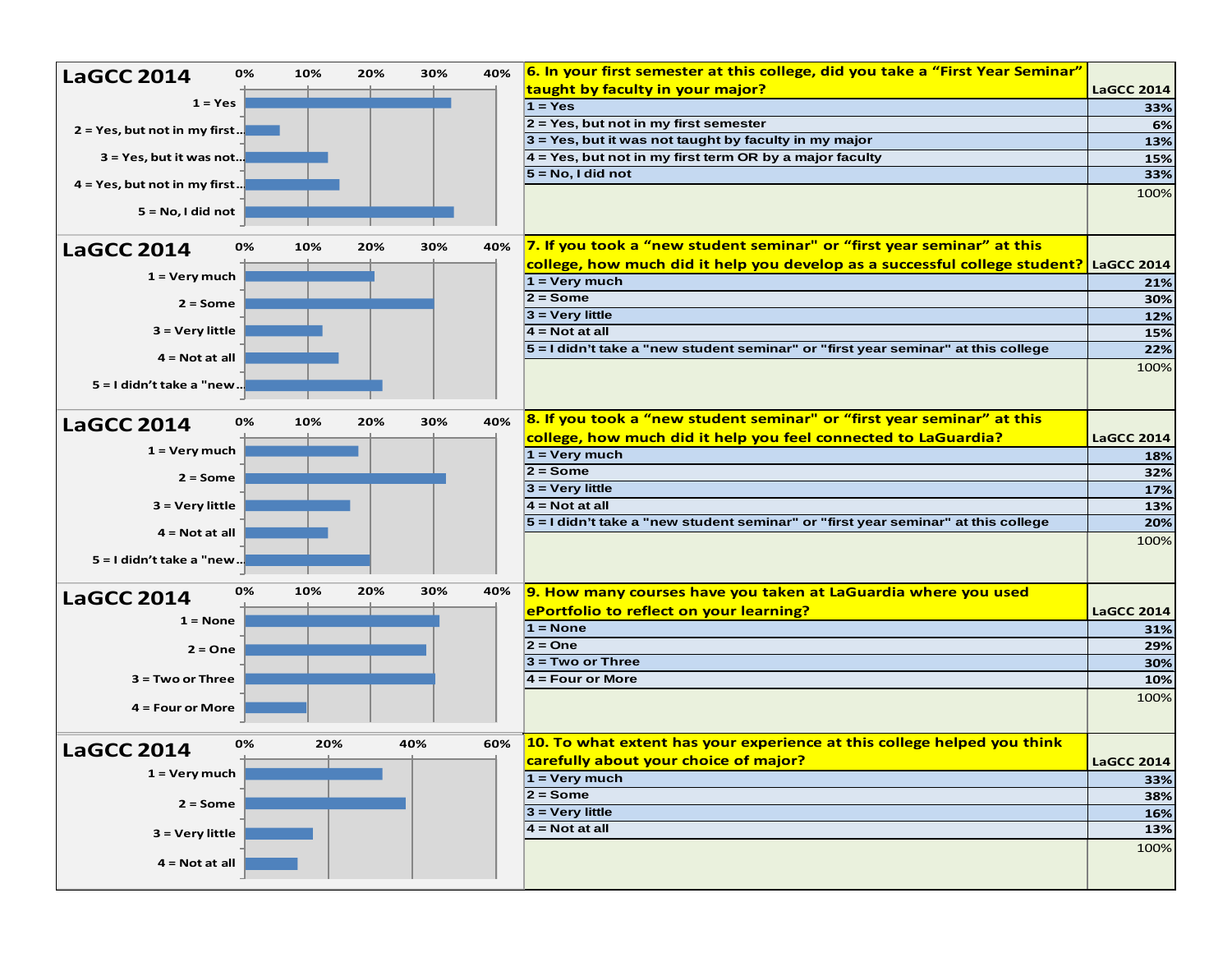## *Special LaGCC Questions*

- **Slipped in two areas since 2012**
	- **Less likely to say that experience here changed the way "I see myself and my life."**
	- $\mathcal{L}_{\mathcal{A}}$  **Less likely to say that "the skills and knowledge I develop in one course helps me succeed in other courses."**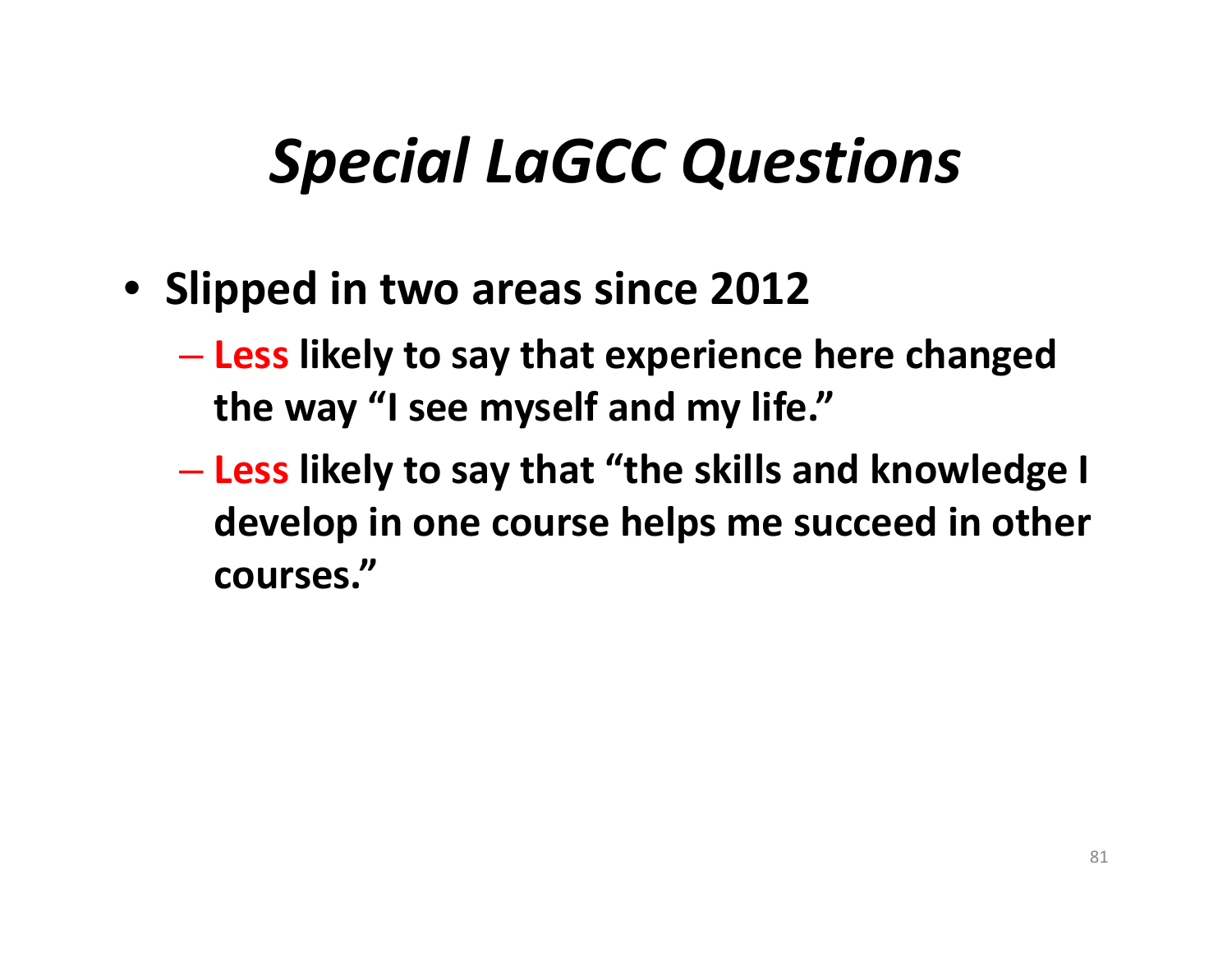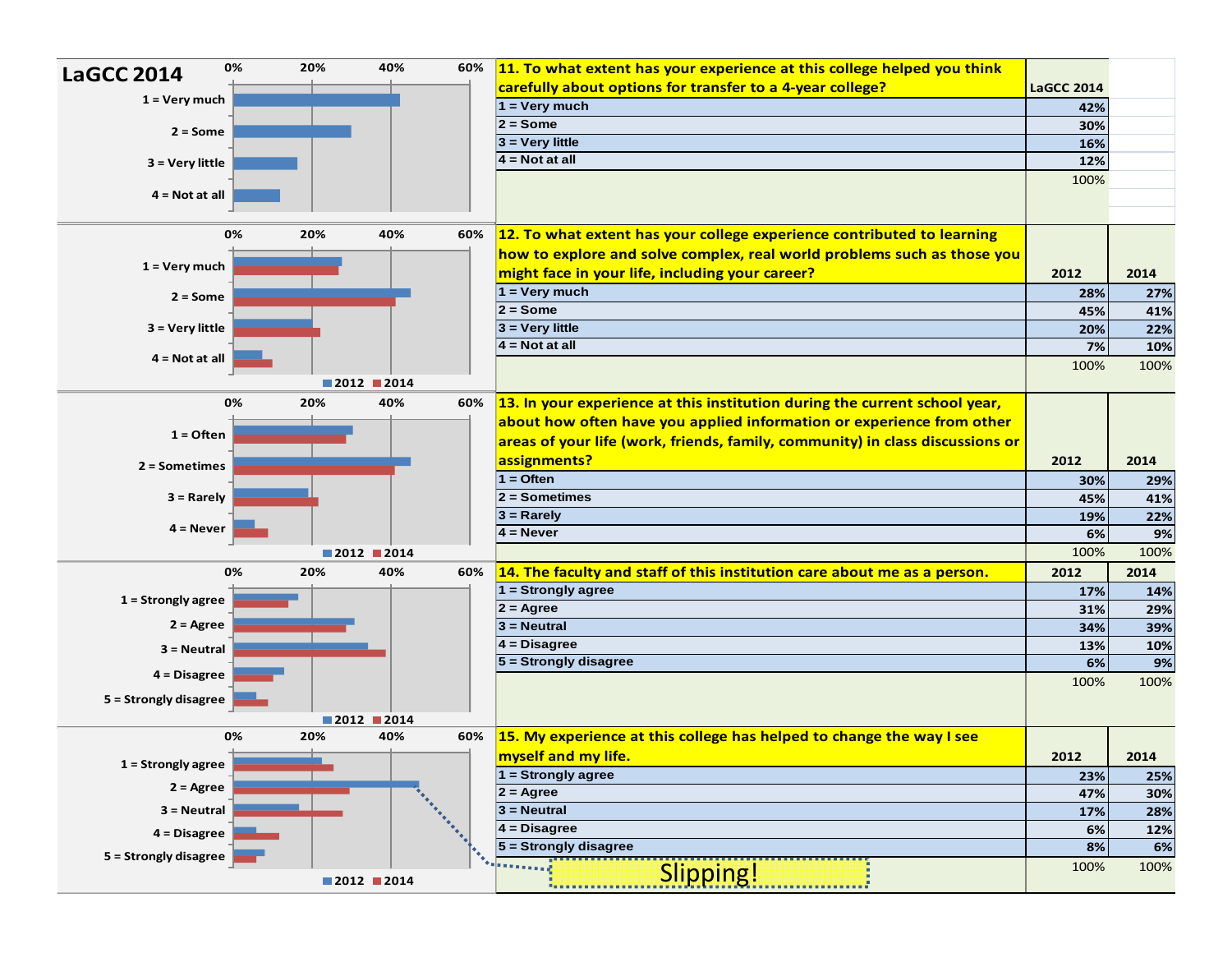